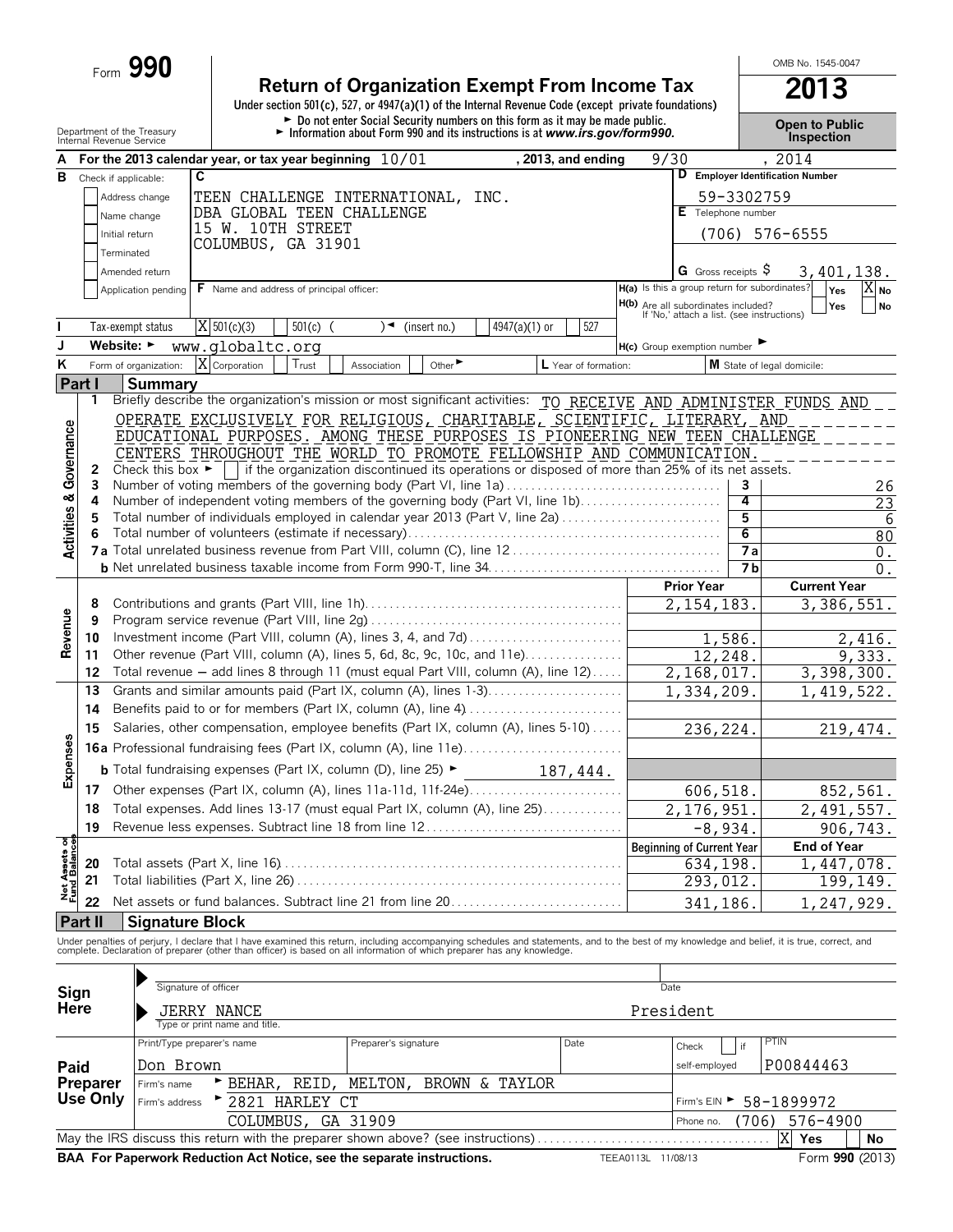|            | Form 990 (2013) |                                                      | TEEN CHALLENGE INTERNATIONAL, INC.                                                                                                         |                                |               |                          | 59-3302759 |                 | Page 2         |
|------------|-----------------|------------------------------------------------------|--------------------------------------------------------------------------------------------------------------------------------------------|--------------------------------|---------------|--------------------------|------------|-----------------|----------------|
| Part III   |                 |                                                      | <b>Statement of Program Service Accomplishments</b>                                                                                        |                                |               |                          |            |                 |                |
|            |                 |                                                      |                                                                                                                                            |                                |               |                          |            |                 | $\overline{X}$ |
|            |                 | 1 Briefly describe the organization's mission:       |                                                                                                                                            |                                |               |                          |            |                 |                |
|            | See Schedule 0  |                                                      |                                                                                                                                            |                                |               |                          |            |                 |                |
|            |                 |                                                      |                                                                                                                                            |                                |               |                          |            |                 |                |
|            |                 |                                                      |                                                                                                                                            |                                |               |                          |            |                 |                |
|            |                 |                                                      | 2 Did the organization undertake any significant program services during the year which were not listed on the prior                       |                                |               |                          |            |                 |                |
|            |                 |                                                      |                                                                                                                                            |                                |               |                          | Yes        |                 | No             |
|            |                 | If 'Yes,' describe these new services on Schedule O. |                                                                                                                                            |                                |               |                          |            |                 |                |
|            |                 |                                                      | 3 Did the organization cease conducting, or make significant changes in how it conducts, any program services?                             |                                |               |                          | Yes        |                 | No             |
|            |                 | If 'Yes,' describe these changes on Schedule O.      | 4 Describe the organization's program service accomplishments for each of its three largest program services, as measured by expenses.     |                                |               |                          |            |                 |                |
|            |                 |                                                      | Section 501(c)(3) and 501(c)(4) organizations and section 4947(a)(1) trusts are required to report the amount of grants and allocations to |                                |               |                          |            |                 |                |
|            |                 |                                                      | others, the total expenses, and revenue, if any, for each program service reported.                                                        |                                |               |                          |            |                 |                |
|            |                 | ) (Expenses \$                                       | 2, 241, 665. including grants of \$2, 250, 371. ) (Revenue \$                                                                              |                                |               |                          |            |                 |                |
|            | $4a$ (Code:     |                                                      | RESPOND TO GLOBAL YOUTH PROBLEMS WITH DRUGS AND ALCOHOL THROUGH ESTABLISHING                                                               |                                |               |                          |            |                 |                |
|            |                 |                                                      | REHABILITATION CENTERS WITH THE ASSISTANCE OF LOCAL CHURCHES AND ACCEPTANCE OF JESUS                                                       |                                |               |                          |            |                 |                |
|            |                 | CHRIST AS THEIR SAVIOR.                              |                                                                                                                                            |                                |               |                          |            |                 |                |
|            |                 |                                                      |                                                                                                                                            |                                |               |                          |            |                 |                |
|            |                 |                                                      |                                                                                                                                            |                                |               |                          |            |                 |                |
|            |                 |                                                      |                                                                                                                                            |                                |               |                          |            |                 |                |
|            |                 |                                                      |                                                                                                                                            |                                |               |                          |            |                 |                |
|            |                 |                                                      |                                                                                                                                            |                                |               |                          |            |                 |                |
|            |                 |                                                      |                                                                                                                                            |                                |               |                          |            |                 |                |
|            |                 |                                                      |                                                                                                                                            |                                |               |                          |            |                 |                |
|            |                 |                                                      |                                                                                                                                            |                                |               |                          |            |                 |                |
|            | $4b$ (Code:     | ) (Expenses \$                                       |                                                                                                                                            | including grants of $\sqrt{5}$ |               | ) (Revenue               | \$.        |                 |                |
|            |                 |                                                      |                                                                                                                                            |                                |               |                          |            |                 |                |
|            |                 |                                                      |                                                                                                                                            |                                |               |                          |            |                 |                |
|            |                 |                                                      |                                                                                                                                            |                                |               |                          |            |                 |                |
|            |                 |                                                      |                                                                                                                                            |                                |               |                          |            |                 |                |
|            |                 |                                                      |                                                                                                                                            |                                |               |                          |            |                 |                |
|            |                 |                                                      |                                                                                                                                            |                                |               |                          |            |                 |                |
|            |                 |                                                      |                                                                                                                                            |                                |               |                          |            |                 |                |
|            |                 |                                                      |                                                                                                                                            |                                |               |                          |            |                 |                |
|            |                 |                                                      |                                                                                                                                            |                                |               |                          |            |                 |                |
|            |                 |                                                      |                                                                                                                                            |                                |               |                          |            |                 |                |
|            |                 |                                                      |                                                                                                                                            |                                |               |                          |            |                 |                |
|            | $4c$ (Code:     | ) (Expenses \$                                       |                                                                                                                                            | including grants of $\sin$     |               | ) (Revenue $\frac{1}{2}$ |            |                 |                |
|            |                 |                                                      |                                                                                                                                            |                                |               |                          |            |                 |                |
|            |                 |                                                      |                                                                                                                                            |                                |               |                          |            |                 |                |
|            |                 |                                                      |                                                                                                                                            |                                |               |                          |            |                 |                |
|            |                 |                                                      |                                                                                                                                            |                                |               |                          |            |                 |                |
|            |                 |                                                      |                                                                                                                                            |                                |               |                          |            |                 |                |
|            |                 |                                                      |                                                                                                                                            |                                |               |                          |            |                 |                |
|            |                 |                                                      |                                                                                                                                            |                                |               |                          |            |                 |                |
|            |                 |                                                      |                                                                                                                                            |                                |               |                          |            |                 |                |
|            |                 |                                                      |                                                                                                                                            |                                |               |                          |            |                 |                |
|            |                 |                                                      |                                                                                                                                            |                                |               |                          |            |                 |                |
|            |                 |                                                      |                                                                                                                                            |                                |               |                          |            |                 |                |
|            |                 | 4d Other program services. (Describe in Schedule O.) |                                                                                                                                            |                                |               |                          |            |                 |                |
|            | (Expenses       | \$                                                   | including grants of $\frac{1}{2}$                                                                                                          |                                | ) (Revenue \$ |                          |            |                 |                |
|            |                 | 4 e Total program service expenses >                 | 2,241,665.                                                                                                                                 |                                |               |                          |            |                 |                |
| <b>BAA</b> |                 |                                                      |                                                                                                                                            | TEEA0102L 07/02/13             |               |                          |            | Form 990 (2013) |                |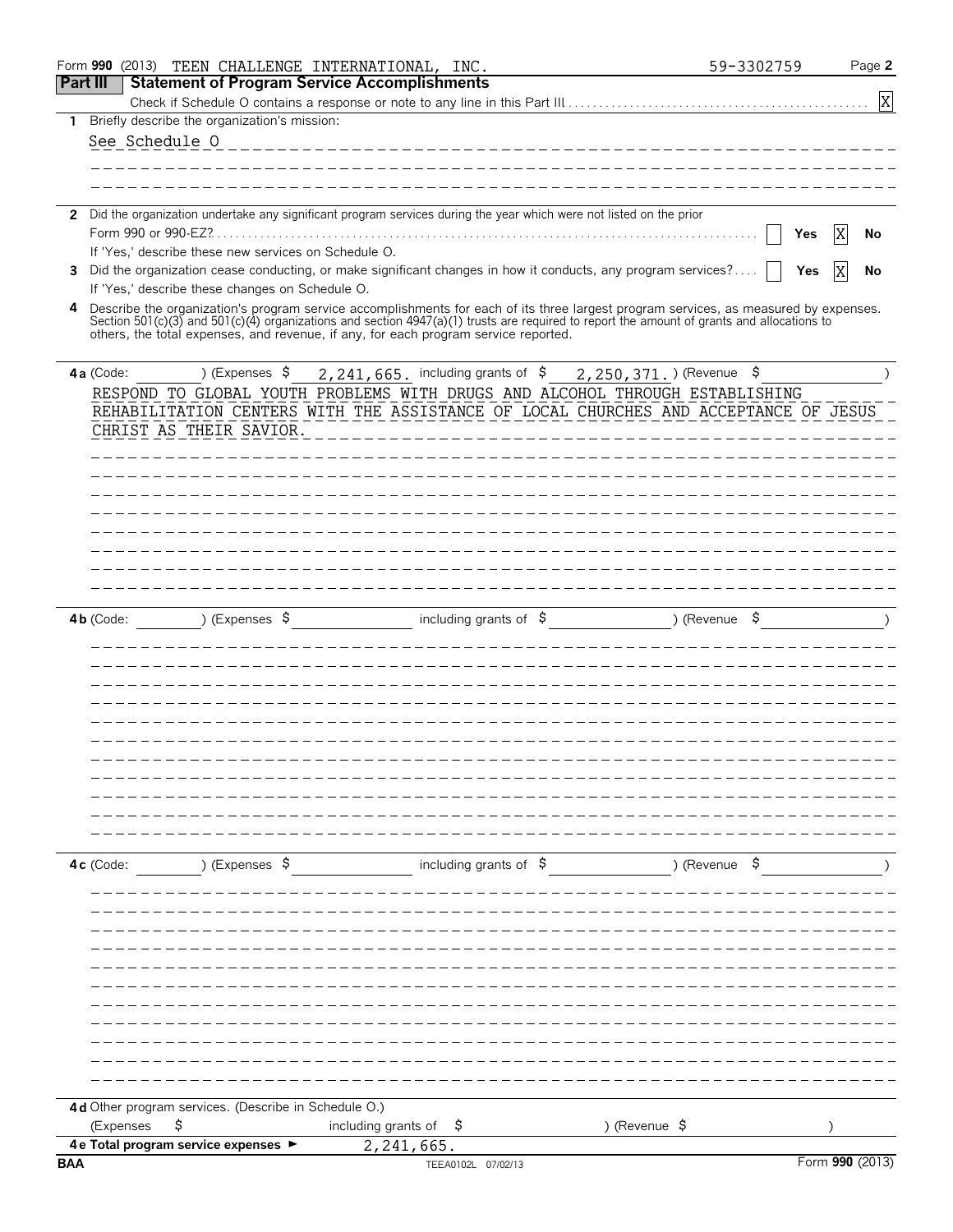#### Form **990** (2013) TEEN CHALLENGE INTERNATIONAL,INC. 59-3302759 Page **3 Part IV Checklist of Required Schedules** TEEN CHALLENGE INTERNATIONAL, INC. 59-3302759

|    |                                                                                                                                                                                                                                                     |                 | Yes         | No |
|----|-----------------------------------------------------------------------------------------------------------------------------------------------------------------------------------------------------------------------------------------------------|-----------------|-------------|----|
|    | 1 Is the organization described in section 501(c)(3) or 4947(a)(1) (other than a private foundation)? If 'Yes,' complete<br>$S$ chedule $A$                                                                                                         | $\mathbf{1}$    | Χ           |    |
|    |                                                                                                                                                                                                                                                     | $\overline{2}$  | $\mathbf X$ |    |
|    | 3 Did the organization engage in direct or indirect political campaign activities on behalf of or in opposition to candidates                                                                                                                       | 3               |             | Χ  |
|    | 4 Section 501(c)(3) organizations. Did the organization engage in lobbying activities, or have a section 501(h) election                                                                                                                            | 4               |             | Χ  |
|    | 5 Is the organization a section 501(c)(4), 501(c)(5), or 501(c)(6) organization that receives membership dues,<br>assessments, or similar amounts as defined in Revenue Procedure 98-19? If 'Yes,' complete Schedule C. Part III                    | 5               |             | X  |
| 6. | Did the organization maintain any donor advised funds or any similar funds or accounts for which donors have the right<br>to provide advice on the distribution or investment of amounts in such funds or accounts? If 'Yes,' complete Schedule D,  | 6               |             | X  |
| 7  | Did the organization receive or hold a conservation easement, including easements to preserve open space, the                                                                                                                                       | $\overline{7}$  |             | Χ  |
| 8  | Did the organization maintain collections of works of art, historical treasures, or other similar assets? If 'Yes,'                                                                                                                                 | 8               |             | Χ  |
| 9  | Did the organization report an amount in Part X, line 21, for escrow or custodial account liability; serve as a custodian<br>for amounts not listed in Part X; or provide credit counseling, debt management, credit repair, or debt negotiation    | 9               |             | Χ  |
|    | 10 Did the organization, directly or through a related organization, hold assets in temporarily restricted endowments,<br>permanent endowments, or quasi-endowments? If 'Yes,' complete Schedule D, Part V                                          | 10              |             | X  |
|    | 11 If the organization's answer to any of the following questions is 'Yes', then complete Schedule D, Parts VI, VII, VIII, IX,<br>or X as applicable.                                                                                               |                 |             |    |
|    | a Did the organization report an amount for land, buildings and equipment in Part X, line 10? If 'Yes,' complete Schedule                                                                                                                           | 11 a l          | Χ           |    |
|    | <b>b</b> Did the organization report an amount for investments – other securities in Part X, line 12 that is 5% or more of its total                                                                                                                | 11 <sub>b</sub> |             | X  |
|    | c Did the organization report an amount for investments - program related in Part X, line 13 that is 5% or more of its total                                                                                                                        | 11c             |             | X  |
|    | d Did the organization report an amount for other assets in Part X, line 15 that is 5% or more of its total assets reported                                                                                                                         | 11d             |             | Χ  |
|    | e Did the organization report an amount for other liabilities in Part X, line 25? If 'Yes,' complete Schedule D, Part X                                                                                                                             | 11e             |             | X  |
|    | f Did the organization's separate or consolidated financial statements for the tax year include a footnote that addresses<br>the organization's liability for uncertain tax positions under FIN 48 (ASC 740)? If 'Yes,' complete Schedule D, Part X | 11f             |             | X  |
|    | 12a Did the organization obtain separate, independent audited financial statements for the tax year? If 'Yes,' complete                                                                                                                             | 12a             |             | X  |
|    | <b>b</b> Was the organization included in consolidated, independent audited financial statements for the tax year? If 'Yes,' and<br>if the organization answered 'No' to line 12a, then completing Schedule D, Parts XI and XII is optional         | 12 <sub>b</sub> |             | Χ  |
|    |                                                                                                                                                                                                                                                     | 13              |             | X  |
|    | 14a Did the organization maintain an office, employees, or agents outside of the United States?                                                                                                                                                     | 14a             | Χ           |    |
|    | <b>b</b> Did the organization have aggregate revenues or expenses of more than \$10,000 from grantmaking, fundraising,                                                                                                                              | 14b             | Χ           |    |
|    | 15 Did the organization report on Part IX, column (A), line 3, more than \$5,000 of grants or other assistance to or for any                                                                                                                        | 15              | Χ           |    |
|    | 16 Did the organization report on Part IX, column (A), line 3, more than \$5,000 of aggregate grants or other assistance to or for foreign individuals? If 'Yes,' complete Schedule F, Parts III and IV                                             | 16              | X           |    |
|    | 17 Did the organization report a total of more than \$15,000 of expenses for professional fundraising services on Part IX, column (A), lines 6 and 11e? If 'Yes,' complete Schedule G, Part I (see instructions)                                    | 17              |             | X  |
|    | 18 Did the organization report more than \$15,000 total of fundraising event gross income and contributions on Part VIII,                                                                                                                           | 18              |             | X  |
|    | 19 Did the organization report more than \$15,000 of gross income from gaming activities on Part VIII, line 9a? If 'Yes,'                                                                                                                           | 19              |             | Χ  |
|    |                                                                                                                                                                                                                                                     | 20              |             | X  |
|    | <b>b</b> If 'Yes' to line 20a, did the organization attach a copy of its audited financial statements to this return?                                                                                                                               | 20 <sub>b</sub> |             |    |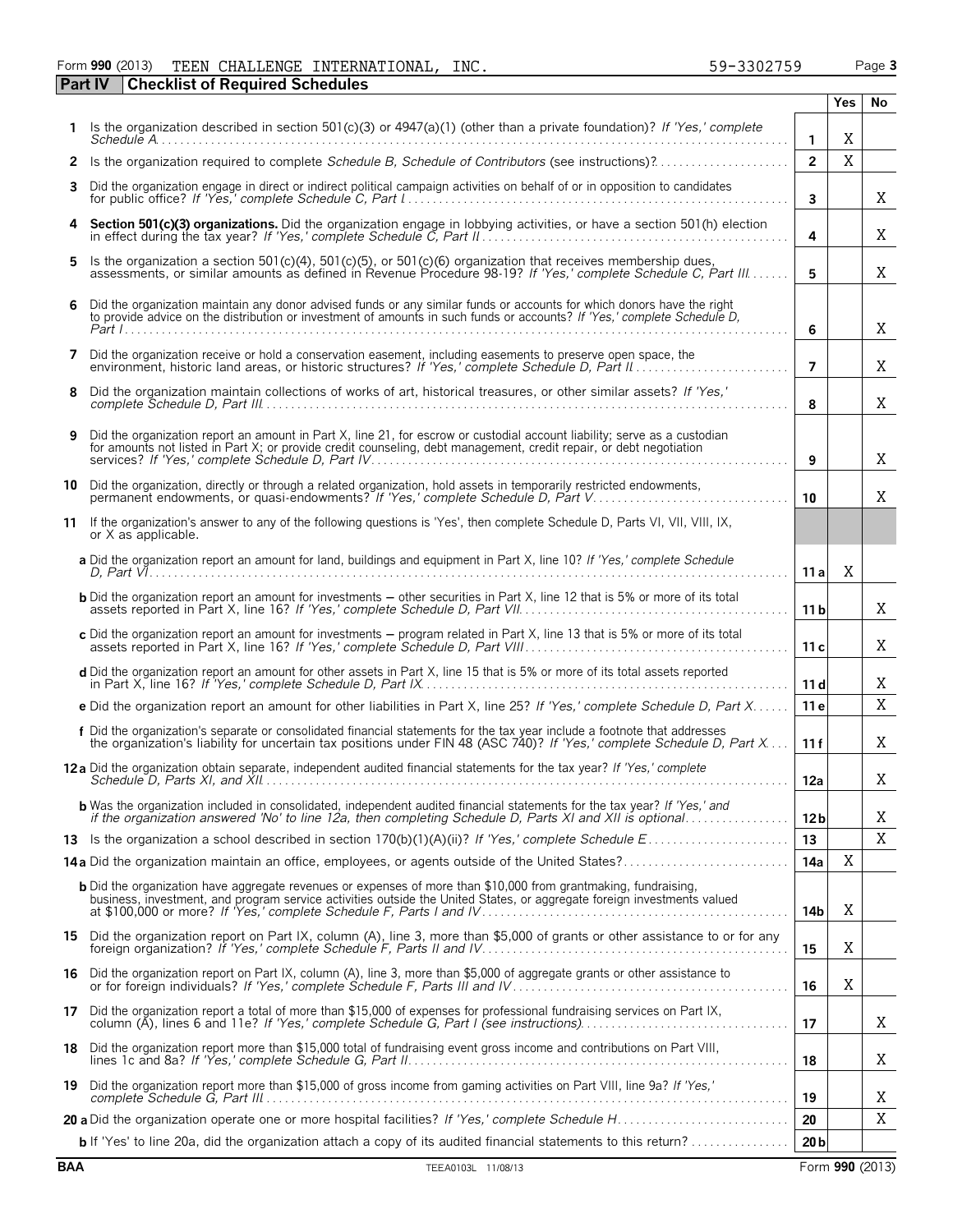Form **990** (2013) Page **4** TEEN CHALLENGE INTERNATIONAL, INC. 59-3302759

|     | <b>Checklist of Required Schedules</b> (continued)<br><b>Part IV</b>                                                                                                                                                                                  |                 |            |                 |
|-----|-------------------------------------------------------------------------------------------------------------------------------------------------------------------------------------------------------------------------------------------------------|-----------------|------------|-----------------|
|     |                                                                                                                                                                                                                                                       |                 | <b>Yes</b> | No              |
|     | 21 Did the organization report more than \$5,000 of grants or other assistance to any domestic organizations or                                                                                                                                       | 21              | X          |                 |
|     | 22 Did the organization report more than \$5,000 of grants or other assistance to individuals in the United States on Part                                                                                                                            | 22              | X          |                 |
|     | 23 Did the organization answer 'Yes' to Part VII, Section A, line 3, 4, or 5 about compensation of the organization's current<br>and former officers, directors, trustees, key employees, and highest compensated employees? If 'Yes,' complete       | 23              |            | Χ               |
|     | 24 a Did the organization have a tax-exempt bond issue with an outstanding principal amount of more than \$100,000 as of<br>the last day of the year, that was issued after December 31, 2002? If 'Yes,' answer lines 24b through 24d and             | 24a             |            | X               |
|     |                                                                                                                                                                                                                                                       | 24b             |            |                 |
|     | c Did the organization maintain an escrow account other than a refunding escrow at any time during the year to defease                                                                                                                                | 24c             |            |                 |
|     | d Did the organization act as an 'on behalf of' issuer for bonds outstanding at any time during the year?                                                                                                                                             | 24d             |            |                 |
|     | 25 a Section 501(c)(3) and 501(c)(4) organizations. Did the organization engage in an excess benefit transaction with a                                                                                                                               | 25a             |            | Χ               |
|     | b Is the organization aware that it engaged in an excess benefit transaction with a disqualified person in a prior year, and<br>that the transaction has not been reported on any of the organization's prior Forms 990 or 990-EZ? If 'Yes,' complete | 25 <sub>b</sub> |            | Χ               |
|     | 26 Did the organization report any amount on Part X, line 5, 6, or 22 for receivables from or payables to any current or<br>former officers, directors, trustees, key employees, highest compensated employees, or disqualified persons?              | 26              |            | X               |
|     | 27 Did the organization provide a grant or other assistance to an officer, director, trustee, key employee, substantial<br>contributor or employee thereof, a grant selection committee member, or to a 35% controlled entity or family member        | 27              |            | Χ               |
|     | 28 Was the organization a party to a business transaction with one of the following parties (see Schedule L, Part IV<br>instructions for applicable filing thresholds, conditions, and exceptions):                                                   |                 |            |                 |
|     | a A current or former officer, director, trustee, or key employee? If 'Yes,' complete Schedule L, Part IV                                                                                                                                             | 28a             |            | X               |
|     | <b>b</b> A family member of a current or former officer, director, trustee, or key employee? If 'Yes,' complete                                                                                                                                       | 28 <sub>b</sub> |            | Χ               |
|     | c An entity of which a current or former officer, director, trustee, or key employee (or a family member thereof) was an                                                                                                                              | 28c             |            | Χ               |
| 29  | Did the organization receive more than \$25,000 in non-cash contributions? If 'Yes,' complete Schedule M                                                                                                                                              | 29              |            | $\overline{X}$  |
| 30  | Did the organization receive contributions of art, historical treasures, or other similar assets, or qualified conservation                                                                                                                           | 30              |            | Χ               |
| 31  | Did the organization liquidate, terminate, or dissolve and cease operations? If 'Yes,' complete Schedule N, Part I                                                                                                                                    | 31              |            | $\overline{X}$  |
| 32  | Did the organization sell, exchange, dispose of, or transfer more than 25% of its net assets? If 'Yes,' complete                                                                                                                                      | 32              |            | Χ               |
| 33  | Did the organization own 100% of an entity disregarded as separate from the organization under Regulations sections                                                                                                                                   | 33              |            | X               |
|     | 34 Was the organization related to any tax-exempt or taxable entity? If 'Yes,' complete Schedule R, Parts II, III, IV,                                                                                                                                | 34              |            | Χ               |
|     |                                                                                                                                                                                                                                                       | 35a             |            | $\overline{X}$  |
|     | b If 'Yes' to line 35a, did the organization receive any payment from or engage in any transaction with a controlled<br>entity within the meaning of section 512(b)(13)? If 'Yes,' complete Schedule R, Part V, line 2                                | 35 <sub>b</sub> |            |                 |
|     | 36 Section 501(c)(3) organizations. Did the organization make any transfers to an exempt non-charitable related                                                                                                                                       | 36              |            | X               |
|     | 37 Did the organization conduct more than 5% of its activities through an entity that is not a related organization and that is<br>treated as a partnership for federal income tax purposes? If 'Yes,' complete Schedule R, Part V                    | 37              |            | X               |
| 38  | Did the organization complete Schedule O and provide explanations in Schedule O for Part VI, lines 11b and 19?                                                                                                                                        | 38              | X          |                 |
| BAA |                                                                                                                                                                                                                                                       |                 |            | Form 990 (2013) |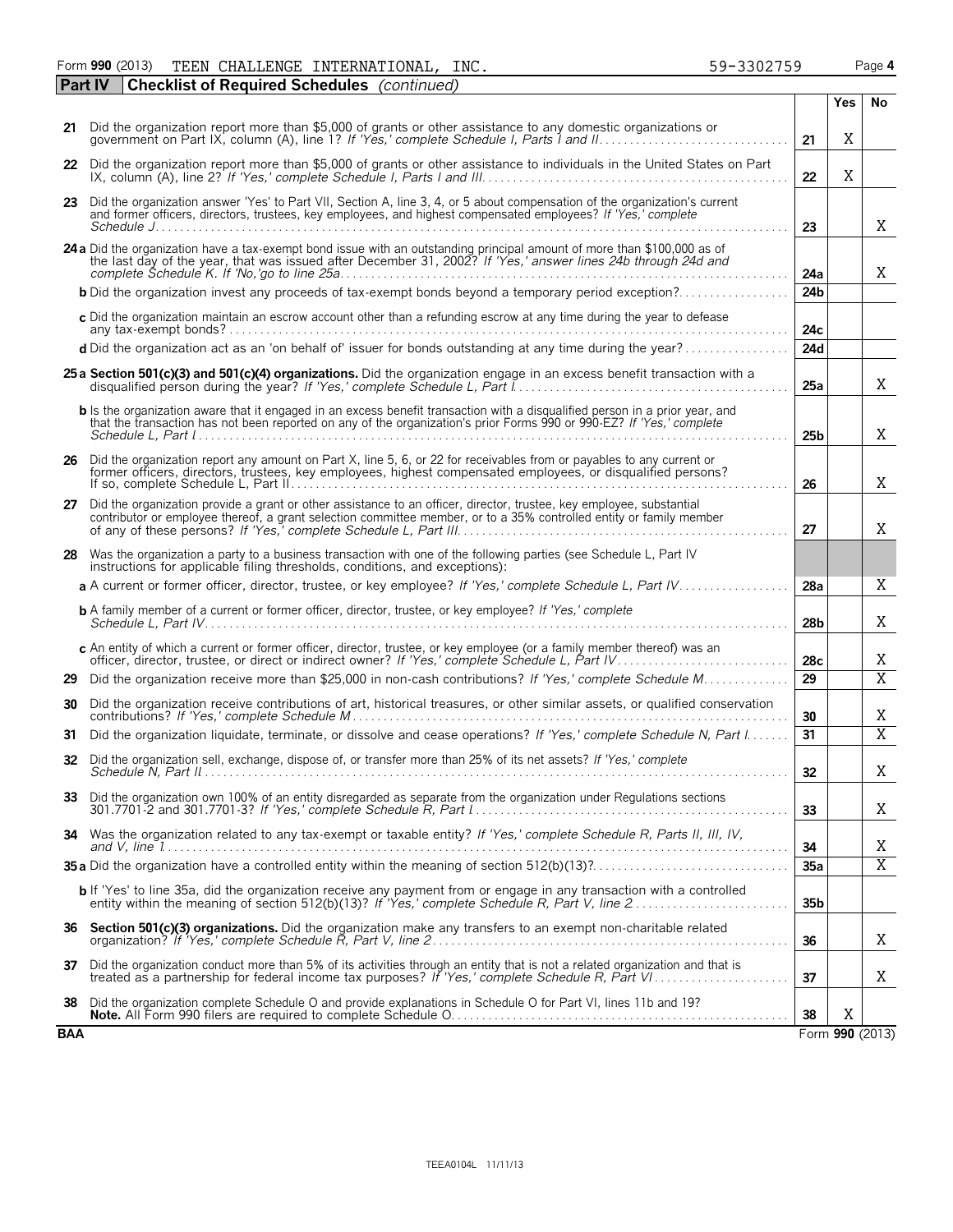|            | Form 990 (2013)<br>TEEN CHALLENGE INTERNATIONAL, INC.<br>59-3302759                                                                                                                                                            |                |            | Page 5          |  |  |  |  |  |  |  |  |
|------------|--------------------------------------------------------------------------------------------------------------------------------------------------------------------------------------------------------------------------------|----------------|------------|-----------------|--|--|--|--|--|--|--|--|
|            | <b>Part V Statements Regarding Other IRS Filings and Tax Compliance</b>                                                                                                                                                        |                |            |                 |  |  |  |  |  |  |  |  |
|            | Check if Schedule O contains a response or note to any line in this Part V                                                                                                                                                     |                |            |                 |  |  |  |  |  |  |  |  |
|            |                                                                                                                                                                                                                                |                | <b>Yes</b> | No              |  |  |  |  |  |  |  |  |
|            | <b>1a</b> Enter the number reported in Box 3 of Form 1096. Enter -0- if not applicable<br>1 a l<br>26                                                                                                                          |                |            |                 |  |  |  |  |  |  |  |  |
|            | <b>b</b> Enter the number of Forms W-2G included in line 1a. Enter -0- if not applicable<br>1 <sub>b</sub><br>0                                                                                                                |                |            |                 |  |  |  |  |  |  |  |  |
|            | c Did the organization comply with backup withholding rules for reportable payments to vendors and reportable gaming                                                                                                           |                |            | X               |  |  |  |  |  |  |  |  |
|            |                                                                                                                                                                                                                                | 1 с            |            |                 |  |  |  |  |  |  |  |  |
|            | 2a Enter the number of employees reported on Form W-3, Transmittal of Wage and Tax State-<br>ments, filed for the calendar year ending with or within the year covered by this return<br>6<br>2a                               |                |            |                 |  |  |  |  |  |  |  |  |
|            | <b>b</b> If at least one is reported on line 2a, did the organization file all required federal employment tax returns?                                                                                                        | 2 <sub>b</sub> | X          |                 |  |  |  |  |  |  |  |  |
|            | Note. If the sum of lines 1a and 2a is greater than 250, you may be required to e-file (see instructions)                                                                                                                      |                |            |                 |  |  |  |  |  |  |  |  |
|            | 3a Did the organization have unrelated business gross income of \$1,000 or more during the year?                                                                                                                               | Зa             |            | Χ               |  |  |  |  |  |  |  |  |
|            |                                                                                                                                                                                                                                |                |            |                 |  |  |  |  |  |  |  |  |
|            | 4 a At any time during the calendar year, did the organization have an interest in, or a signature or other authority over, a financial account in a foreign country (such as a bank account, securities account, or other fin |                |            |                 |  |  |  |  |  |  |  |  |
|            |                                                                                                                                                                                                                                | 4a             |            | X               |  |  |  |  |  |  |  |  |
|            | <b>b</b> If 'Yes,' enter the name of the foreign country: ►                                                                                                                                                                    |                |            |                 |  |  |  |  |  |  |  |  |
|            | See instructions for filing requirements for Form TD F 90-22.1, Report of Foreign Bank and Financial Accounts.                                                                                                                 |                |            |                 |  |  |  |  |  |  |  |  |
|            | <b>5a</b> Was the organization a party to a prohibited tax shelter transaction at any time during the tax year?                                                                                                                | 5a             |            | Χ               |  |  |  |  |  |  |  |  |
|            | <b>b</b> Did any taxable party notify the organization that it was or is a party to a prohibited tax shelter transaction?                                                                                                      | 5 <sub>b</sub> |            | X               |  |  |  |  |  |  |  |  |
|            |                                                                                                                                                                                                                                | 5c             |            |                 |  |  |  |  |  |  |  |  |
|            | 6 a Does the organization have annual gross receipts that are normally greater than \$100,000, and did the organization solicit any contributions that were not tax deductible as charitable contributions?                    | 6a             |            | X               |  |  |  |  |  |  |  |  |
|            | b If 'Yes,' did the organization include with every solicitation an express statement that such contributions or gifts were                                                                                                    | 6b             |            |                 |  |  |  |  |  |  |  |  |
|            | 7 Organizations that may receive deductible contributions under section 170(c).                                                                                                                                                |                |            |                 |  |  |  |  |  |  |  |  |
|            | a Did the organization receive a payment in excess of \$75 made partly as a contribution and partly for goods and                                                                                                              | <b>7a</b>      |            | X               |  |  |  |  |  |  |  |  |
|            | <b>b</b> If 'Yes,' did the organization notify the donor of the value of the goods or services provided?                                                                                                                       | 7 <sub>b</sub> |            |                 |  |  |  |  |  |  |  |  |
|            | c Did the organization sell, exchange, or otherwise dispose of tangible personal property for which it was required to file                                                                                                    |                |            |                 |  |  |  |  |  |  |  |  |
|            |                                                                                                                                                                                                                                | 7 с            |            | X               |  |  |  |  |  |  |  |  |
|            |                                                                                                                                                                                                                                |                |            |                 |  |  |  |  |  |  |  |  |
|            | e Did the organization receive any funds, directly or indirectly, to pay premiums on a personal benefit contract?                                                                                                              | <b>7e</b>      |            | Χ               |  |  |  |  |  |  |  |  |
|            | f Did the organization, during the year, pay premiums, directly or indirectly, on a personal benefit contract?                                                                                                                 | 7f             |            | X               |  |  |  |  |  |  |  |  |
|            | q If the organization received a contribution of qualified intellectual property, did the organization file Form 8899                                                                                                          | 7g             |            |                 |  |  |  |  |  |  |  |  |
|            | h If the organization received a contribution of cars, boats, airplanes, or other vehicles, did the organization file a                                                                                                        | 7h             |            |                 |  |  |  |  |  |  |  |  |
|            | Sponsoring organizations maintaining donor advised funds and section 509(a)(3) supporting organizations. Did the supporting organization, or a donor advised fund maintained by a sponsoring organization, have excess busines |                |            |                 |  |  |  |  |  |  |  |  |
|            |                                                                                                                                                                                                                                | 8              |            | Χ               |  |  |  |  |  |  |  |  |
| 9          | Sponsoring organizations maintaining donor advised funds.                                                                                                                                                                      |                |            |                 |  |  |  |  |  |  |  |  |
|            |                                                                                                                                                                                                                                | 9а<br>9 b      |            |                 |  |  |  |  |  |  |  |  |
|            | 10 Section 501(c)(7) organizations. Enter:                                                                                                                                                                                     |                |            |                 |  |  |  |  |  |  |  |  |
|            | 10 a                                                                                                                                                                                                                           |                |            |                 |  |  |  |  |  |  |  |  |
|            | <b>b</b> Gross receipts, included on Form 990, Part VIII, line 12, for public use of club facilities<br>10 <sub>b</sub>                                                                                                        |                |            |                 |  |  |  |  |  |  |  |  |
|            | 11 Section 501(c)(12) organizations. Enter:                                                                                                                                                                                    |                |            |                 |  |  |  |  |  |  |  |  |
|            | 11a                                                                                                                                                                                                                            |                |            |                 |  |  |  |  |  |  |  |  |
|            | <b>b</b> Gross income from other sources (Do not net amounts due or paid to other sources<br>11 <sub>b</sub>                                                                                                                   |                |            |                 |  |  |  |  |  |  |  |  |
|            | 12a Section 4947(a)(1) non-exempt charitable trusts. Is the organization filing Form 990 in lieu of Form 1041?                                                                                                                 | 12a            |            |                 |  |  |  |  |  |  |  |  |
|            | <b>b</b> If 'Yes,' enter the amount of tax-exempt interest received or accrued during the year<br>12 <sub>b</sub>                                                                                                              |                |            |                 |  |  |  |  |  |  |  |  |
|            | 13 Section 501(c)(29) qualified nonprofit health insurance issuers.                                                                                                                                                            |                |            |                 |  |  |  |  |  |  |  |  |
|            |                                                                                                                                                                                                                                | 13a            |            |                 |  |  |  |  |  |  |  |  |
|            | Note. See the instructions for additional information the organization must report on Schedule O.                                                                                                                              |                |            |                 |  |  |  |  |  |  |  |  |
|            | <b>b</b> Enter the amount of reserves the organization is required to maintain by the states in                                                                                                                                |                |            |                 |  |  |  |  |  |  |  |  |
|            | which the organization is licensed to issue qualified health plans<br>13 bl                                                                                                                                                    |                |            |                 |  |  |  |  |  |  |  |  |
|            | 13c                                                                                                                                                                                                                            |                |            | Χ               |  |  |  |  |  |  |  |  |
|            |                                                                                                                                                                                                                                | 14 a           |            |                 |  |  |  |  |  |  |  |  |
| <b>BAA</b> | TEEA0105L 07/02/13                                                                                                                                                                                                             | 14 b           |            | Form 990 (2013) |  |  |  |  |  |  |  |  |
|            |                                                                                                                                                                                                                                |                |            |                 |  |  |  |  |  |  |  |  |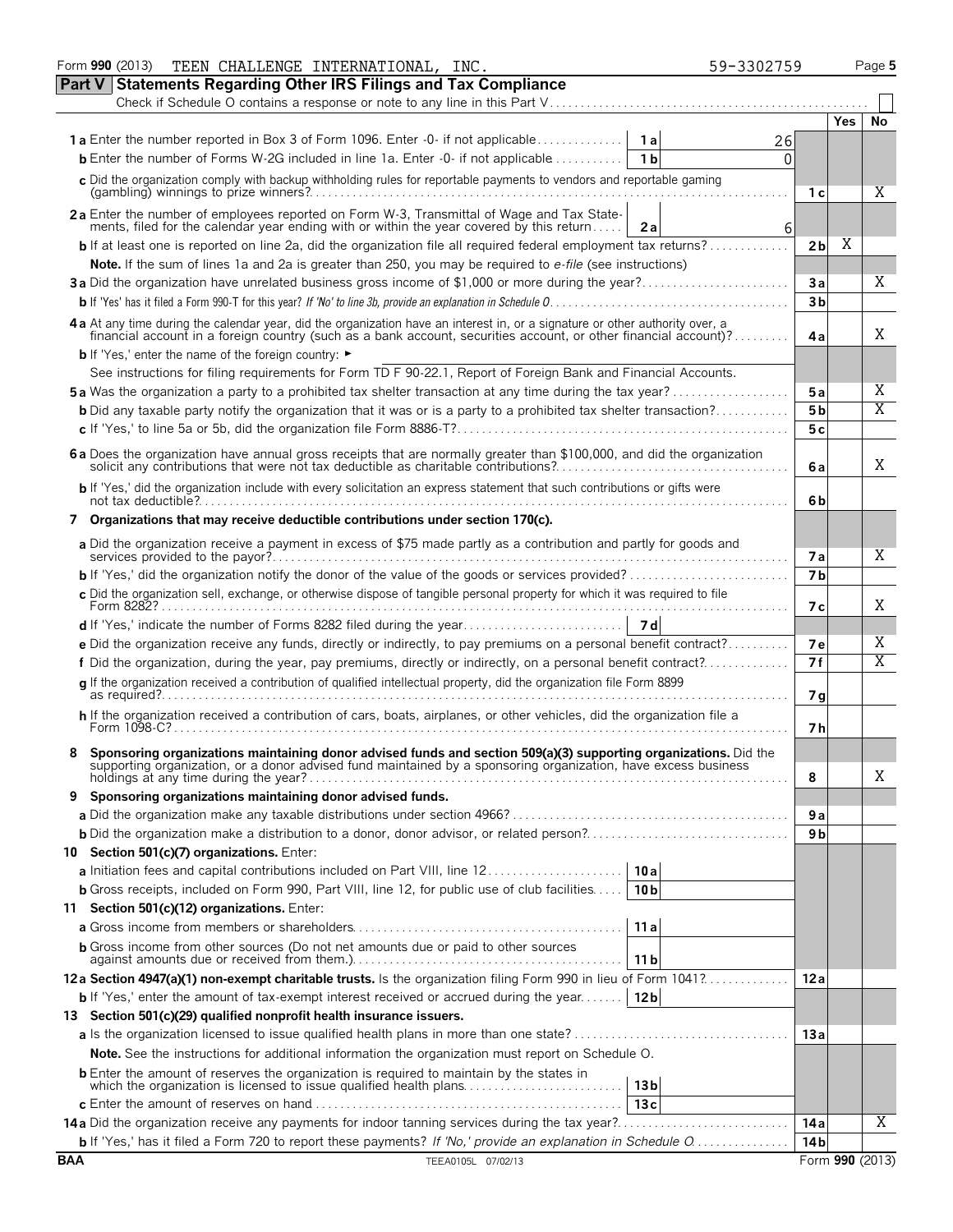|         | Part VI                                                                                                                      | Governance, Management and Disclosure For each 'Yes' response to lines 2 through 7b below, and for<br>a 'No' response to line 8a, 8b, or 10b below, describe the circumstances, processes, or changes in                                                                                                                 |                               |                 |                |                                  |  |  |  |  |  |  |
|---------|------------------------------------------------------------------------------------------------------------------------------|--------------------------------------------------------------------------------------------------------------------------------------------------------------------------------------------------------------------------------------------------------------------------------------------------------------------------|-------------------------------|-----------------|----------------|----------------------------------|--|--|--|--|--|--|
|         |                                                                                                                              | Schedule O. See instructions.                                                                                                                                                                                                                                                                                            |                               |                 |                | X                                |  |  |  |  |  |  |
|         |                                                                                                                              | <b>Section A. Governing Body and Management</b>                                                                                                                                                                                                                                                                          |                               |                 |                |                                  |  |  |  |  |  |  |
|         |                                                                                                                              |                                                                                                                                                                                                                                                                                                                          |                               |                 | <b>Yes</b>     | No                               |  |  |  |  |  |  |
|         |                                                                                                                              | <b>1a</b> Enter the number of voting members of the governing body at the end of the tax year<br>If there are material differences in voting rights among members<br>of the governing body, or if the governing body delegated broad<br>authority to an executive committee or similar committee, explain in Schedule O. | <b>1a</b><br>26               |                 |                |                                  |  |  |  |  |  |  |
|         |                                                                                                                              | <b>b</b> Enter the number of voting members included in line 1a, above, who are independent    1b                                                                                                                                                                                                                        | 23                            |                 |                |                                  |  |  |  |  |  |  |
|         |                                                                                                                              | 2 Did any officer, director, trustee, or key employee have a family relationship or a business relationship with any other                                                                                                                                                                                               |                               | $\overline{2}$  |                | Χ                                |  |  |  |  |  |  |
| 3       |                                                                                                                              | Did the organization delegate control over management duties customarily performed by or under the direct supervision<br>of officers, directors or trustees, or key employees to a management company or other person?                                                                                                   |                               | 3               |                | Χ                                |  |  |  |  |  |  |
| 4       |                                                                                                                              | Did the organization make any significant changes to its governing documents                                                                                                                                                                                                                                             |                               | 4               |                | Χ                                |  |  |  |  |  |  |
|         | Did the organization become aware during the year of a significant diversion of the organization's assets?                   |                                                                                                                                                                                                                                                                                                                          |                               |                 |                |                                  |  |  |  |  |  |  |
| 5.<br>6 |                                                                                                                              |                                                                                                                                                                                                                                                                                                                          |                               | 5<br>6          |                | $\overline{X}$<br>$\overline{X}$ |  |  |  |  |  |  |
|         | 7a Did the organization have members, stockholders, or other persons who had the power to elect or appoint one or more<br>7а |                                                                                                                                                                                                                                                                                                                          |                               |                 |                |                                  |  |  |  |  |  |  |
|         |                                                                                                                              | <b>b</b> Are any governance decisions of the organization reserved to (or subject to approval by) members,                                                                                                                                                                                                               |                               | 7 b             |                | X                                |  |  |  |  |  |  |
| 8       |                                                                                                                              | Did the organization contemporaneously document the meetings held or written actions undertaken during the year by<br>the following:                                                                                                                                                                                     |                               |                 |                |                                  |  |  |  |  |  |  |
|         |                                                                                                                              |                                                                                                                                                                                                                                                                                                                          |                               | 8a              | X              |                                  |  |  |  |  |  |  |
|         |                                                                                                                              |                                                                                                                                                                                                                                                                                                                          |                               | 8b              | X              |                                  |  |  |  |  |  |  |
|         |                                                                                                                              | 9 Is there any officer, director, trustee, or key employee listed in Part VII, Section A, who cannot be reached at the                                                                                                                                                                                                   |                               | 9               |                | X                                |  |  |  |  |  |  |
|         |                                                                                                                              | <b>Section B. Policies</b> (This Section B requests information about policies not required by the Internal Revenue Code.)                                                                                                                                                                                               |                               |                 |                |                                  |  |  |  |  |  |  |
|         |                                                                                                                              |                                                                                                                                                                                                                                                                                                                          |                               | 10a             | <b>Yes</b>     | No<br>X                          |  |  |  |  |  |  |
|         |                                                                                                                              | b If 'Yes,' did the organization have written policies and procedures governing the activities of such chapters, affiliates, and branches to ensure their                                                                                                                                                                |                               | 10 <sub>b</sub> |                |                                  |  |  |  |  |  |  |
|         |                                                                                                                              |                                                                                                                                                                                                                                                                                                                          |                               | 11a             |                | X                                |  |  |  |  |  |  |
|         |                                                                                                                              | <b>b</b> Describe in Schedule O the process, if any, used by the organization to review this Form 990. See Schedule O                                                                                                                                                                                                    |                               |                 |                |                                  |  |  |  |  |  |  |
|         |                                                                                                                              |                                                                                                                                                                                                                                                                                                                          |                               | 12a             | X              |                                  |  |  |  |  |  |  |
|         |                                                                                                                              | <b>b</b> Were officers, directors, or trustees, and key employees required to disclose annually interests that could give rise                                                                                                                                                                                           |                               | 12 <sub>b</sub> | Χ              |                                  |  |  |  |  |  |  |
|         |                                                                                                                              | c Did the organization regularly and consistently monitor and enforce compliance with the policy? If 'Yes,' describe in                                                                                                                                                                                                  |                               | 12 c            | Χ              |                                  |  |  |  |  |  |  |
| 13      |                                                                                                                              |                                                                                                                                                                                                                                                                                                                          |                               | 13              | X              |                                  |  |  |  |  |  |  |
| 14      |                                                                                                                              |                                                                                                                                                                                                                                                                                                                          |                               | 14              | $\overline{X}$ |                                  |  |  |  |  |  |  |
| 15      |                                                                                                                              | Did the process for determining compensation of the following persons include a review and approval by independent<br>persons, comparability data, and contemporaneous substantiation of the deliberation and decision?                                                                                                  |                               |                 |                |                                  |  |  |  |  |  |  |
|         |                                                                                                                              |                                                                                                                                                                                                                                                                                                                          |                               | 15 a            |                | Χ                                |  |  |  |  |  |  |
|         |                                                                                                                              |                                                                                                                                                                                                                                                                                                                          |                               | 15 b            |                | $\overline{X}$                   |  |  |  |  |  |  |
|         |                                                                                                                              | If 'Yes' to line 15a or 15b, describe the process in Schedule O. (See instructions.)                                                                                                                                                                                                                                     |                               |                 |                |                                  |  |  |  |  |  |  |
|         |                                                                                                                              | 16 a Did the organization invest in, contribute assets to, or participate in a joint venture or similar arrangement with a                                                                                                                                                                                               |                               | 16 a            |                | Χ                                |  |  |  |  |  |  |
|         |                                                                                                                              | b If 'Yes,' did the organization follow a written policy or procedure requiring the organization to evaluate its participation in joint venture arrangements under applicable federal tax law, and taken steps to safeguard th                                                                                           |                               | 16 b            |                |                                  |  |  |  |  |  |  |
|         |                                                                                                                              | <b>Section C. Disclosure</b>                                                                                                                                                                                                                                                                                             |                               |                 |                |                                  |  |  |  |  |  |  |
| 17      |                                                                                                                              | List the states with which a copy of this Form 990 is required to be filed ►<br>None                                                                                                                                                                                                                                     |                               |                 |                |                                  |  |  |  |  |  |  |
|         |                                                                                                                              | 18 Section 6104 requires an organization to make its Forms 1023 (or 1024 if applicable), 990, and 990-T (501(c)(3)s only) available for public<br>inspection. Indicate how you make these available. Check all that apply.<br>X<br>Own website<br>Another's website<br>Upon request                                      | Other (explain in Schedule O) |                 |                |                                  |  |  |  |  |  |  |
|         |                                                                                                                              | 19 Describe in Schedule 0 whether (and if so, how) the organization makes its governing documents, conflict of interest policy, and financial statements available to<br>the public during the tax year.<br>See Schedule O                                                                                               |                               |                 |                |                                  |  |  |  |  |  |  |
|         |                                                                                                                              | 20 State the name, physical address, and telephone number of the person who possesses the books and records of the organization:                                                                                                                                                                                         |                               |                 |                |                                  |  |  |  |  |  |  |
|         |                                                                                                                              | DENISE ROEBUCK 15 W 10TH STREET COLUMBUS GA 31901 (706) 576-6555                                                                                                                                                                                                                                                         |                               |                 |                |                                  |  |  |  |  |  |  |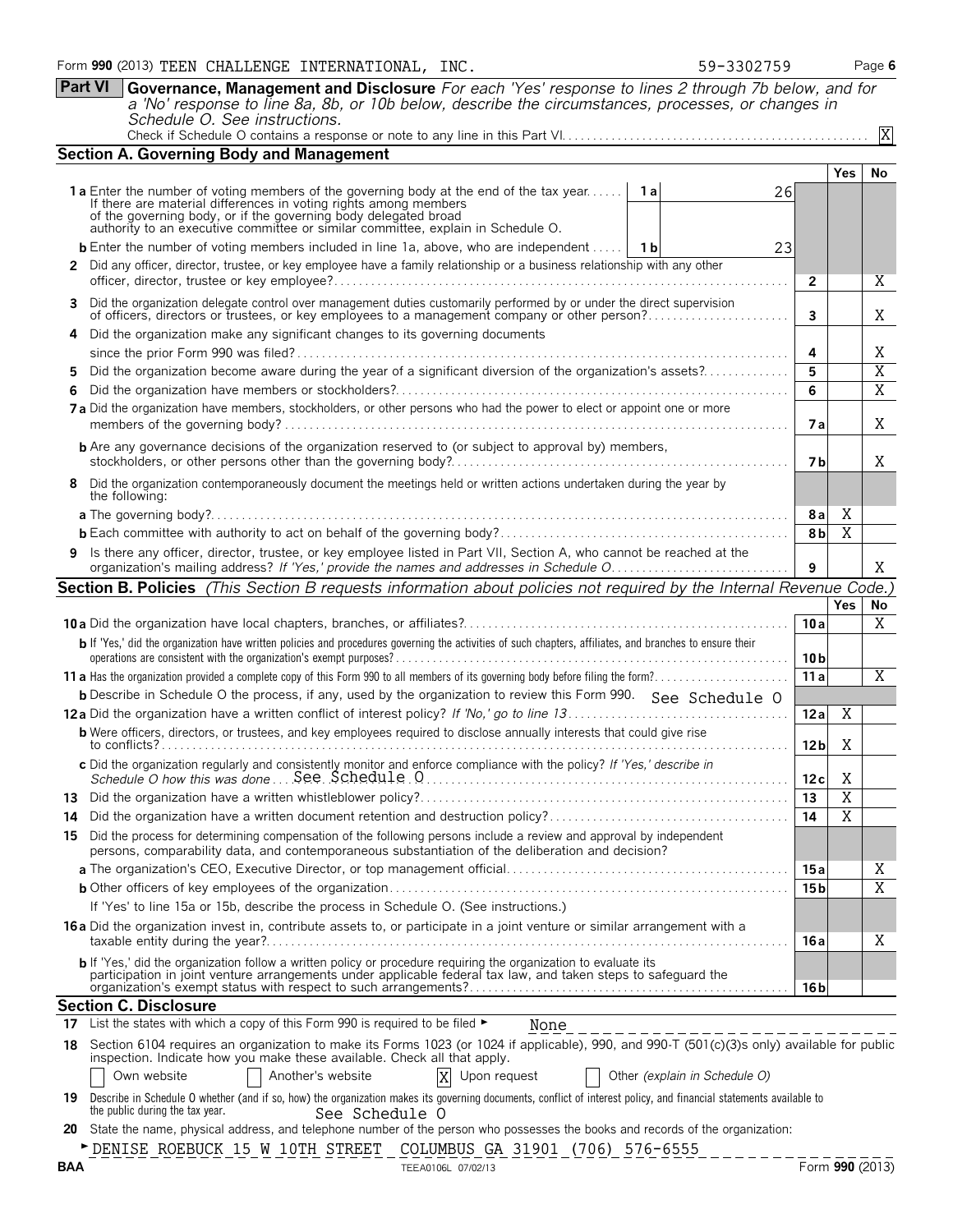| Form 990 (2013) TEEN CHALLENGE INTERNATIONAL, INC.                                                                                                                                                                             | 59-3302759 | Page 7 |  |  |  |  |  |  |
|--------------------------------------------------------------------------------------------------------------------------------------------------------------------------------------------------------------------------------|------------|--------|--|--|--|--|--|--|
| Part VII   Compensation of Officers, Directors, Trustees, Key Employees, Highest Compensated Employees, and<br><b>Independent Contractors</b>                                                                                  |            |        |  |  |  |  |  |  |
|                                                                                                                                                                                                                                |            |        |  |  |  |  |  |  |
| Section A. Officers, Directors, Trustees, Key Employees, and Highest Compensated Employees                                                                                                                                     |            |        |  |  |  |  |  |  |
| 1 a Complete this table for all persons required to be listed. Report compensation for the calendar year ending with or within the<br>organization's tax year.                                                                 |            |        |  |  |  |  |  |  |
| • List all of the organization's current officers, directors, trustees (whether individuals or organizations), regardless of amount of<br>compensation. Enter $-0$ - in columns (D), (E), and (F) if no compensation was paid. |            |        |  |  |  |  |  |  |

? List all of the organization's **current** key employees, if any. See instructions for definition of 'key employee.'

? List the organization's five **current** highest compensated employees (other than an officer, director, trustee, or key employee) who received reportable compensation (Box 5 of Form W-2 and/or Box 7 of Form 1099-MISC) of more than \$100,000 from the organization and any related organizations.

? List all of the organization's **former** officers, key employees, and highest compensated employees who received more than \$100,000 of reportable compensation from the organization and any related organizations.

? List all of the organization's **former directors or trustees** that received, in the capacity as a former director or trustee of the

organization, more than \$10,000 of reportable compensation from the organization and any related organizations.

List persons in the following order: individual trustees or directors; institutional trustees; officers; key employees; highest compensated employees; and former such persons.

Check this box if neither the organization nor any related organization compensated any current officer, director, or trustee.

|                       |                             |                                                                                          | (C)                          |                      |                            |  |                                                                                                          |                                        |                                     |                                          |                                                                          |
|-----------------------|-----------------------------|------------------------------------------------------------------------------------------|------------------------------|----------------------|----------------------------|--|----------------------------------------------------------------------------------------------------------|----------------------------------------|-------------------------------------|------------------------------------------|--------------------------------------------------------------------------|
| (A)<br>Name and Title |                             | (B)<br>Average<br>hours per                                                              |                              |                      |                            |  | Position (do not check more than<br>one box, unless person is both an<br>officer and a director/trustee) | (E)<br>Reportable<br>compensation from | (F)<br>Estimated<br>amount of other |                                          |                                                                          |
|                       |                             | week (list<br>any hours<br>for related<br>organiza-<br>tions<br>below<br>dotted<br>line) | ਼<br>Individual 1<br>trustee | nstitutional trustee | Officer<br>ζêλ<br>employee |  | Highest compensated<br> employee                                                                         | Former                                 | the organization<br>(W-2/1099-MISC) | related organizations<br>(W-2/1099-MISC) | compensation<br>from the<br>organization<br>and related<br>organizations |
|                       | (1) JERRY NANCE             | 40                                                                                       |                              |                      |                            |  |                                                                                                          |                                        |                                     |                                          |                                                                          |
|                       | President                   | 0                                                                                        | X                            |                      | X                          |  |                                                                                                          |                                        | 95,835                              | $\mathbf{0}$                             | $\boldsymbol{0}$ .                                                       |
|                       | (2) PHIL HILLS              | 1                                                                                        |                              |                      |                            |  |                                                                                                          |                                        |                                     |                                          |                                                                          |
|                       | Vice President              | 0                                                                                        | X                            |                      | X                          |  |                                                                                                          |                                        | $\mathbf 0$ .                       | 0.                                       | $\boldsymbol{0}$ .                                                       |
|                       | (3) HUI HONG CHEK           | $\overline{1}$                                                                           |                              |                      |                            |  |                                                                                                          |                                        |                                     |                                          |                                                                          |
|                       | Director                    | 0                                                                                        | X                            |                      |                            |  |                                                                                                          |                                        | $\mathbf{0}$ .                      | $\mathbf 0$                              | 0.                                                                       |
|                       | (4) JAY FALLON              | $\overline{1}$                                                                           |                              |                      |                            |  |                                                                                                          |                                        |                                     |                                          |                                                                          |
|                       | Director                    | 0                                                                                        | X                            |                      |                            |  |                                                                                                          |                                        | $\mathbf 0$ .                       | 0.                                       | $0$ .                                                                    |
|                       | (5) ZBIGNIEW URBANIAK       | $\mathbf{1}$                                                                             |                              |                      |                            |  |                                                                                                          |                                        |                                     |                                          |                                                                          |
|                       | Director                    | 0                                                                                        | X                            |                      |                            |  |                                                                                                          |                                        | $\mathbf{0}$ .                      | $\boldsymbol{0}$                         | $0$ .                                                                    |
|                       | (6) GAMA CERDAS ELIAS       | $\mathbf 1$                                                                              |                              |                      |                            |  |                                                                                                          |                                        |                                     |                                          |                                                                          |
|                       | Director                    | 0                                                                                        | X                            |                      |                            |  |                                                                                                          |                                        | $\mathbf{0}$ .                      | $\boldsymbol{0}$                         | $\boldsymbol{0}$ .                                                       |
|                       | (7) CLAUDIO HUGO GHIRINGHEL | $\overline{1}$                                                                           |                              |                      |                            |  |                                                                                                          |                                        |                                     |                                          |                                                                          |
|                       | Director                    | 0                                                                                        | Χ                            |                      |                            |  |                                                                                                          |                                        | $\mathbf{0}$ .                      | $\mathbf 0$                              | $0$ .                                                                    |
|                       | (8) GREG BEGGS              | $\mathbf 1$                                                                              |                              |                      |                            |  |                                                                                                          |                                        |                                     |                                          |                                                                          |
|                       | Director                    | 0                                                                                        | X                            |                      |                            |  |                                                                                                          |                                        | $\theta$ .                          | 0                                        | $0$ .                                                                    |
|                       | (9) DOUG WEVER              | 40                                                                                       |                              |                      |                            |  |                                                                                                          |                                        |                                     |                                          |                                                                          |
|                       | Director                    | 0                                                                                        | X                            |                      |                            |  |                                                                                                          |                                        | 28,576.                             | $\mathbf{0}$                             | 0.                                                                       |
|                       | (10) KEVIN WARD             | $\mathbf 1$                                                                              |                              |                      |                            |  |                                                                                                          |                                        |                                     |                                          |                                                                          |
|                       | Director                    | $\pmb{0}$                                                                                | Χ                            |                      |                            |  |                                                                                                          |                                        | $\mathbf 0$ .                       | 0.                                       | 0.                                                                       |
|                       | (11) TOM BREMER             | 40                                                                                       |                              |                      |                            |  |                                                                                                          |                                        |                                     |                                          |                                                                          |
|                       | Secretary                   | $\mathbf 0$                                                                              | X                            |                      | X                          |  |                                                                                                          |                                        | $\theta$ .                          | 0.                                       | $0$ .                                                                    |
|                       | (12) K.K. DEVERAJ           | $\overline{1}$                                                                           |                              |                      |                            |  |                                                                                                          |                                        |                                     |                                          |                                                                          |
|                       | Director                    | 0                                                                                        | X                            |                      |                            |  |                                                                                                          |                                        | $\mathbf 0$ .                       | 0.                                       | 0.                                                                       |
|                       | (13) DAVID ELLIS            | $\mathbf{1}$                                                                             |                              |                      |                            |  |                                                                                                          |                                        |                                     |                                          |                                                                          |
|                       | Director                    | 0                                                                                        | X                            |                      |                            |  |                                                                                                          |                                        | $\mathbf{0}$ .                      | $\mathbf 0$                              | $\boldsymbol{0}$ .                                                       |
|                       | (14) PETR MINISTR           | $\mathbf{1}$                                                                             |                              |                      |                            |  |                                                                                                          |                                        |                                     |                                          |                                                                          |
|                       | Director                    | 0                                                                                        | X                            |                      |                            |  |                                                                                                          |                                        | $\mathbf{0}$ .                      | 0.                                       | $\boldsymbol{0}$ .                                                       |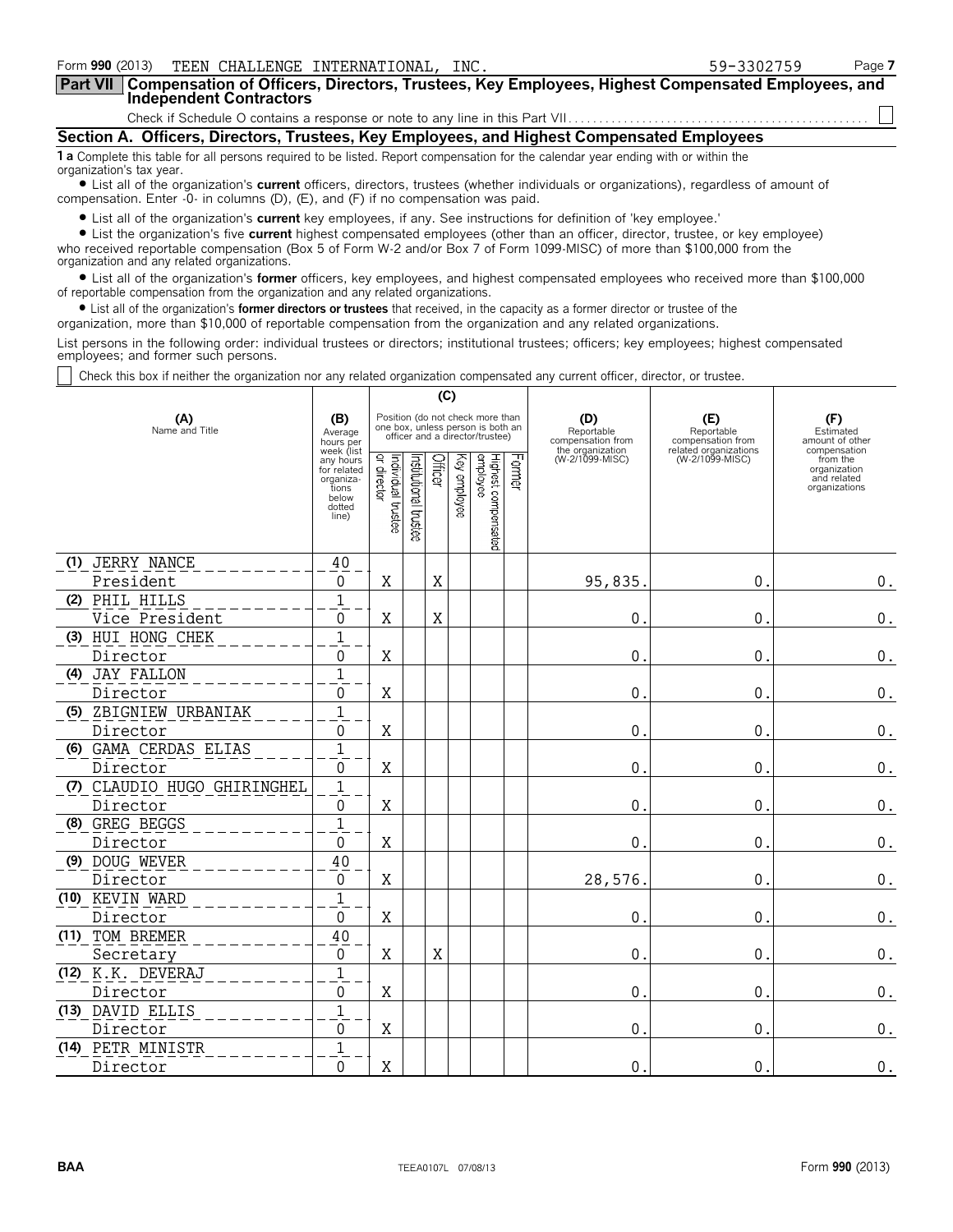|    | Part VII Section A. Officers, Directors, Trustees, Key Employees, and Highest Compensated Employees (continued)                                                                                                                                          |                                                  |             |                      |         |              |                                                                                                 |  |                                                            |                                                                                    |   |                                                          |       |
|----|----------------------------------------------------------------------------------------------------------------------------------------------------------------------------------------------------------------------------------------------------------|--------------------------------------------------|-------------|----------------------|---------|--------------|-------------------------------------------------------------------------------------------------|--|------------------------------------------------------------|------------------------------------------------------------------------------------|---|----------------------------------------------------------|-------|
|    |                                                                                                                                                                                                                                                          | (B)                                              |             |                      | (C)     |              |                                                                                                 |  |                                                            |                                                                                    |   |                                                          |       |
|    | (A)<br>Name and title                                                                                                                                                                                                                                    | Average<br>hours<br>per<br>week                  |             |                      |         | Position     | (do not check more than one<br>box, unless person is both an<br>officer and a director/trustee) |  | (D)<br>Reportable<br>compensation from<br>the organization | (E)<br>Reportable<br>compensation from<br>related organizations<br>(W-2/1099-MISC) |   | (F)<br>Estimated<br>amount of other<br>compensation      |       |
|    |                                                                                                                                                                                                                                                          | (list any<br>hours<br>for<br>related<br>organiza | Individual  | rstitutional trustee | Officer | Key employee |                                                                                                 |  | (W-2/1099-MISC)                                            |                                                                                    |   | from the<br>organization<br>and related<br>organizations |       |
|    |                                                                                                                                                                                                                                                          | - tions<br>below                                 |             |                      |         |              |                                                                                                 |  |                                                            |                                                                                    |   |                                                          |       |
|    |                                                                                                                                                                                                                                                          | dotted<br>line)                                  | trustee     |                      |         |              | Former<br>Highest compensated<br>employee                                                       |  |                                                            |                                                                                    |   |                                                          |       |
|    | (15) BRICE MADDOCK                                                                                                                                                                                                                                       | 1                                                |             |                      |         |              |                                                                                                 |  |                                                            |                                                                                    |   |                                                          |       |
|    | Director                                                                                                                                                                                                                                                 | 0                                                | X           |                      |         |              |                                                                                                 |  | 0.                                                         | 0.                                                                                 |   |                                                          | $0$ . |
|    | (16) PAUL TREMENTOZZII                                                                                                                                                                                                                                   | 1                                                |             |                      |         |              |                                                                                                 |  |                                                            |                                                                                    |   |                                                          |       |
|    | Director<br>(17) DUANE HENDERS                                                                                                                                                                                                                           | 0                                                | X           |                      |         |              |                                                                                                 |  | 0.                                                         | 0.                                                                                 |   |                                                          | 0.    |
|    | Director                                                                                                                                                                                                                                                 | 40<br>0                                          | X           |                      |         |              |                                                                                                 |  | 0.                                                         | 0.                                                                                 |   |                                                          | $0$ . |
|    | (18) WAFUKA KAPOLESA                                                                                                                                                                                                                                     | $\mathbf{1}$                                     |             |                      |         |              |                                                                                                 |  |                                                            |                                                                                    |   |                                                          |       |
|    | Director                                                                                                                                                                                                                                                 | 0                                                | X           |                      |         |              |                                                                                                 |  | 0.                                                         | 0.                                                                                 |   |                                                          | $0$ . |
|    | (19) JOANN BUTRIN                                                                                                                                                                                                                                        | $\mathbf{1}$                                     |             |                      |         |              |                                                                                                 |  |                                                            |                                                                                    |   |                                                          |       |
|    | Director                                                                                                                                                                                                                                                 | 0                                                | X           |                      |         |              |                                                                                                 |  | 0.                                                         | 0.                                                                                 |   |                                                          | $0$ . |
|    | (20) RON BROWN                                                                                                                                                                                                                                           | $\mathbf{1}$                                     |             |                      |         |              |                                                                                                 |  |                                                            |                                                                                    |   |                                                          |       |
|    | Director                                                                                                                                                                                                                                                 | 0                                                | X           |                      |         |              |                                                                                                 |  | $0$ .                                                      | 0.                                                                                 |   |                                                          | $0$ . |
|    | (21) RUSS TURNEY                                                                                                                                                                                                                                         | $\mathbf{1}$                                     |             |                      |         |              |                                                                                                 |  |                                                            |                                                                                    |   |                                                          |       |
|    | Director                                                                                                                                                                                                                                                 | 0                                                | X           |                      |         |              |                                                                                                 |  | 0.                                                         | 0.                                                                                 |   |                                                          | $0$ . |
|    | (22) OMAR BEILER                                                                                                                                                                                                                                         | $\mathbf{1}$<br>0                                | X           |                      |         |              |                                                                                                 |  | 0                                                          | $\Omega$                                                                           |   |                                                          |       |
|    | Director<br>(23) JAMES LOWANS                                                                                                                                                                                                                            | 1                                                |             |                      |         |              |                                                                                                 |  |                                                            |                                                                                    |   |                                                          | 0.    |
|    | Treasurer                                                                                                                                                                                                                                                | 0                                                | X           |                      | X       |              |                                                                                                 |  | 0.                                                         | 0.                                                                                 |   |                                                          | $0$ . |
|    | (24) JARROD FLANAGAN                                                                                                                                                                                                                                     | 1                                                |             |                      |         |              |                                                                                                 |  |                                                            |                                                                                    |   |                                                          |       |
|    | Director                                                                                                                                                                                                                                                 | 0                                                | X           |                      |         |              |                                                                                                 |  | 0.                                                         | 0.                                                                                 |   |                                                          | 0.    |
|    | (25) RON MADDUX                                                                                                                                                                                                                                          | 1                                                |             |                      |         |              |                                                                                                 |  |                                                            |                                                                                    |   |                                                          |       |
|    | Director                                                                                                                                                                                                                                                 | $\Omega$                                         | $\mathbf X$ |                      |         |              |                                                                                                 |  | 0.                                                         | 0.                                                                                 |   |                                                          | $0$ . |
|    | 1 b Sub-total.                                                                                                                                                                                                                                           |                                                  |             |                      |         |              |                                                                                                 |  | 124, 411.                                                  | $\mathbf{0}$                                                                       |   |                                                          | $0$ . |
|    |                                                                                                                                                                                                                                                          |                                                  |             |                      |         |              |                                                                                                 |  | 33,621.                                                    | 0.<br>0                                                                            |   |                                                          | $0$ . |
|    | 2 Total number of individuals (including but not limited to those listed above) who received more than \$100,000 of reportable compensation                                                                                                              |                                                  |             |                      |         |              |                                                                                                 |  | 158,032                                                    |                                                                                    |   |                                                          | 0.    |
|    | from the organization $\blacktriangleright$<br>$\Omega$                                                                                                                                                                                                  |                                                  |             |                      |         |              |                                                                                                 |  |                                                            |                                                                                    |   |                                                          |       |
|    |                                                                                                                                                                                                                                                          |                                                  |             |                      |         |              |                                                                                                 |  |                                                            |                                                                                    |   | Yes                                                      | No    |
|    | Did the organization list any <b>former</b> officer, director, or trustee, key employee, or highest compensated employee                                                                                                                                 |                                                  |             |                      |         |              |                                                                                                 |  |                                                            |                                                                                    |   |                                                          |       |
|    |                                                                                                                                                                                                                                                          |                                                  |             |                      |         |              |                                                                                                 |  |                                                            |                                                                                    | 3 |                                                          | Χ     |
| 4  | For any individual listed on line 1a, is the sum of reportable compensation and other compensation from                                                                                                                                                  |                                                  |             |                      |         |              |                                                                                                 |  |                                                            |                                                                                    |   |                                                          |       |
|    | the organization and related organizations greater than \$150,000? If 'Yes' complete Schedule J for                                                                                                                                                      |                                                  |             |                      |         |              |                                                                                                 |  |                                                            |                                                                                    | 4 |                                                          | Χ     |
| 5. | Did any person listed on line 1a receive or accrue compensation from any unrelated organization or individual                                                                                                                                            |                                                  |             |                      |         |              |                                                                                                 |  |                                                            |                                                                                    |   |                                                          |       |
|    |                                                                                                                                                                                                                                                          |                                                  |             |                      |         |              |                                                                                                 |  |                                                            |                                                                                    | 5 |                                                          | Χ     |
|    | <b>Section B. Independent Contractors</b>                                                                                                                                                                                                                |                                                  |             |                      |         |              |                                                                                                 |  |                                                            |                                                                                    |   |                                                          |       |
|    | 1 Complete this table for your five highest compensated independent contractors that received more than \$100,000 of<br>compensation from the organization. Report compensation for the calendar year ending with or within the organization's tax year. |                                                  |             |                      |         |              |                                                                                                 |  |                                                            |                                                                                    |   |                                                          |       |
|    | (A)<br>Name and business address<br>(B)<br>(C)<br>Compensation<br>Description of services                                                                                                                                                                |                                                  |             |                      |         |              |                                                                                                 |  |                                                            |                                                                                    |   |                                                          |       |
|    |                                                                                                                                                                                                                                                          |                                                  |             |                      |         |              |                                                                                                 |  |                                                            |                                                                                    |   |                                                          |       |
|    |                                                                                                                                                                                                                                                          |                                                  |             |                      |         |              |                                                                                                 |  |                                                            |                                                                                    |   |                                                          |       |
|    |                                                                                                                                                                                                                                                          |                                                  |             |                      |         |              |                                                                                                 |  |                                                            |                                                                                    |   |                                                          |       |
|    |                                                                                                                                                                                                                                                          |                                                  |             |                      |         |              |                                                                                                 |  |                                                            |                                                                                    |   |                                                          |       |
|    |                                                                                                                                                                                                                                                          |                                                  |             |                      |         |              |                                                                                                 |  |                                                            |                                                                                    |   |                                                          |       |

**2** Total number of independent contractors (including but not limited to those listed above) who received more than \$100,000 of compensation from the organization ► 0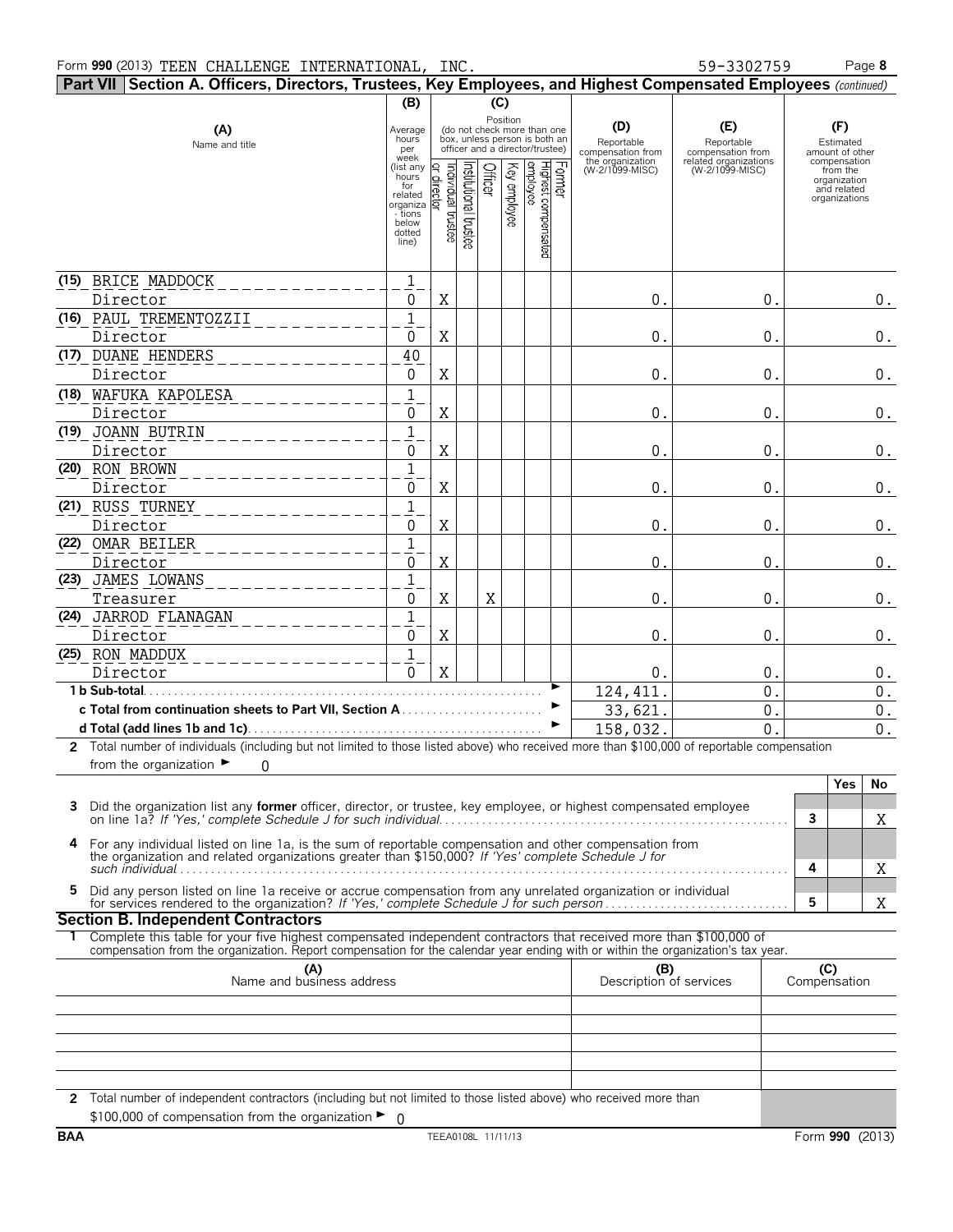# Form 990 **Continuation Sheet for Form 990 Continuation Sheet for Form 990**

Department of the Treasury  $\vert$ Department of the Treasury<br>Internal Revenue Service

| Name of the Organization                                                                                      |                                                                                                          |                                   |                       |         |              |                                                                              |        |                                                                        | Employler Identification number                                             |                                                                                                          |  |  |
|---------------------------------------------------------------------------------------------------------------|----------------------------------------------------------------------------------------------------------|-----------------------------------|-----------------------|---------|--------------|------------------------------------------------------------------------------|--------|------------------------------------------------------------------------|-----------------------------------------------------------------------------|----------------------------------------------------------------------------------------------------------|--|--|
| TEEN CHALLENGE INTERNATIONAL, INC.                                                                            |                                                                                                          |                                   |                       |         |              |                                                                              |        |                                                                        | 59-3302759                                                                  |                                                                                                          |  |  |
| <b>Part VII Continuation: Officers, Directors, Trustees, Key Employees, and Highest Compensated Employees</b> |                                                                                                          |                                   |                       |         |              |                                                                              |        |                                                                        |                                                                             |                                                                                                          |  |  |
| (A)                                                                                                           | (B)                                                                                                      |                                   |                       |         | (C)          |                                                                              |        | (D)                                                                    | (E)                                                                         | (F)                                                                                                      |  |  |
| Name and Title                                                                                                | Average<br>hours per<br>(list any<br>hours for<br>related<br>organiza-<br>tions<br>below<br>dotted line) | Individual trustee<br>or director | Institutional trustee | Officer | Key employee | Position (check all that apply)<br>əə <i>f</i> oldulə<br>Highest compensated | Former | Reportable<br>compensation from<br>the organization<br>(W-2/1099-MISC) | Reportable<br>compensation from<br>related organizations<br>(W-2/1099-MISC) | Estimated<br>amount of other<br>compensation<br>from the<br>organization<br>and related<br>organizations |  |  |
| DOUG SAMUELSON                                                                                                | 40                                                                                                       |                                   |                       |         |              |                                                                              |        |                                                                        |                                                                             |                                                                                                          |  |  |
| Director                                                                                                      | $\mathbf 0$                                                                                              | X                                 |                       |         |              |                                                                              |        | 33,621.                                                                | $\mathbf 0$ .                                                               | $\boldsymbol{0}$ .                                                                                       |  |  |
|                                                                                                               |                                                                                                          |                                   |                       |         |              |                                                                              |        |                                                                        |                                                                             |                                                                                                          |  |  |
|                                                                                                               |                                                                                                          |                                   |                       |         |              |                                                                              |        |                                                                        |                                                                             |                                                                                                          |  |  |
|                                                                                                               |                                                                                                          |                                   |                       |         |              |                                                                              |        |                                                                        |                                                                             |                                                                                                          |  |  |
|                                                                                                               |                                                                                                          |                                   |                       |         |              |                                                                              |        |                                                                        |                                                                             |                                                                                                          |  |  |
|                                                                                                               |                                                                                                          |                                   |                       |         |              |                                                                              |        |                                                                        |                                                                             |                                                                                                          |  |  |
|                                                                                                               |                                                                                                          |                                   |                       |         |              |                                                                              |        |                                                                        |                                                                             |                                                                                                          |  |  |
|                                                                                                               |                                                                                                          |                                   |                       |         |              |                                                                              |        |                                                                        |                                                                             |                                                                                                          |  |  |
|                                                                                                               |                                                                                                          |                                   |                       |         |              |                                                                              |        |                                                                        |                                                                             |                                                                                                          |  |  |
|                                                                                                               |                                                                                                          |                                   |                       |         |              |                                                                              |        |                                                                        |                                                                             |                                                                                                          |  |  |
|                                                                                                               |                                                                                                          |                                   |                       |         |              |                                                                              |        |                                                                        |                                                                             |                                                                                                          |  |  |
|                                                                                                               |                                                                                                          |                                   |                       |         |              |                                                                              |        |                                                                        |                                                                             |                                                                                                          |  |  |
|                                                                                                               |                                                                                                          |                                   |                       |         |              |                                                                              |        |                                                                        |                                                                             |                                                                                                          |  |  |
|                                                                                                               |                                                                                                          |                                   |                       |         |              |                                                                              |        |                                                                        |                                                                             |                                                                                                          |  |  |
|                                                                                                               |                                                                                                          |                                   |                       |         |              |                                                                              |        |                                                                        |                                                                             |                                                                                                          |  |  |
|                                                                                                               |                                                                                                          |                                   |                       |         |              |                                                                              |        |                                                                        |                                                                             |                                                                                                          |  |  |
|                                                                                                               |                                                                                                          |                                   |                       |         |              |                                                                              |        |                                                                        |                                                                             |                                                                                                          |  |  |
|                                                                                                               |                                                                                                          |                                   |                       |         |              |                                                                              |        |                                                                        |                                                                             |                                                                                                          |  |  |
|                                                                                                               |                                                                                                          |                                   |                       |         |              |                                                                              |        |                                                                        |                                                                             |                                                                                                          |  |  |
|                                                                                                               |                                                                                                          |                                   |                       |         |              |                                                                              |        |                                                                        |                                                                             |                                                                                                          |  |  |
|                                                                                                               |                                                                                                          |                                   |                       |         |              |                                                                              |        |                                                                        |                                                                             |                                                                                                          |  |  |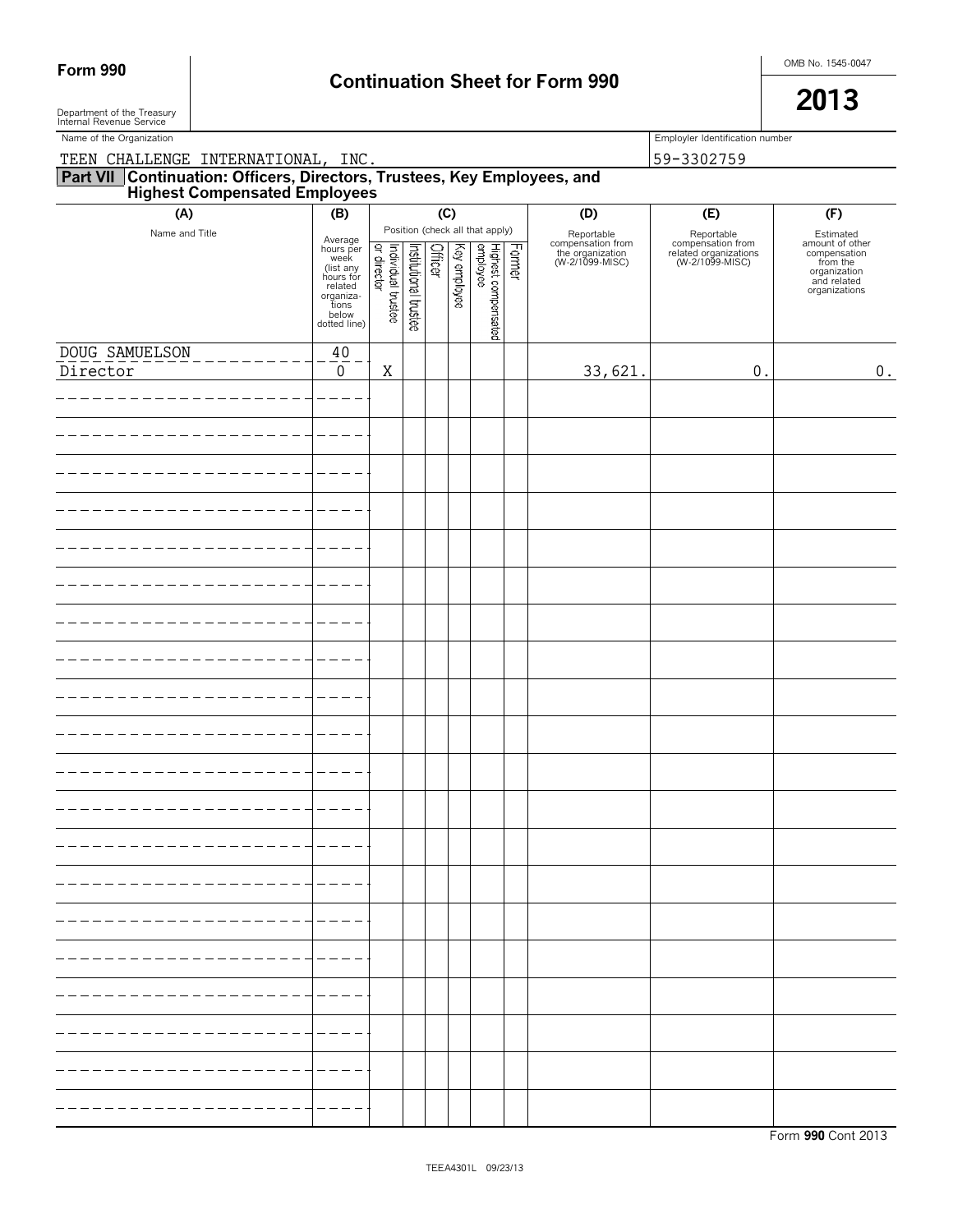#### **Part VIII Statement of Revenue**

Check if Schedule O contains a response or note to any line in this Part VIII. . . . . . . . . . . . . . . . . . . . . . . . . . . . . . . . . . . . . . . . . . . . . . . . .

|                                                           |      |                                                                                                                                                                                                                                                                                                                              | (A)<br>Total revenue | (B)<br>Related or<br>exempt<br>function<br>revenue | (C)<br>Unrelated<br>business<br>revenue | (D)<br>Revenue<br>excluded from tax<br>under sections<br>512-514 |
|-----------------------------------------------------------|------|------------------------------------------------------------------------------------------------------------------------------------------------------------------------------------------------------------------------------------------------------------------------------------------------------------------------------|----------------------|----------------------------------------------------|-----------------------------------------|------------------------------------------------------------------|
| CONTRIBUTIONS, GIFTS, GRANTS<br>AND OTHER SIMILAR AMOUNTS |      | 1a Federated campaigns<br>1 a<br>1 <sub>b</sub><br><b>b</b> Membership dues<br>c Fundraising events<br>1 <sub>c</sub><br>d Related organizations<br>1 <sub>d</sub><br>e Government grants (contributions)<br>1 e<br>f All other contributions, gifts, grants, and<br>similar amounts not included above<br>1 f<br>3,386,551. |                      |                                                    |                                         |                                                                  |
|                                                           |      | <b>g</b> Noncash contributions included in lines $1a-1f$ : $\overline{S}$<br>$\blacktriangleright$                                                                                                                                                                                                                           |                      |                                                    |                                         |                                                                  |
|                                                           |      | <b>Business Code</b>                                                                                                                                                                                                                                                                                                         | 3,386,551            |                                                    |                                         |                                                                  |
| PROGRAM SERVICE REVENUE                                   | 2a   | ________________                                                                                                                                                                                                                                                                                                             |                      |                                                    |                                         |                                                                  |
|                                                           | b    |                                                                                                                                                                                                                                                                                                                              |                      |                                                    |                                         |                                                                  |
|                                                           |      |                                                                                                                                                                                                                                                                                                                              |                      |                                                    |                                         |                                                                  |
|                                                           |      |                                                                                                                                                                                                                                                                                                                              |                      |                                                    |                                         |                                                                  |
|                                                           |      | f All other program service revenue                                                                                                                                                                                                                                                                                          |                      |                                                    |                                         |                                                                  |
|                                                           |      |                                                                                                                                                                                                                                                                                                                              |                      |                                                    |                                         |                                                                  |
|                                                           | 3    | Investment income (including dividends, interest and                                                                                                                                                                                                                                                                         |                      |                                                    |                                         |                                                                  |
|                                                           |      |                                                                                                                                                                                                                                                                                                                              | 2,416.               |                                                    |                                         | 2,416.                                                           |
|                                                           | 4    | Income from investment of tax-exempt bond proceeds▶                                                                                                                                                                                                                                                                          |                      |                                                    |                                         |                                                                  |
|                                                           | 5    | (i) Real<br>(ii) Personal                                                                                                                                                                                                                                                                                                    | 7,961.               |                                                    |                                         | 7,961.                                                           |
|                                                           |      | <b>6a</b> Gross rents<br><b>b</b> Less: rental expenses<br><b>c</b> Rental income or (loss) $\ldots$                                                                                                                                                                                                                         |                      |                                                    |                                         |                                                                  |
|                                                           |      | d Net rental income or (loss)<br>(i) Securities<br>(ii) Other                                                                                                                                                                                                                                                                |                      |                                                    |                                         |                                                                  |
|                                                           |      | 7 a Gross amount from sales of<br>assets other than inventory                                                                                                                                                                                                                                                                |                      |                                                    |                                         |                                                                  |
|                                                           |      | <b>b</b> Less: cost or other basis<br>and sales expenses $\dots$<br>c Gain or $(\text{loss})$                                                                                                                                                                                                                                |                      |                                                    |                                         |                                                                  |
|                                                           |      |                                                                                                                                                                                                                                                                                                                              |                      |                                                    |                                         |                                                                  |
| <b>ENUE</b>                                               |      | 8a Gross income from fundraising events<br>(not including. $\ddot{s}$<br>of contributions reported on line 1c).                                                                                                                                                                                                              |                      |                                                    |                                         |                                                                  |
|                                                           |      | See Part IV, line 18. a                                                                                                                                                                                                                                                                                                      |                      |                                                    |                                         |                                                                  |
| <b>OTHER RET</b>                                          |      | <b>b</b> Less: direct expenses<br>b                                                                                                                                                                                                                                                                                          |                      |                                                    |                                         |                                                                  |
|                                                           |      | c Net income or (loss) from fundraising events $\dots\dots\dots$                                                                                                                                                                                                                                                             |                      |                                                    |                                         |                                                                  |
|                                                           |      | 9a Gross income from gaming activities.<br>See Part IV, line 19. a                                                                                                                                                                                                                                                           |                      |                                                    |                                         |                                                                  |
|                                                           |      | <b>b</b> Less: direct expenses<br>b                                                                                                                                                                                                                                                                                          |                      |                                                    |                                         |                                                                  |
|                                                           |      | <b>c</b> Net income or (loss) from gaming activities                                                                                                                                                                                                                                                                         |                      |                                                    |                                         |                                                                  |
|                                                           |      | 10a Gross sales of inventory, less returns<br>4,210.                                                                                                                                                                                                                                                                         |                      |                                                    |                                         |                                                                  |
|                                                           |      | <b>b</b> Less: $cost$ of goods $sold$<br>2,838.<br>$\mathbf b$                                                                                                                                                                                                                                                               |                      |                                                    |                                         |                                                                  |
|                                                           |      | c Net income or (loss) from sales of inventory                                                                                                                                                                                                                                                                               | 1,372.               | 1,372.                                             |                                         |                                                                  |
|                                                           | 11 a | Miscellaneous Revenue<br><b>Business Code</b>                                                                                                                                                                                                                                                                                |                      |                                                    |                                         |                                                                  |
|                                                           | b    |                                                                                                                                                                                                                                                                                                                              |                      |                                                    |                                         |                                                                  |
|                                                           |      |                                                                                                                                                                                                                                                                                                                              |                      |                                                    |                                         |                                                                  |
|                                                           |      | d All other revenue                                                                                                                                                                                                                                                                                                          |                      |                                                    |                                         |                                                                  |
|                                                           |      |                                                                                                                                                                                                                                                                                                                              |                      |                                                    |                                         |                                                                  |
|                                                           | 12   | Total revenue. See instructions                                                                                                                                                                                                                                                                                              | 3,398,300.           | 1,372                                              | 0.                                      | 10,377.                                                          |
| BAA                                                       |      |                                                                                                                                                                                                                                                                                                                              | TEEA0109L 07/08/13   |                                                    |                                         | Form 990 (2013)                                                  |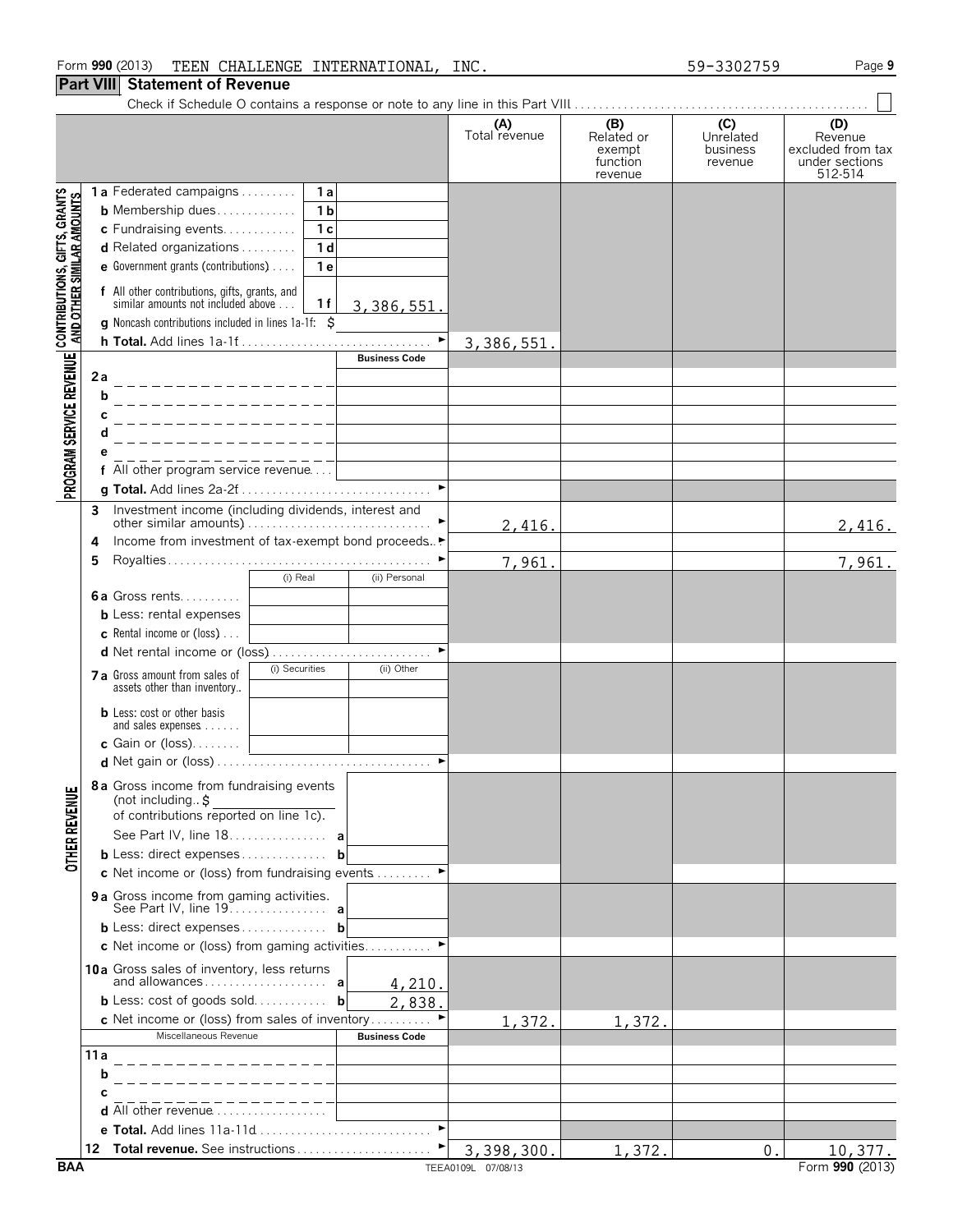#### **Part IX Statement of Functional Expenses**

*Section 501(c)(3) and 501(c)(4) organizations must complete all columns. All other organizations must complete column (A).*

|               | Do not include amounts reported on lines<br>6b, 7b, 8b, 9b, and 10b of Part VIII.                                                                                                                                                                            | (A)<br>Total expenses | (B)<br>Program service<br>expenses | (C)<br>Management and<br>general expenses | (D)<br>Fundraising<br>expenses |
|---------------|--------------------------------------------------------------------------------------------------------------------------------------------------------------------------------------------------------------------------------------------------------------|-----------------------|------------------------------------|-------------------------------------------|--------------------------------|
| 1.            | Grants and other assistance to governments<br>and organizations in the United States. See                                                                                                                                                                    | 376,004.              | 376,004.                           |                                           |                                |
| $\mathcal{P}$ | Grants and other assistance to individuals in<br>the United States. See Part IV, line 22                                                                                                                                                                     | 354, 193.             | 354,193.                           |                                           |                                |
|               | 3 Grants and other assistance to governments,<br>organizations, and individuals outside the<br>United States. See Part IV, lines 15 and 16.                                                                                                                  | 689, 325.             | 689, 325.                          |                                           |                                |
| 5             | 4 Benefits paid to or for members<br>Compensation of current officers, directors,<br>trustees, and key employees                                                                                                                                             | 95,835.               | 12,917.                            | 17,500.                                   | 65,418.                        |
| 6             | Compensation not included above, to<br>disqualified persons (as defined under<br>section $4958(f)(1)$ and persons described                                                                                                                                  | $\theta$ .            | $0$ .                              | 0.                                        | υ.                             |
| 7             | Other salaries and wages                                                                                                                                                                                                                                     | 112,737.              | 85,680.                            | 22,547.                                   | 4,510.                         |
| 8             | Pension plan accruals and contributions<br>(include section 401(k) and 403(b) employer                                                                                                                                                                       |                       |                                    |                                           |                                |
| 9             | Other employee benefits                                                                                                                                                                                                                                      |                       |                                    |                                           |                                |
| 10            | Payroll taxes                                                                                                                                                                                                                                                | 10,902.               | 8,285.                             | 2,181.                                    | 436.                           |
|               | 11 Fees for services (non-employees):                                                                                                                                                                                                                        |                       |                                    |                                           |                                |
|               |                                                                                                                                                                                                                                                              |                       |                                    |                                           |                                |
|               |                                                                                                                                                                                                                                                              |                       |                                    |                                           |                                |
|               |                                                                                                                                                                                                                                                              | 11,426.               | 9,141.                             | 2,285.                                    |                                |
|               |                                                                                                                                                                                                                                                              |                       |                                    |                                           |                                |
|               | e Professional fundraising services. See Part IV, line 17                                                                                                                                                                                                    |                       |                                    |                                           |                                |
|               | f Investment management fees                                                                                                                                                                                                                                 |                       |                                    |                                           |                                |
|               | g Other. (If line 11g amt exceeds 10% of line 25, column<br>(A) amount, list line 11g expenses on Schedule $0$ )<br>12 Advertising and promotion                                                                                                             |                       |                                    |                                           |                                |
| 13            |                                                                                                                                                                                                                                                              | 3,696.                | 3,037.                             | 659.                                      |                                |
| 14            | Information technology                                                                                                                                                                                                                                       |                       |                                    |                                           |                                |
| 15            |                                                                                                                                                                                                                                                              |                       |                                    |                                           |                                |
|               | Occupancy                                                                                                                                                                                                                                                    |                       |                                    |                                           |                                |
| 16            |                                                                                                                                                                                                                                                              |                       |                                    |                                           |                                |
| 17            |                                                                                                                                                                                                                                                              | 24,659.               | 24,659.                            |                                           |                                |
| 18            | Payments of travel or entertainment<br>expenses for any federal, state, or local                                                                                                                                                                             |                       |                                    |                                           |                                |
|               | 19 Conferences, conventions, and meetings                                                                                                                                                                                                                    | 34,915                | 34,915                             |                                           |                                |
| 20            | $Interest \dots \dots \dots \dots \dots \dots \dots \dots \dots \dots \dots \dots \dots \dots \dots$                                                                                                                                                         | 10,430.               | 10,430.                            |                                           |                                |
| 21            | Payments to affiliates                                                                                                                                                                                                                                       |                       |                                    |                                           |                                |
| 22            | Depreciation, depletion, and amortization                                                                                                                                                                                                                    | 1,608.                | 1,158.                             | 450.                                      |                                |
| 23            | $insurance \ldots \ldots \ldots \ldots \ldots \ldots \ldots \ldots \ldots$                                                                                                                                                                                   | 35,857.               | 29,121.                            | 6,736.                                    |                                |
|               | 24 Other expenses. Itemize expenses not<br>covered above (List miscellaneous expenses<br>in line 24e. If line 24e amount exceeds 10%<br>of line 25, column (A) amount, list line 24e<br>expenses on Schedule O.)                                             |                       |                                    |                                           |                                |
|               | a CAPACITY CAMPAIGN EXPENSES                                                                                                                                                                                                                                 | 502,257.              | 394,727.                           | 7,500                                     | 100,030.                       |
|               | <b>b</b> PROGRAM SERVICE EXPENSES                                                                                                                                                                                                                            | 140,753.              | 140,753.                           |                                           |                                |
|               | C DEVELOPMENT EXPENSES                                                                                                                                                                                                                                       | 37,049.               | 19,999.                            |                                           | 17,050.                        |
|               | d TRAINING                                                                                                                                                                                                                                                   | 10,194.               | 10,194.                            |                                           |                                |
|               |                                                                                                                                                                                                                                                              | 39,717.               | 37,127.                            | 2,590.                                    |                                |
| 25            | Total functional expenses. Add lines 1 through 24e                                                                                                                                                                                                           | 2,491,557.            | 2,241,665.                         | 62,448.                                   | 187,444.                       |
| 26            | <b>Joint costs.</b> Complete this line only if<br>the organization reported in column (B)<br>joint costs from a combined educational<br>campaign and fundraising solicitation.<br>Check here $\blacktriangleright$<br>if following<br>SOP 98-2 (ASC 958-720) |                       |                                    |                                           |                                |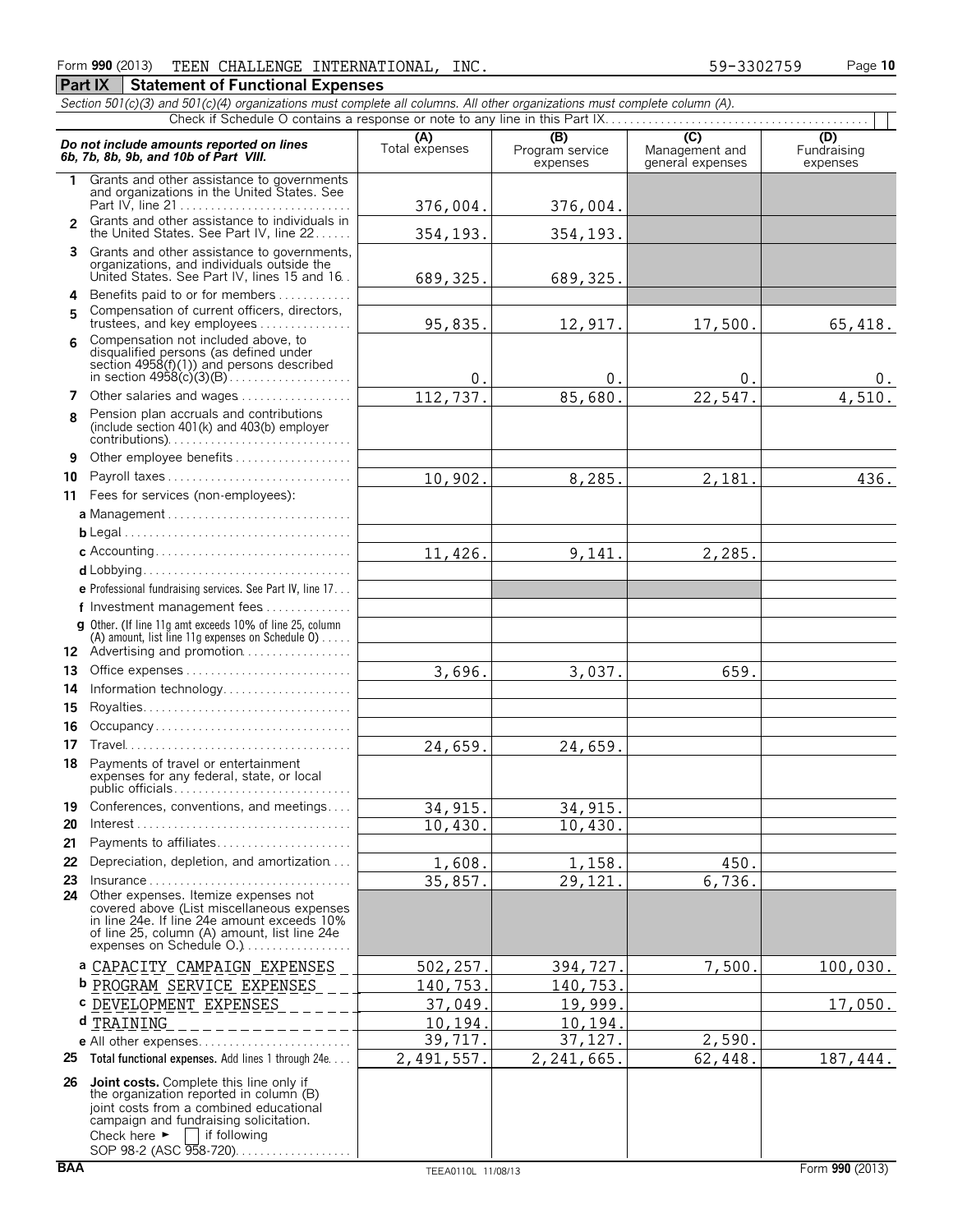#### Form **990** (2013) Page **11** TEEN CHALLENGE INTERNATIONAL, INC. 59-3302759

|                           |    |                                                                                                                                                                                                                                                                                                                      |                        |         | (A)<br>Beginning of year |                | (B)<br>End of year |  |  |
|---------------------------|----|----------------------------------------------------------------------------------------------------------------------------------------------------------------------------------------------------------------------------------------------------------------------------------------------------------------------|------------------------|---------|--------------------------|----------------|--------------------|--|--|
|                           | 1  |                                                                                                                                                                                                                                                                                                                      |                        |         | 500                      | $\mathbf{1}$   | 12.                |  |  |
|                           | 2  |                                                                                                                                                                                                                                                                                                                      |                        |         | 589,310.                 | 2              | 1, 244, 480.       |  |  |
|                           | 3  |                                                                                                                                                                                                                                                                                                                      |                        |         |                          | 3              |                    |  |  |
|                           | 4  |                                                                                                                                                                                                                                                                                                                      |                        |         | 5,624.                   | 4              | 127,059.           |  |  |
|                           | 5  | Loans and other receivables from current and former officers, directors,<br>trustees, key employees, and highest compensated employees. Complete                                                                                                                                                                     |                        |         |                          | 5              |                    |  |  |
|                           | 6  | Loans and other receivables from other disqualified persons (as defined under<br>section 4958(f)(1)), persons described in section 4958(c)(3)(B), and contributing<br>employers and sponsoring organizations of section 501(c)(9) voluntary employees'<br>beneficiary organizations (see instructions). Complete Par |                        |         |                          | 6              |                    |  |  |
|                           | 7  |                                                                                                                                                                                                                                                                                                                      |                        |         |                          | $\overline{7}$ |                    |  |  |
| <b>ASSETS</b>             | 8  |                                                                                                                                                                                                                                                                                                                      | 5,589.                 | 8       | 9,723.                   |                |                    |  |  |
|                           | 9  |                                                                                                                                                                                                                                                                                                                      |                        |         | 14,809.                  | 9              | 4,093.             |  |  |
|                           |    | 10a Land, buildings, and equipment: cost or other basis.<br>Complete Part VI of Schedule D                                                                                                                                                                                                                           | 10a                    | 55,887. |                          |                |                    |  |  |
|                           |    | b Less: accumulated depreciation                                                                                                                                                                                                                                                                                     | 10 <sub>b</sub>        | 24,176. | 8,366.                   | 10c            | 31,711.            |  |  |
|                           | 11 |                                                                                                                                                                                                                                                                                                                      |                        |         |                          |                |                    |  |  |
|                           | 12 |                                                                                                                                                                                                                                                                                                                      |                        |         |                          | 11<br>12       |                    |  |  |
|                           | 13 | Investments - program-related. See Part IV, line 11                                                                                                                                                                                                                                                                  |                        | 13      |                          |                |                    |  |  |
|                           | 14 |                                                                                                                                                                                                                                                                                                                      |                        | 14      |                          |                |                    |  |  |
|                           | 15 |                                                                                                                                                                                                                                                                                                                      | 10,000                 | 15      | 30,000.                  |                |                    |  |  |
|                           | 16 | Total assets. Add lines 1 through 15 (must equal line 34)                                                                                                                                                                                                                                                            | 634,198                | 16      | 1,447,078.               |                |                    |  |  |
|                           | 17 |                                                                                                                                                                                                                                                                                                                      | $\overline{293,012}$ . | 17      | $\overline{199,149}$ .   |                |                    |  |  |
|                           | 18 |                                                                                                                                                                                                                                                                                                                      |                        | 18      |                          |                |                    |  |  |
|                           | 19 |                                                                                                                                                                                                                                                                                                                      |                        |         |                          | 19             |                    |  |  |
| $\frac{1}{1}$             | 20 |                                                                                                                                                                                                                                                                                                                      |                        | 20      |                          |                |                    |  |  |
|                           | 21 | Escrow or custodial account liability. Complete Part IV of Schedule D.                                                                                                                                                                                                                                               |                        |         |                          | 21             |                    |  |  |
| ABILITI                   | 22 | Loans and other payables to current and former officers, directors, trustees,<br>key employees, highest compensated employees, and disqualified persons.                                                                                                                                                             |                        |         |                          | 22             |                    |  |  |
|                           | 23 | Secured mortgages and notes payable to unrelated third parties                                                                                                                                                                                                                                                       |                        |         |                          | 23             |                    |  |  |
| $\frac{1}{5}$             | 24 | Unsecured notes and loans payable to unrelated third parties                                                                                                                                                                                                                                                         |                        |         |                          | 24             |                    |  |  |
|                           | 25 | Other liabilities (including federal income tax, payables to related third parties, and other liabilities not included on lines 17-24). Complete Part X of Schedule D.                                                                                                                                               |                        |         |                          | 25             |                    |  |  |
|                           | 26 |                                                                                                                                                                                                                                                                                                                      |                        |         | 293,012.                 | 26             | 199,149.           |  |  |
| $\frac{N}{T}$             |    | Organizations that follow SFAS 117 (ASC 958), check here ► X and complete<br>lines 27 through 29, and lines 33 and 34.                                                                                                                                                                                               |                        |         |                          |                |                    |  |  |
|                           | 27 |                                                                                                                                                                                                                                                                                                                      |                        |         | $-249,580.$              | 27             | $-98,312.$         |  |  |
| ASSETS                    | 28 |                                                                                                                                                                                                                                                                                                                      |                        |         | 590,766.                 | 28             | 1,346,241.         |  |  |
|                           | 29 |                                                                                                                                                                                                                                                                                                                      |                        |         |                          | 29             |                    |  |  |
| $\mathsf{R}^{\mathsf{O}}$ |    | Organizations that do not follow SFAS 117 (ASC 958), check here ►<br>and complete lines 30 through 34.                                                                                                                                                                                                               |                        |         |                          |                |                    |  |  |
| <b>PAC</b><br>D           | 30 |                                                                                                                                                                                                                                                                                                                      |                        |         |                          | 30             |                    |  |  |
|                           | 31 | Paid-in or capital surplus, or land, building, or equipment fund                                                                                                                                                                                                                                                     |                        |         |                          | 31             |                    |  |  |
|                           | 32 | Retained earnings, endowment, accumulated income, or other funds                                                                                                                                                                                                                                                     |                        |         |                          | 32             |                    |  |  |
| <b>BALANCES</b>           | 33 |                                                                                                                                                                                                                                                                                                                      |                        |         | 341,186.                 | 33             | 1,247,929.         |  |  |
|                           | 34 | Total liabilities and net assets/fund balances                                                                                                                                                                                                                                                                       |                        |         | 634, 198.                | 34             | 1,447,078.         |  |  |
| <b>BAA</b>                |    |                                                                                                                                                                                                                                                                                                                      |                        |         |                          |                | Form 990 (2013)    |  |  |

**Part X Balance Sheet**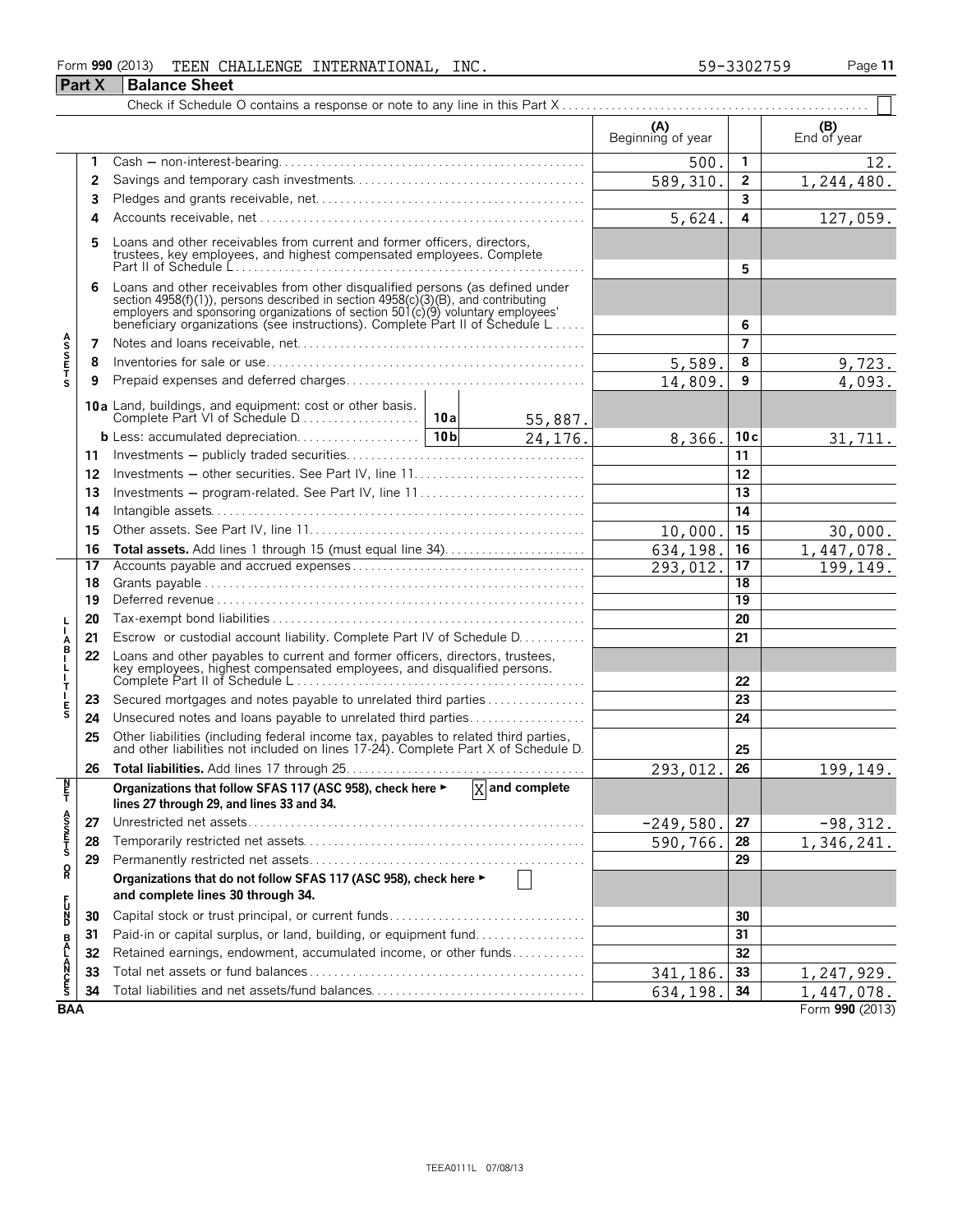| Form 990 (2013)<br>TEEN CHALLENGE INTERNATIONAL, INC.                                                                                                                                                                         | 59-3302759     |                     | Page 12   |
|-------------------------------------------------------------------------------------------------------------------------------------------------------------------------------------------------------------------------------|----------------|---------------------|-----------|
| <b>Part XI</b><br><b>Reconciliation of Net Assets</b>                                                                                                                                                                         |                |                     |           |
|                                                                                                                                                                                                                               |                |                     |           |
| 1.                                                                                                                                                                                                                            |                | 3,398,300.          |           |
| 2                                                                                                                                                                                                                             | $\overline{2}$ | 2,491,557.          |           |
| 3                                                                                                                                                                                                                             | $\overline{3}$ |                     | 906,743.  |
| Net assets or fund balances at beginning of year (must equal Part X, line 33, column (A))<br>4                                                                                                                                | 4              |                     | 341,186.  |
| 5                                                                                                                                                                                                                             | 5              |                     |           |
| 6                                                                                                                                                                                                                             | 6              |                     |           |
| 7                                                                                                                                                                                                                             | 7              |                     |           |
| 8                                                                                                                                                                                                                             | 8              |                     |           |
| 9                                                                                                                                                                                                                             | 9              |                     | 0.        |
| Net assets or fund balances at end of year. Combine lines 3 through 9 (must equal Part X, line 33,<br>10                                                                                                                      |                |                     |           |
|                                                                                                                                                                                                                               | 10             | 1,247,929.          |           |
| <b>Part XII Financial Statements and Reporting</b>                                                                                                                                                                            |                |                     |           |
|                                                                                                                                                                                                                               |                |                     |           |
|                                                                                                                                                                                                                               |                | <b>Yes</b>          | <b>No</b> |
| Accounting method used to prepare the Form 990:<br>Cash<br>X Accrual<br>Other<br>1.                                                                                                                                           |                |                     |           |
| If the organization changed its method of accounting from a prior year or checked 'Other,' explain<br>in Schedule O.                                                                                                          |                |                     |           |
| 2a Were the organization's financial statements compiled or reviewed by an independent accountant?                                                                                                                            |                | 2a                  | Χ         |
| If 'Yes,' check a box below to indicate whether the financial statements for the year were compiled or reviewed on a<br>separate basis, consolidated basis, or both:                                                          |                |                     |           |
| Consolidated basis<br>Both consolidated and separate basis<br>Separate basis                                                                                                                                                  |                |                     |           |
|                                                                                                                                                                                                                               |                | Χ<br>2 <sub>b</sub> |           |
| If 'Yes,' check a box below to indicate whether the financial statements for the year were audited on a separate<br>basis, consolidated basis, or both:                                                                       |                |                     |           |
| X<br>Consolidated basis<br>Both consolidated and separate basis<br>Separate basis                                                                                                                                             |                |                     |           |
| c If 'Yes' to line 2a or 2b, does the organization have a committee that assumes responsibility for oversight of the audit,<br>review, or compilation of its financial statements and selection of an independent accountant? |                | X<br>2c             |           |
| If the organization changed either its oversight process or selection process during the tax year, explain<br>in Schedule O.                                                                                                  |                |                     |           |
| 3a As a result of a federal award, was the organization required to undergo an audit or audits as set forth in the Single                                                                                                     |                | За                  | X         |
| <b>b</b> If 'Yes,' did the organization undergo the required audit or audits? If the organization did not undergo the required audit                                                                                          |                |                     |           |
| or audits, explain why in Schedule O and describe any steps taken to undergo such audits                                                                                                                                      |                | 3b                  |           |
| <b>BAA</b>                                                                                                                                                                                                                    |                | Form 990 (2013)     |           |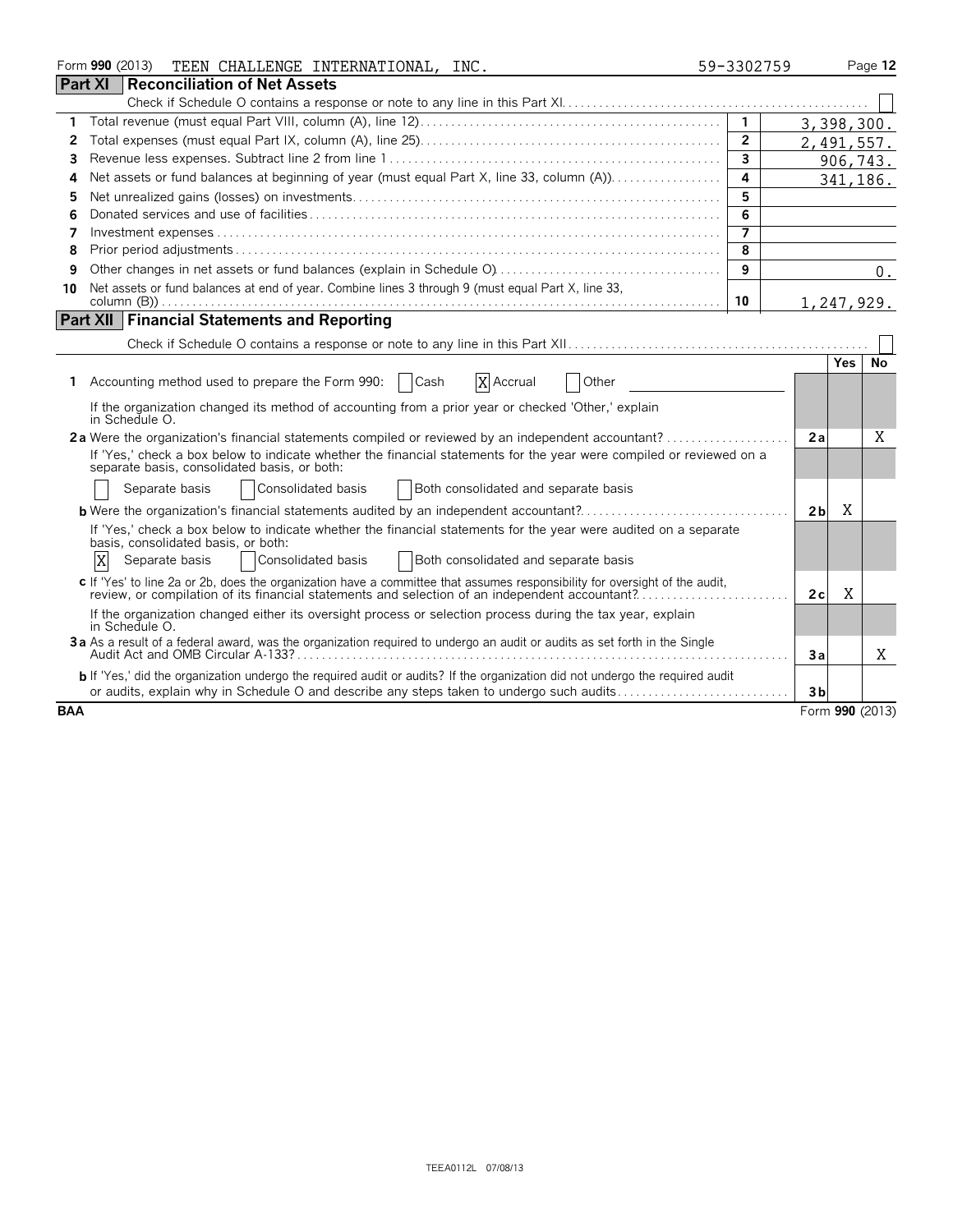|                                                        |                                                                                                                           | <b>Public Charity Status and Public Support</b>                                                                                                                                                                                                                                                                                                                                                                      |     |                                                                                         |                                                                             |    |     |                                                                             | OMB No. 1545-0047                      |                   |    |
|--------------------------------------------------------|---------------------------------------------------------------------------------------------------------------------------|----------------------------------------------------------------------------------------------------------------------------------------------------------------------------------------------------------------------------------------------------------------------------------------------------------------------------------------------------------------------------------------------------------------------|-----|-----------------------------------------------------------------------------------------|-----------------------------------------------------------------------------|----|-----|-----------------------------------------------------------------------------|----------------------------------------|-------------------|----|
| <b>SCHEDULE A</b><br>(Form 990 or 990-EZ)              | Complete if the organization is a section $501(c)(3)$ organization or a section<br>4947(a)(1) nonexempt charitable trust. |                                                                                                                                                                                                                                                                                                                                                                                                                      |     |                                                                                         |                                                                             |    |     | 2013                                                                        |                                        |                   |    |
|                                                        |                                                                                                                           | Attach to Form 990 or Form 990-EZ.                                                                                                                                                                                                                                                                                                                                                                                   |     |                                                                                         |                                                                             |    |     |                                                                             | <b>Open to Public</b>                  |                   |    |
| Department of the Treasury<br>Internal Revenue Service |                                                                                                                           | Information about Schedule A (Form 990 or 990-EZ) and its instructions is<br>at www.irs.gov/form990.                                                                                                                                                                                                                                                                                                                 |     |                                                                                         |                                                                             |    |     |                                                                             |                                        | <b>Inspection</b> |    |
| Name of the organization                               |                                                                                                                           | TEEN CHALLENGE INTERNATIONAL, INC.                                                                                                                                                                                                                                                                                                                                                                                   |     |                                                                                         |                                                                             |    |     |                                                                             | Employer identification number         |                   |    |
|                                                        | DBA GLOBAL TEEN CHALLENGE                                                                                                 |                                                                                                                                                                                                                                                                                                                                                                                                                      |     |                                                                                         |                                                                             |    |     | 59-3302759                                                                  |                                        |                   |    |
| Part I                                                 |                                                                                                                           | <b>Reason for Public Charity Status</b> (All organizations must complete this part.) See instructions.                                                                                                                                                                                                                                                                                                               |     |                                                                                         |                                                                             |    |     |                                                                             |                                        |                   |    |
|                                                        |                                                                                                                           | The organization is not a private foundation because it is: (For lines 1 through 11, check only one box.)                                                                                                                                                                                                                                                                                                            |     |                                                                                         |                                                                             |    |     |                                                                             |                                        |                   |    |
| 1                                                      |                                                                                                                           | A church, convention of churches or association of churches described in <b>section 170(b)(1)(A)(i).</b>                                                                                                                                                                                                                                                                                                             |     |                                                                                         |                                                                             |    |     |                                                                             |                                        |                   |    |
| 2<br>3                                                 |                                                                                                                           | A school described in section 170(b)(1)(A)(ii). (Attach Schedule E.)<br>A hospital or a cooperative hospital service organization described in section 170(b)(1)(A)(iii).                                                                                                                                                                                                                                            |     |                                                                                         |                                                                             |    |     |                                                                             |                                        |                   |    |
| 4                                                      |                                                                                                                           | A medical research organization operated in conjunction with a hospital described in section 170(b)(1)(A)(iii). Enter the hospital's                                                                                                                                                                                                                                                                                 |     |                                                                                         |                                                                             |    |     |                                                                             |                                        |                   |    |
| name, city, and state:                                 |                                                                                                                           |                                                                                                                                                                                                                                                                                                                                                                                                                      |     |                                                                                         |                                                                             |    |     |                                                                             |                                        |                   |    |
| 5                                                      |                                                                                                                           | An organization operated for the benefit of a college or university owned or operated by a governmental unit described in section                                                                                                                                                                                                                                                                                    |     |                                                                                         |                                                                             |    |     |                                                                             |                                        |                   |    |
| 6                                                      | $170(b)(1)(A)(iv)$ . (Complete Part II.)                                                                                  | A federal, state, or local government or governmental unit described in section 170(b)(1)(A)(v).                                                                                                                                                                                                                                                                                                                     |     |                                                                                         |                                                                             |    |     |                                                                             |                                        |                   |    |
| 7                                                      |                                                                                                                           | An organization that normally receives a substantial part of its support from a governmental unit or from the general public described                                                                                                                                                                                                                                                                               |     |                                                                                         |                                                                             |    |     |                                                                             |                                        |                   |    |
|                                                        | in section $170(b)(1)(A)(vi)$ . (Complete Part II.)                                                                       |                                                                                                                                                                                                                                                                                                                                                                                                                      |     |                                                                                         |                                                                             |    |     |                                                                             |                                        |                   |    |
| 8                                                      |                                                                                                                           | A community trust described in section 170(b)(1)(A)(vi). (Complete Part II.)                                                                                                                                                                                                                                                                                                                                         |     |                                                                                         |                                                                             |    |     |                                                                             |                                        |                   |    |
| 9                                                      | June 30, 1975. See section 509(a)(2). (Complete Part III.)                                                                | An organization that normally receives: (1) more than 33-1/3% of its support from contributions, membership fees, and gross receipts<br>from activities related to its exempt functions – subject to certain exceptions, and (2) no more than 33-1/3% of its support from gross<br>investment income and unrelated business taxable income (less section 511 tax) from businesses acquired by the organization after |     |                                                                                         |                                                                             |    |     |                                                                             |                                        |                   |    |
| 10                                                     |                                                                                                                           | An organization organized and operated exclusively to test for public safety. See section 509(a)(4).                                                                                                                                                                                                                                                                                                                 |     |                                                                                         |                                                                             |    |     |                                                                             |                                        |                   |    |
| 11                                                     |                                                                                                                           | An organization organized and operated exclusively for the benefit of, to perform the functions of, or carry out the purposes of one or<br>more publicly supported organizations described in section 509(a)(1) or section 509(a)(2). See section 509(a)(3). Check the box that describes the type of supporting organization and complete lines 11e through 11h.                                                    |     |                                                                                         |                                                                             |    |     |                                                                             |                                        |                   |    |
| Type I<br>a                                            | $b$   $Type II$                                                                                                           | c     Type III $-$ Functionally integrated                                                                                                                                                                                                                                                                                                                                                                           |     |                                                                                         |                                                                             | d  |     |                                                                             | Type III - Non-functionally integrated |                   |    |
| е<br>section 509(a)(2).                                |                                                                                                                           | By checking this box, I certify that the organization is not controlled directly or indirectly by one or more disqualified persons<br>other than foundation managers and other than one or more publicly supported organizations described in section 509(a)(1) or                                                                                                                                                   |     |                                                                                         |                                                                             |    |     |                                                                             |                                        |                   |    |
| f                                                      |                                                                                                                           | If the organization received a written determination from the IRS that is a Type I, Type II or Type III supporting organization,                                                                                                                                                                                                                                                                                     |     |                                                                                         |                                                                             |    |     |                                                                             |                                        |                   |    |
| g                                                      |                                                                                                                           | Since August 17, 2006, has the organization accepted any gift or contribution from any of the following persons?                                                                                                                                                                                                                                                                                                     |     |                                                                                         |                                                                             |    |     |                                                                             |                                        |                   |    |
| (i)                                                    |                                                                                                                           | A person who directly or indirectly controls, either alone or together with persons described in (ii) and (iii)                                                                                                                                                                                                                                                                                                      |     |                                                                                         |                                                                             |    |     |                                                                             |                                        | Yes               | No |
|                                                        |                                                                                                                           |                                                                                                                                                                                                                                                                                                                                                                                                                      |     |                                                                                         |                                                                             |    |     |                                                                             | 11 g $(i)$                             |                   |    |
| (ii)                                                   |                                                                                                                           |                                                                                                                                                                                                                                                                                                                                                                                                                      |     |                                                                                         |                                                                             |    |     |                                                                             | 11 g (ii)                              |                   |    |
|                                                        |                                                                                                                           |                                                                                                                                                                                                                                                                                                                                                                                                                      |     |                                                                                         |                                                                             |    |     |                                                                             | 11 g (iii)                             |                   |    |
| п                                                      |                                                                                                                           | Provide the following information about the supported organization(s).                                                                                                                                                                                                                                                                                                                                               |     |                                                                                         |                                                                             |    |     |                                                                             |                                        |                   |    |
| (i) Name of supported<br>organization                  | $(ii)$ $EIN$                                                                                                              | (iii) Type of organization<br>(described on lines 1-9<br>above or IRC section<br>(see instructions))                                                                                                                                                                                                                                                                                                                 |     | $(iv)$ is the<br>organization in<br>column (i) listed in<br>your governing<br>document? | (v) Did you notify<br>the organization in<br>column (i) of your<br>support? |    |     | $(vi)$ is the<br>organization in<br>column (i)<br>organized in the<br>U.S.? | (vii) Amount of monetary               | support           |    |
|                                                        |                                                                                                                           |                                                                                                                                                                                                                                                                                                                                                                                                                      | Yes | No                                                                                      | Yes                                                                         | No | Yes | No                                                                          |                                        |                   |    |
|                                                        |                                                                                                                           |                                                                                                                                                                                                                                                                                                                                                                                                                      |     |                                                                                         |                                                                             |    |     |                                                                             |                                        |                   |    |
| (A)                                                    |                                                                                                                           |                                                                                                                                                                                                                                                                                                                                                                                                                      |     |                                                                                         |                                                                             |    |     |                                                                             |                                        |                   |    |
| (B)                                                    |                                                                                                                           |                                                                                                                                                                                                                                                                                                                                                                                                                      |     |                                                                                         |                                                                             |    |     |                                                                             |                                        |                   |    |
| (C)                                                    |                                                                                                                           |                                                                                                                                                                                                                                                                                                                                                                                                                      |     |                                                                                         |                                                                             |    |     |                                                                             |                                        |                   |    |
| (D)                                                    |                                                                                                                           |                                                                                                                                                                                                                                                                                                                                                                                                                      |     |                                                                                         |                                                                             |    |     |                                                                             |                                        |                   |    |
| (E)                                                    |                                                                                                                           |                                                                                                                                                                                                                                                                                                                                                                                                                      |     |                                                                                         |                                                                             |    |     |                                                                             |                                        |                   |    |
| Total                                                  |                                                                                                                           |                                                                                                                                                                                                                                                                                                                                                                                                                      |     |                                                                                         |                                                                             |    |     |                                                                             |                                        |                   |    |

BAA For Paperwork Reduction Act Notice, see the Instructions for Form 990 or 990-EZ. Schedule A (Form 990 or 990-EZ) 2013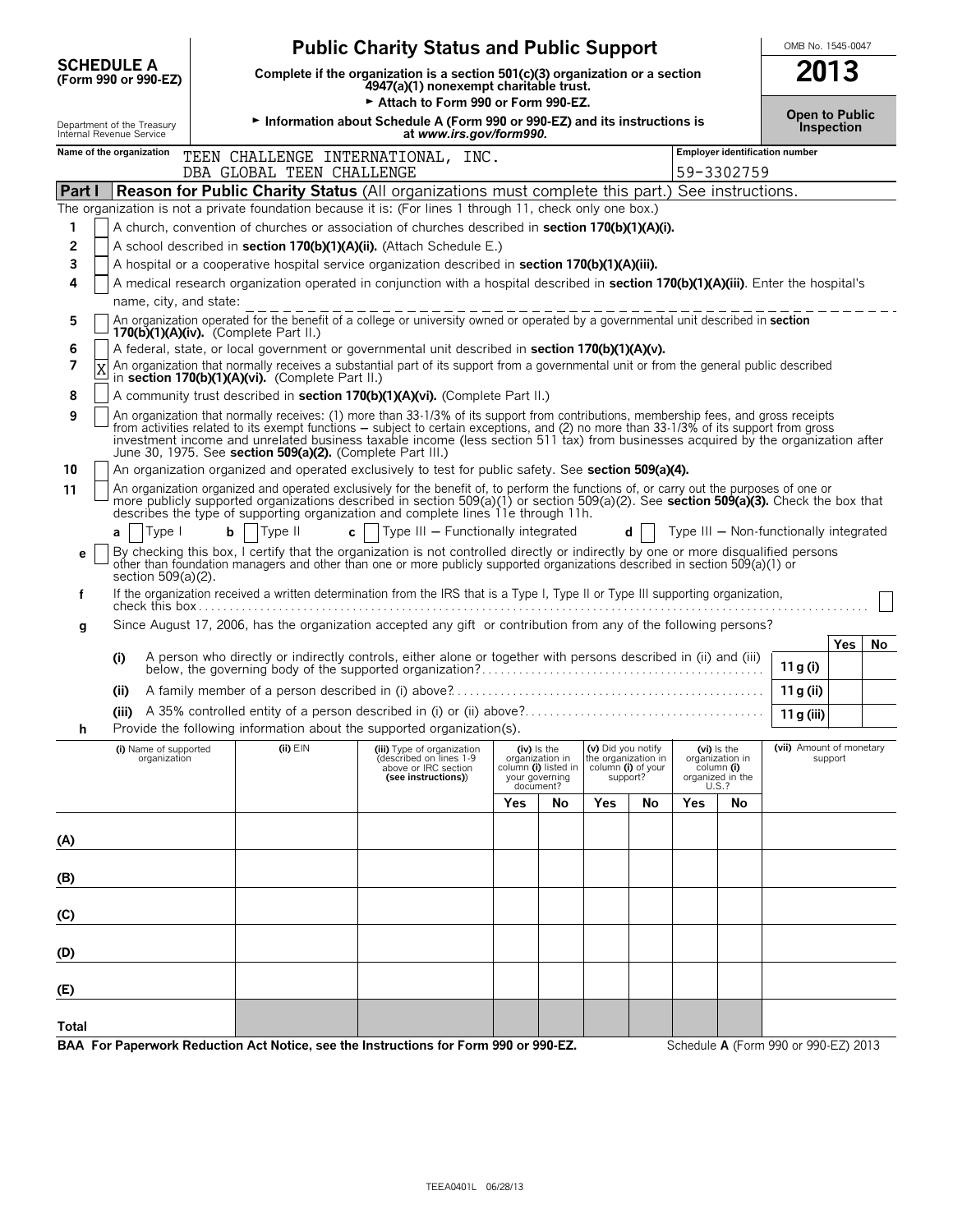#### Schedule **A** (Form 990 or 990-EZ) 2013 TEEN CHALLENGE INTERNATIONAL, INC. 59-3302759 Page **2**

**Part II Support Schedule for Organizations Described in Sections 170(b)(1)(A)(iv) and 170(b)(1)(A)(vi)**

(Complete only if you checked the box on line 5, 7, or 8 of Part I or if the organization failed to qualify under Part III. If the organization fails to qualify under the tests listed below, please complete Part III.)

|    | <b>Section A. Public Support</b>                                                                                                                                                                                                                                                                                                                                                                                           |            |                           |            |                                                                            |            |                       |
|----|----------------------------------------------------------------------------------------------------------------------------------------------------------------------------------------------------------------------------------------------------------------------------------------------------------------------------------------------------------------------------------------------------------------------------|------------|---------------------------|------------|----------------------------------------------------------------------------|------------|-----------------------|
|    | Calendar year (or fiscal year<br>beginning in) ►                                                                                                                                                                                                                                                                                                                                                                           | (a) 2009   | $(b)$ 2010                | $(c)$ 2011 | $(d)$ 2012                                                                 | (e) $2013$ | (f) Total             |
| 1. | Gifts, grants, contributions, and<br>membership fees received. (Do not<br>include any 'unusual grants.')                                                                                                                                                                                                                                                                                                                   |            |                           |            | $1, 182, 947.$   1, 383, 946.  2, 043, 418.  2, 154, 183.  3, 386, 550.    |            | 10, 151, 044.         |
|    | 2 Tax revenues levied for the<br>organization's benefit and<br>either paid to or expended                                                                                                                                                                                                                                                                                                                                  |            |                           |            |                                                                            |            | 0.                    |
|    | <b>3</b> The value of services or<br>facilities furnished by a<br>governmental unit to the<br>organization without charge                                                                                                                                                                                                                                                                                                  |            |                           |            |                                                                            |            | 0.                    |
|    | 4 Total. Add lines 1 through 3                                                                                                                                                                                                                                                                                                                                                                                             |            |                           |            | $1, 182, 947.$ $1, 383, 946.$ $2, 043, 418.$ $2, 154, 183.$ $3, 386, 550.$ |            | 10, 151, 044.         |
| 5. | The portion of total<br>contributions by each person<br>(other than a governmental<br>unit or publicly supported<br>organization) included on line 1<br>that exceeds 2% of the amount<br>shown on line 11, column (f)                                                                                                                                                                                                      |            |                           |            |                                                                            |            | 2,338,867.            |
|    | 6 Public support. Subtract line 5<br>from line $4$                                                                                                                                                                                                                                                                                                                                                                         |            |                           |            |                                                                            |            | 7,812,177.            |
|    | <b>Section B. Total Support</b>                                                                                                                                                                                                                                                                                                                                                                                            |            |                           |            |                                                                            |            |                       |
|    | Calendar year (or fiscal year<br>beginning in) $\rightarrow$                                                                                                                                                                                                                                                                                                                                                               | (a) 2009   | (b) 2010                  | (c) 2011   | $(d)$ 2012                                                                 | (e) $2013$ | (f) Total             |
| 7  | Amounts from line 4                                                                                                                                                                                                                                                                                                                                                                                                        | 1,182,947. | $1,383,946.$ $2,043,418.$ |            | 2, 154, 183.                                                               | 3,386,550. | 10, 151, 044.         |
| 8  | Gross income from interest,<br>dividends, payments received<br>on securities loans, rents,<br>royalties and income from<br>similar sources                                                                                                                                                                                                                                                                                 | 5,321.     | 4,957.                    | 3,029.     | 1,586.                                                                     | 2,416.     | 17,309.               |
| 9  | Net income from unrelated<br>business activities, whether or<br>not the business is regularly<br>carried on                                                                                                                                                                                                                                                                                                                |            |                           |            |                                                                            |            | $0$ .                 |
|    | <b>10</b> Other income. Do not include<br>gain or loss from the sale of<br>capital assets (Explain in                                                                                                                                                                                                                                                                                                                      |            |                           |            |                                                                            |            | $0$ .                 |
|    | 11 Total support. Add lines 7                                                                                                                                                                                                                                                                                                                                                                                              |            |                           |            |                                                                            |            | 10, 168, 353.         |
| 12 |                                                                                                                                                                                                                                                                                                                                                                                                                            |            |                           |            |                                                                            | 12         | 0.                    |
|    | 13 First five years. If the Form 990 is for the organization's first, second, third, fourth, or fifth tax year as a section 501(c)(3)                                                                                                                                                                                                                                                                                      |            |                           |            |                                                                            |            | $\blacktriangleright$ |
|    | <b>Section C. Computation of Public Support Percentage</b>                                                                                                                                                                                                                                                                                                                                                                 |            |                           |            |                                                                            |            |                       |
|    |                                                                                                                                                                                                                                                                                                                                                                                                                            |            |                           |            |                                                                            |            | 76.83%                |
|    |                                                                                                                                                                                                                                                                                                                                                                                                                            |            |                           |            |                                                                            | 15         | 77.20%                |
|    | 16a 33-1/3% support test - 2013. If the organization did not check the box on line 13, and the line 14 is 33-1/3% or more, check this box                                                                                                                                                                                                                                                                                  |            |                           |            |                                                                            |            |                       |
|    | <b>b 33-1/3% support test - 2012.</b> If the organization did not check a box on line 13 or 16a, and line 15 is 33-1/3% or more, check this box                                                                                                                                                                                                                                                                            |            |                           |            |                                                                            |            |                       |
|    | 17a 10%-facts-and-circumstances test - 2013. If the organization did not check a box on line 13, 16a, or 16b, and line 14 is 10%<br>or more, and if the organization meets the 'facts-and-circumstances' test, check this box and stop here. Explain in Part IV how<br>the organization meets the 'facts-and-circumstances' test. The organization qualifies as a publicly supported organization                          |            |                           |            |                                                                            |            |                       |
|    | <b>b 10%-facts-and-circumstances test - 2012.</b> If the organization did not check a box on line 13, 16a, 16b, or 17a, and line 15 is 10%<br>or more, and if the organization meets the 'facts-and-circumstances' test, check this box and stop here. Explain in Part IV how the<br>18 Private foundation. If the organization did not check a box on line 13, 16a, 16b, 17a, or 17b, check this box and see instructions |            |                           |            |                                                                            |            |                       |
|    |                                                                                                                                                                                                                                                                                                                                                                                                                            |            |                           |            |                                                                            |            |                       |

**BAA** Schedule **A** (Form 990 or 990-EZ) 2013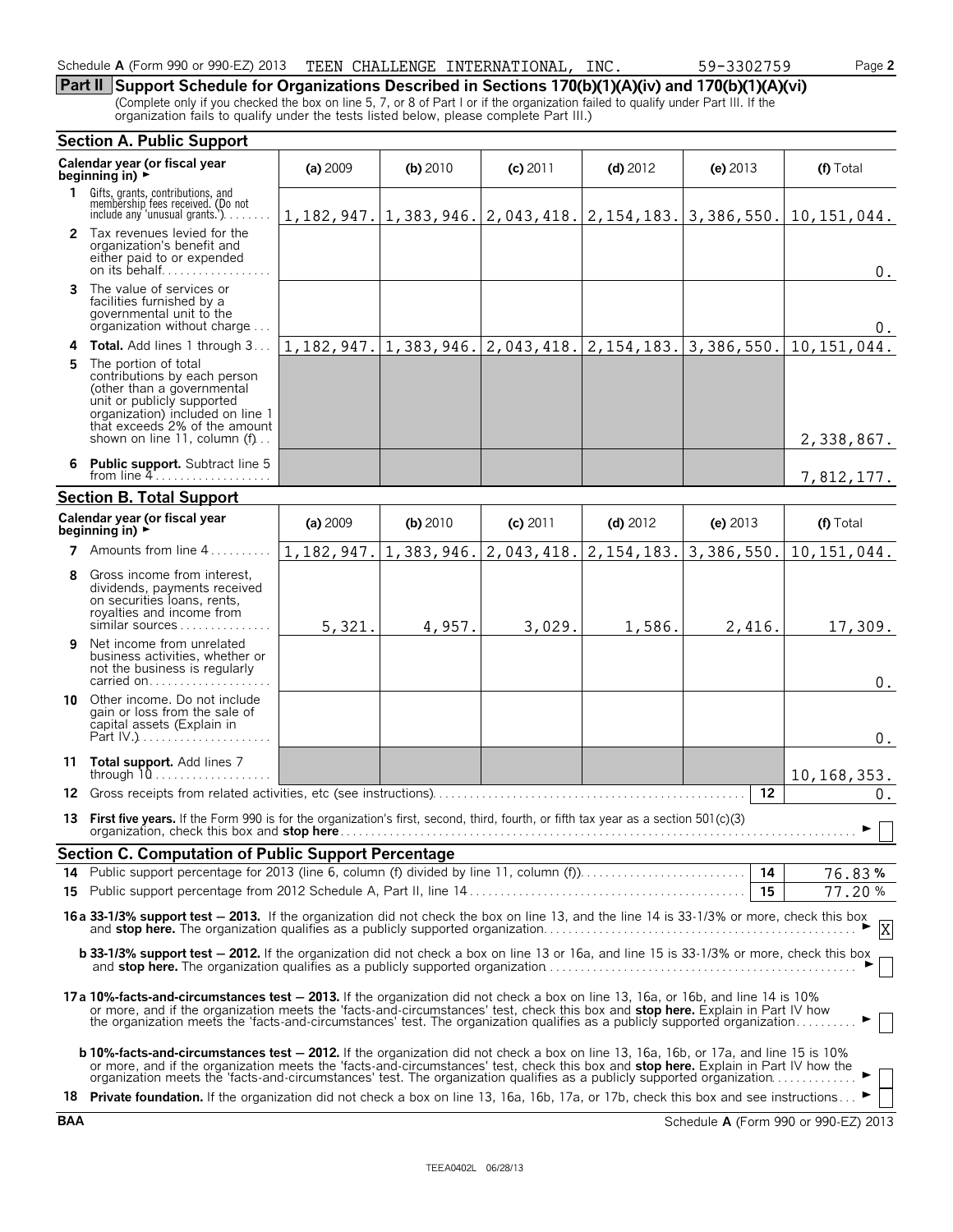### **Part III Support Schedule for Organizations Described in Section 509(a)(2)**

(Complete only if you checked the box on line 9 of Part I or if the organization failed to qualify under Part II. If the organization fails to qualify under the tests listed below, please complete Part II.)

|    | <b>Section A. Public Support</b>                                                                                                                                                                                                                                                                                      |          |          |            |            |            |           |
|----|-----------------------------------------------------------------------------------------------------------------------------------------------------------------------------------------------------------------------------------------------------------------------------------------------------------------------|----------|----------|------------|------------|------------|-----------|
|    | Calendar year (or fiscal yr beginning in) $\blacktriangleright$                                                                                                                                                                                                                                                       | (a) 2009 | (b) 2010 | $(c)$ 2011 | (d) $2012$ | (e) $2013$ | (f) Total |
|    | Gifts, grants, contributions<br>and membership fees<br>received. (Do not include                                                                                                                                                                                                                                      |          |          |            |            |            |           |
|    | any 'unusual grants.')                                                                                                                                                                                                                                                                                                |          |          |            |            |            |           |
|    | <b>2</b> Gross receipts from admis-<br>sions, merchandise sold or<br>services performed, or facilities<br>furnished in any activity that is<br>related to the organization's                                                                                                                                          |          |          |            |            |            |           |
|    | $tax\text{-}exempt$ purpose<br>Gross receipts from activities<br>that are not an unrelated trade<br>or business under section 513.                                                                                                                                                                                    |          |          |            |            |            |           |
| 4  | Tax revenues levied for the<br>organization's benefit and<br>either paid to or expended on<br>its behalf                                                                                                                                                                                                              |          |          |            |            |            |           |
| 5. | The value of services or<br>facilities furnished by a<br>governmental unit to the<br>organization without charge                                                                                                                                                                                                      |          |          |            |            |            |           |
|    | <b>6 Total.</b> Add lines 1 through 5<br><b>7 a</b> Amounts included on lines 1,<br>2, and 3 received from<br>disqualified persons                                                                                                                                                                                    |          |          |            |            |            |           |
|    | <b>b</b> Amounts included on lines 2<br>and 3 received from other than<br>disqualified persons that<br>exceed the greater of \$5,000 or<br>1% of the amount on line 13                                                                                                                                                |          |          |            |            |            |           |
|    | c Add lines 7a and $7b$                                                                                                                                                                                                                                                                                               |          |          |            |            |            |           |
| 8  | <b>Public support</b> (Subtract line<br>7c from line 6.)                                                                                                                                                                                                                                                              |          |          |            |            |            |           |
|    | <b>Section B. Total Support</b>                                                                                                                                                                                                                                                                                       |          |          |            |            |            |           |
|    | Calendar year (or fiscal yr beginning in) ►                                                                                                                                                                                                                                                                           | (a) 2009 | (b) 2010 | $(c)$ 2011 | $(d)$ 2012 | (e) $2013$ | (f) Total |
|    | <b>9</b> Amounts from line $6$<br><b>10 a</b> Gross income from interest,<br>dividends, payments received<br>on securities loans, rents,<br>royalties and income from<br>similar sources<br><b>b</b> Unrelated business taxable<br>income (less section 511<br>taxes) from businesses<br>acquired after June 30, 1975 |          |          |            |            |            |           |
|    | c Add lines 10a and 10b $\dots \dots$<br><b>11</b> Net income from unrelated business<br>activities not included in line 10b,<br>whether or not the business is<br>regularly carried on $\dots\dots\dots\dots\dots$                                                                                                   |          |          |            |            |            |           |
|    | 12 Other income. Do not include<br>gain or loss from the sale of<br>čapital assets (Explain in                                                                                                                                                                                                                        |          |          |            |            |            |           |
|    | 13 Total Support. (Add Ins 9,10c, 11 and 12.)                                                                                                                                                                                                                                                                         |          |          |            |            |            |           |
| 14 | First five years. If the Form 990 is for the organization's first, second, third, fourth, or fifth tax year as a section 501(c)(3)                                                                                                                                                                                    |          |          |            |            |            |           |
|    | <b>Section C. Computation of Public Support Percentage</b>                                                                                                                                                                                                                                                            |          |          |            |            |            |           |
|    |                                                                                                                                                                                                                                                                                                                       |          |          |            |            |            | န့<br>15  |
| 16 |                                                                                                                                                                                                                                                                                                                       |          |          |            |            |            | နွ<br>16  |
|    | Section D. Computation of Investment Income Percentage                                                                                                                                                                                                                                                                |          |          |            |            |            |           |
|    |                                                                                                                                                                                                                                                                                                                       |          |          |            |            |            |           |
|    | 17 Investment income percentage for 2013 (line 10c, column (f) divided by line 13, column (f)                                                                                                                                                                                                                         |          |          |            |            |            | %<br>17   |
|    |                                                                                                                                                                                                                                                                                                                       |          |          |            |            |            | ४<br>18   |
|    | 19 a 33-1/3% support tests - 2013. If the organization did not check the box on line 14, and line 15 is more than 33-1/3%, and line 17 is not more than 33-1/3%, check this box and stop here. The organization qualifies as a                                                                                        |          |          |            |            |            |           |
|    | <b>b 33-1/3% support tests - 2012.</b> If the organization did not check a box on line 14 or line 19a, and line 16 is more than 33-1/3%, and<br>line 18 is not more than 33-1/3%, check this box and <b>stop here.</b> The organization qualifies as a publicly supported organization                                |          |          |            |            |            |           |
|    | 20 Private foundation. If the organization did not check a box on line 14, 19a, or 19b, check this box and see instructions                                                                                                                                                                                           |          |          |            |            |            |           |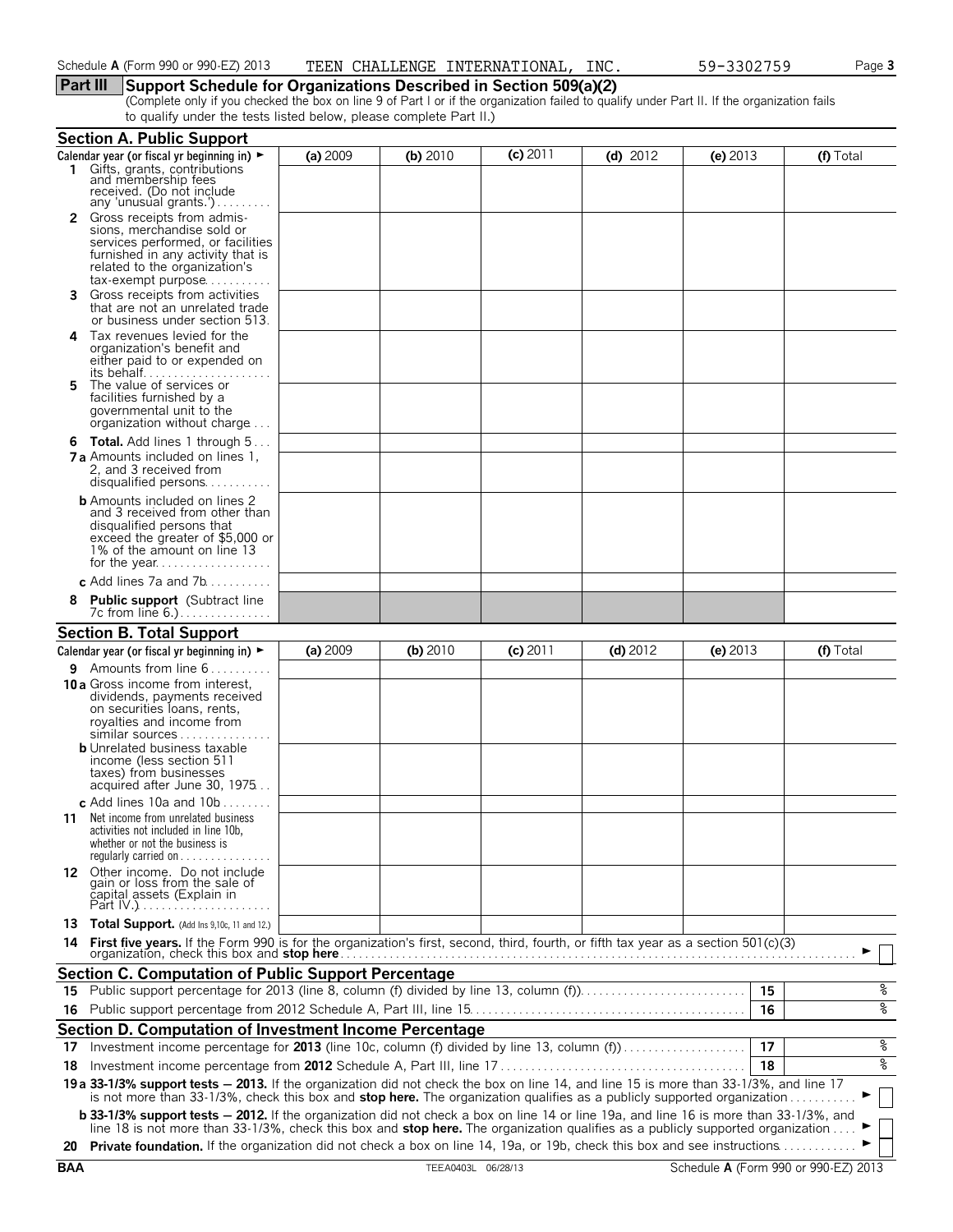|         | Schedule A (Form 990 or 990-EZ) 2013                                                                                                                                                                                 | TEEN CHALLENGE INTERNATIONAL, INC. | 59-3302759 | Page $4$ |
|---------|----------------------------------------------------------------------------------------------------------------------------------------------------------------------------------------------------------------------|------------------------------------|------------|----------|
| Part IV | <b>Supplemental Information.</b> Provide the explanations required by Part II, line 10; Part II, line 17a or 17b; and Part III, line 12. Also complete this part for any additional information. (See instructions). |                                    |            |          |
|         |                                                                                                                                                                                                                      |                                    |            |          |
|         |                                                                                                                                                                                                                      |                                    |            |          |
|         |                                                                                                                                                                                                                      |                                    |            |          |
|         |                                                                                                                                                                                                                      |                                    |            |          |
|         |                                                                                                                                                                                                                      |                                    |            |          |
|         |                                                                                                                                                                                                                      |                                    |            |          |
|         |                                                                                                                                                                                                                      |                                    |            |          |
|         |                                                                                                                                                                                                                      |                                    |            |          |
|         |                                                                                                                                                                                                                      |                                    |            |          |
|         |                                                                                                                                                                                                                      |                                    |            |          |
|         |                                                                                                                                                                                                                      |                                    |            |          |
|         |                                                                                                                                                                                                                      |                                    |            |          |
|         |                                                                                                                                                                                                                      |                                    |            |          |
|         |                                                                                                                                                                                                                      |                                    |            |          |
|         |                                                                                                                                                                                                                      |                                    |            |          |
|         |                                                                                                                                                                                                                      |                                    |            |          |
|         |                                                                                                                                                                                                                      |                                    |            |          |
|         |                                                                                                                                                                                                                      |                                    |            |          |
|         |                                                                                                                                                                                                                      |                                    |            |          |
|         |                                                                                                                                                                                                                      |                                    |            |          |
|         |                                                                                                                                                                                                                      |                                    |            |          |
|         |                                                                                                                                                                                                                      |                                    |            |          |
|         |                                                                                                                                                                                                                      |                                    |            |          |
|         |                                                                                                                                                                                                                      |                                    |            |          |
|         |                                                                                                                                                                                                                      |                                    |            |          |
|         |                                                                                                                                                                                                                      |                                    |            |          |
|         |                                                                                                                                                                                                                      |                                    |            |          |
|         |                                                                                                                                                                                                                      |                                    |            |          |
|         |                                                                                                                                                                                                                      |                                    |            |          |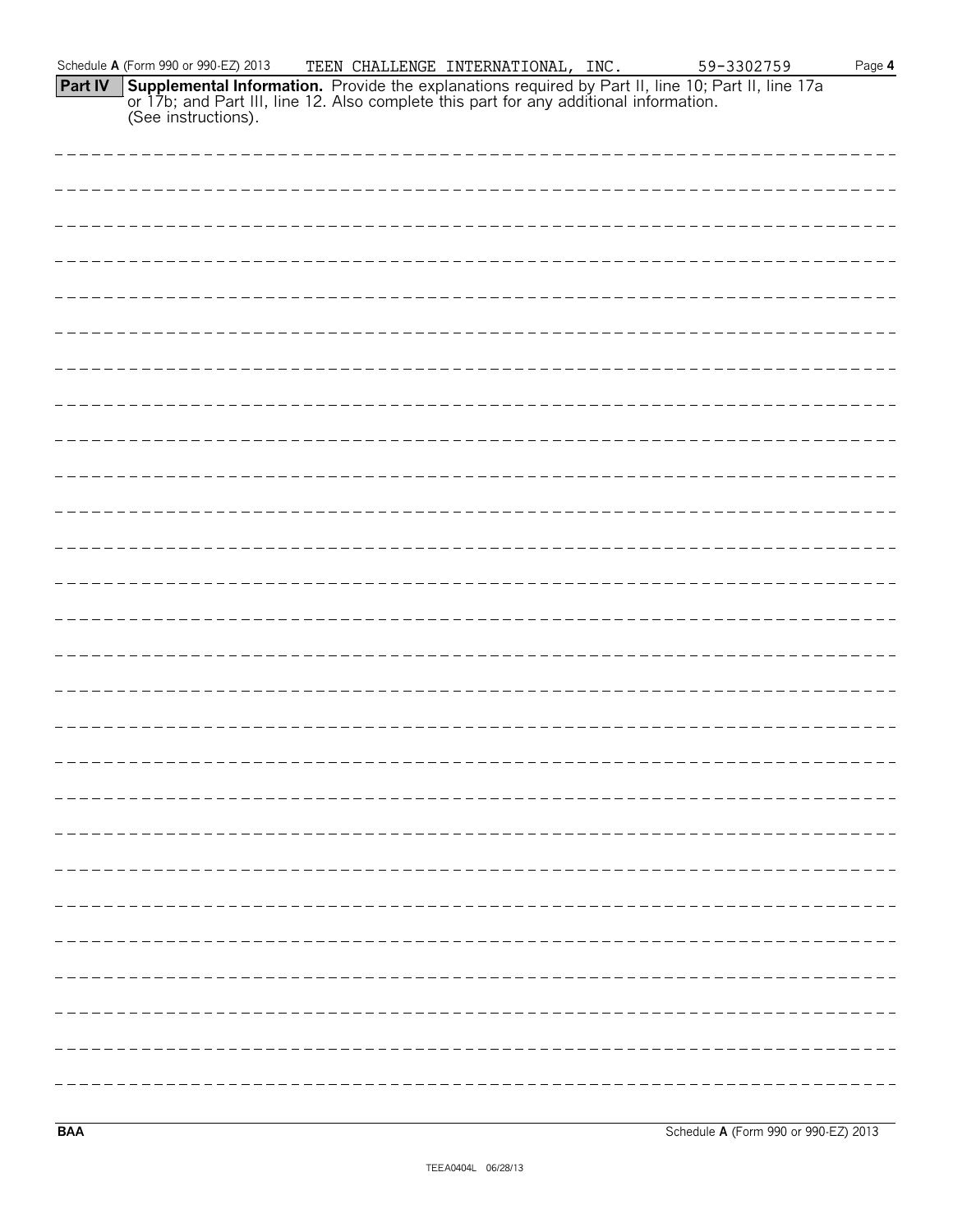## **Schedule of Contributors**

| or 990-PF)                                                                                                                                                                                                             | <u>Julianum VI Volitiibutoi S</u>                                           | 2013                                  |  |  |  |  |  |  |
|------------------------------------------------------------------------------------------------------------------------------------------------------------------------------------------------------------------------|-----------------------------------------------------------------------------|---------------------------------------|--|--|--|--|--|--|
| Attach to Form 990, Form 990-EZ, or Form 990-PF<br>Department of the Treasury<br>► Information about Schedule B (Form 990, 990-EZ, 990-PF) and its instructions is at www.irs.gov/form990.<br>Internal Revenue Service |                                                                             |                                       |  |  |  |  |  |  |
|                                                                                                                                                                                                                        | Name of the organization TEEN CHALLENGE INTERNATIONAL, INC.                 | <b>Employer identification number</b> |  |  |  |  |  |  |
|                                                                                                                                                                                                                        | 59-3302759<br>DBA GLOBAL TEEN CHALLENGE                                     |                                       |  |  |  |  |  |  |
| <b>Organization type</b> (check one):                                                                                                                                                                                  |                                                                             |                                       |  |  |  |  |  |  |
| Filers of:                                                                                                                                                                                                             | Section:                                                                    |                                       |  |  |  |  |  |  |
| Form 990 or 990-EZ                                                                                                                                                                                                     | $ X $ 501(c)( 3) (enter number) organization                                |                                       |  |  |  |  |  |  |
|                                                                                                                                                                                                                        | $4947(a)(1)$ nonexempt charitable trust not treated as a private foundation |                                       |  |  |  |  |  |  |
|                                                                                                                                                                                                                        | 527 political organization                                                  |                                       |  |  |  |  |  |  |
| Form 990-PF                                                                                                                                                                                                            | $\vert$ 501(c)(3) exempt private foundation                                 |                                       |  |  |  |  |  |  |
|                                                                                                                                                                                                                        | $4947(a)(1)$ nonexempt charitable trust treated as a private foundation     |                                       |  |  |  |  |  |  |
|                                                                                                                                                                                                                        | $501(c)(3)$ taxable private foundation                                      |                                       |  |  |  |  |  |  |
|                                                                                                                                                                                                                        |                                                                             |                                       |  |  |  |  |  |  |

Check if your organization is covered by the **General Rule** or a **Special Rule**.

**Note.** Only a section 501(c)(7), (8), or (10) organization can check boxes for both the General Rule and a Special Rule. See instructions.

#### **General Rule**

For an organization filing Form 990, 990-EZ, or 990-PF that received, during the year, \$5,000 or more (in money or property) from any one contributor. (Complete Parts I and II.)

#### **Special Rules**

For a section 501(c)(3) organization filing Form 990 or 990-EZ that met the 33-1/3% support test of the regulations under sections<br>509(a)(1) and 170(b)(1)(A)(vi) and received from any one contributor, during the year, a co (**2**) 2% of the amount on (i) Form 990, Part VIII, line 1h, or (ii) Form 990-EZ, line 1. Complete Parts I and II. X

For a section 501(c)(7), (8), or (10) organization filing Form 990 or 990-EZ that received from any one contributor, during the year,<br>total contributions of more than \$1,000 for use *exclusively* for religious, charitable, the prevention of cruelty to children or animals. Complete Parts I, II, and III.

For a section 501(c)(7), (8), or (10) organization filing Form 990 or 990-EZ that received from any one contributor, during the year, contributions for use *exclusively* for religious, charitable, etc, purposes, but these contributions did not total to more than \$1,000.<br>If this box is checked, enter here the total contributions that were received during purpose. Do not complete any of the parts unless the **General Rule** applies to this organization because it received nonexclusively religious, charitable, etc, contributions of \$5,000 or more during the year. . . . . . . . . . . . . . . . . . . . . . . . . . . . . . . . . . . . . . G\$

**Caution:** An organization that is not covered by the General Rule and/or the Special Rules does not file Schedule B (Form 990, 990-EZ, or 990-PF) but it **must** answer 'No' on Part IV, line 2, of its Form 990; or check the box on line H of its Form 990-EZ or on its Form 990-PF, Part I, line 2, to certify that it does not meet the filing requirements of Schedule B (Form 990, 990-EZ, or 990-PF).

**BAA For Paperwork Reduction Act Notice, see the Instructions for Form 990, 990EZ,** Schedule **B** (Form 990, 990-EZ, or 990-PF) (2013) **or 990-PF.**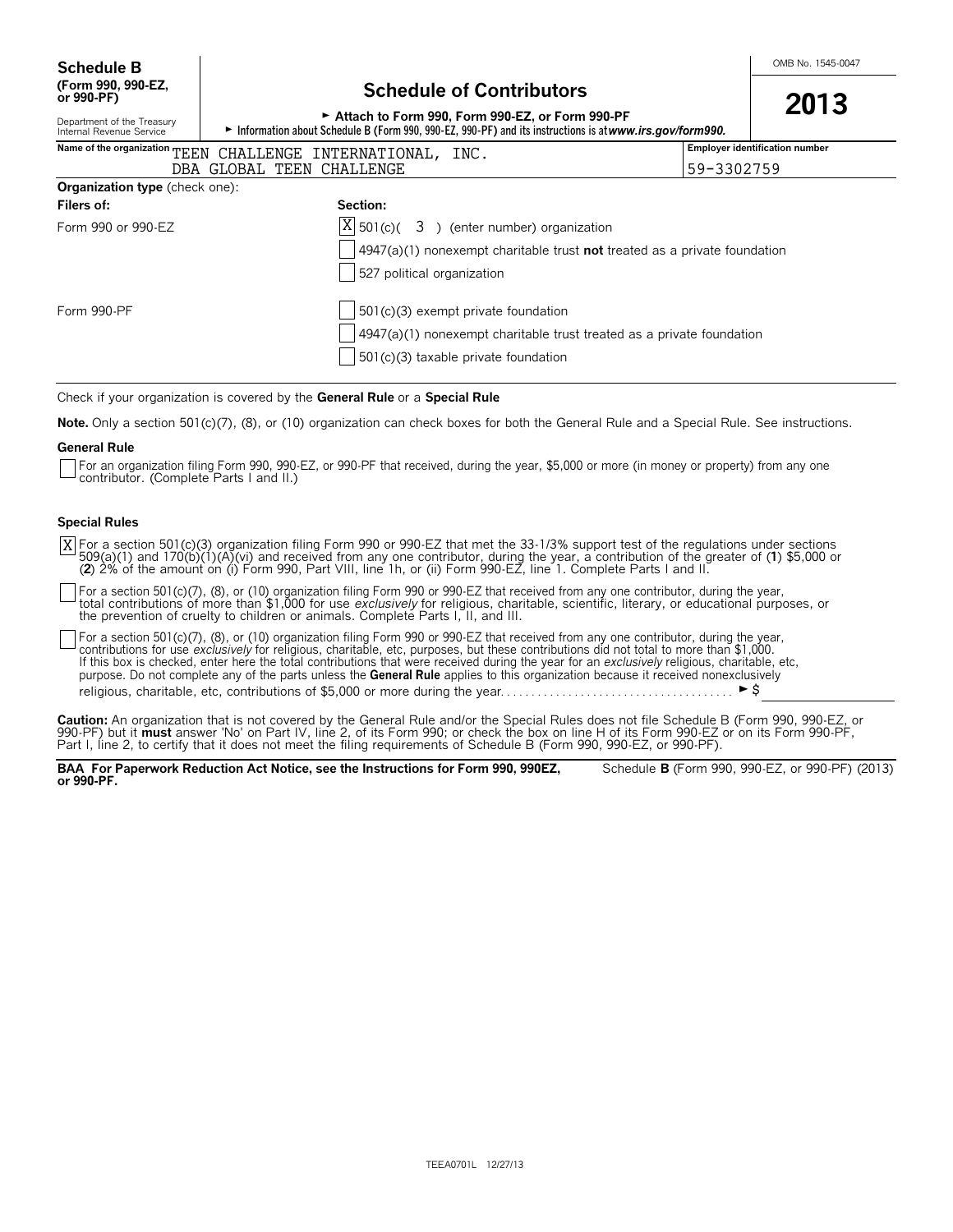| <b>Supplemental Financial Statements</b><br><b>SCHEDULE D</b><br>2013<br>(Form 990)<br>► Complete if the organization answered 'Yes,' to Form 990,<br>Part IV, lines 6, 7, 8, 9, 10, 11a, 11b, 11c, 11d, 11e, 11f, 12a, or 12b.<br>Attach to Form 990.<br><b>Open to Public</b><br>Department of the Treasury                                                                                   |    |
|-------------------------------------------------------------------------------------------------------------------------------------------------------------------------------------------------------------------------------------------------------------------------------------------------------------------------------------------------------------------------------------------------|----|
|                                                                                                                                                                                                                                                                                                                                                                                                 |    |
| Information about Schedule D (Form 990) and its instructions is at www.irs.gov/form990.<br>Internal Revenue Service<br><b>Inspection</b>                                                                                                                                                                                                                                                        |    |
| Name of the organization<br><b>Employer identification number</b>                                                                                                                                                                                                                                                                                                                               |    |
| TEEN CHALLENGE INTERNATIONAL, INC.<br>DBA GLOBAL TEEN CHALLENGE<br>59-3302759                                                                                                                                                                                                                                                                                                                   |    |
| Organizations Maintaining Donor Advised Funds or Other Similar Funds or Accounts.<br>Part I<br>Complete if the organization answered 'Yes' to Form 990, Part IV, line 6.                                                                                                                                                                                                                        |    |
| (a) Donor advised funds<br>(b) Funds and other accounts                                                                                                                                                                                                                                                                                                                                         |    |
| Total number at end of year<br>1                                                                                                                                                                                                                                                                                                                                                                |    |
| Aggregate contributions to (during year)<br>2                                                                                                                                                                                                                                                                                                                                                   |    |
| Aggregate grants from (during year)<br>3                                                                                                                                                                                                                                                                                                                                                        |    |
| Aggregate value at end of year<br>4                                                                                                                                                                                                                                                                                                                                                             |    |
| Did the organization inform all donors and donor advisors in writing that the assets held in donor advised funds<br>5<br>are the organization's property, subject to the organization's exclusive legal control?<br>Yes                                                                                                                                                                         | No |
| Did the organization inform all grantees, donors, and donor advisors in writing that grant funds can be used only<br>6<br>for charitable purposes and not for the benefit of the donor or donor advisor, or for any other purpose conferring                                                                                                                                                    |    |
| Yes                                                                                                                                                                                                                                                                                                                                                                                             | No |
| Part II<br><b>Conservation Easements.</b>                                                                                                                                                                                                                                                                                                                                                       |    |
| Complete if the organization answered 'Yes' to Form 990, Part IV, line 7.<br>Purpose(s) of conservation easements held by the organization (check all that apply).<br>1                                                                                                                                                                                                                         |    |
| Preservation of land for public use (e.g., recreation or education)<br>Preservation of an historically important land area                                                                                                                                                                                                                                                                      |    |
| Protection of natural habitat<br>Preservation of a certified historic structure                                                                                                                                                                                                                                                                                                                 |    |
| Preservation of open space                                                                                                                                                                                                                                                                                                                                                                      |    |
| $\mathbf{2}$<br>Complete lines 2a through 2d if the organization held a qualified conservation contribution in the form of a conservation easement on the<br>last day of the tax year.                                                                                                                                                                                                          |    |
| Held at the End of the Tax Year                                                                                                                                                                                                                                                                                                                                                                 |    |
| 2a                                                                                                                                                                                                                                                                                                                                                                                              |    |
| 2 <sub>b</sub>                                                                                                                                                                                                                                                                                                                                                                                  |    |
| 2c<br><b>c</b> Number of conservation easements on a certified historic structure included in (a) $\dots \dots \dots$                                                                                                                                                                                                                                                                           |    |
| <b>d</b> Number of conservation easements included in (c) acquired after 8/17/06, and not on a historic<br>2d                                                                                                                                                                                                                                                                                   |    |
| Number of conservation easements modified, transferred, released, extinguished, or terminated by the organization during the<br>3.<br>tax year $\blacktriangleright$                                                                                                                                                                                                                            |    |
| Number of states where property subject to conservation easement is located ►                                                                                                                                                                                                                                                                                                                   |    |
| Does the organization have a written policy regarding the periodic monitoring, inspection, handling of violations,<br><b>Yes</b>                                                                                                                                                                                                                                                                | No |
| Staff and volunteer hours devoted to monitoring, inspecting, and enforcing conservation easements during the year<br>6                                                                                                                                                                                                                                                                          |    |
| Amount of expenses incurred in monitoring, inspecting, and enforcing conservation easements during the year<br>7<br>►\$                                                                                                                                                                                                                                                                         |    |
| 8<br>Does each conservation easement reported on line 2(d) above satisfy the requirements of section 170(h)(4)(B)(i)<br>Yes                                                                                                                                                                                                                                                                     | No |
| In Part XIII, describe how the organization reports conservation easements in its revenue and expense statement, and balance sheet, and<br>9<br>include, if applicable, the text of the footnote to the organization's financial statements that describes the organization's accounting for                                                                                                    |    |
| conservation easements.<br>Organizations Maintaining Collections of Art, Historical Treasures, or Other Similar Assets.<br><b>Part III</b>                                                                                                                                                                                                                                                      |    |
| Complete if the organization answered 'Yes' to Form 990, Part IV, line 8.                                                                                                                                                                                                                                                                                                                       |    |
| 1 a If the organization elected, as permitted under SFAS 116 (ASC 958), not to report in its revenue statement and balance sheet works of<br>art, historical treasures, or other similar assets held for public exhibition, education, or research in furtherance of public service, provide,<br>in Part XIII, the text of the footnote to its financial statements that describes these items. |    |
| b If the organization elected, as permitted under SFAS 116 (ASC 958), to report in its revenue statement and balance sheet works of art, historical treasures, or other similar assets held for public exhibition, education,<br>following amounts relating to these items:                                                                                                                     |    |
| ►Ŝ                                                                                                                                                                                                                                                                                                                                                                                              |    |
| $\triangleright$ \$                                                                                                                                                                                                                                                                                                                                                                             |    |
| If the organization received or held works of art, historical treasures, or other similar assets for financial gain, provide the following<br>2<br>amounts required to be reported under SFAS 116 (ASC 958) relating to these items:                                                                                                                                                            |    |
| ►Ŝ<br>$\triangleright$ \$                                                                                                                                                                                                                                                                                                                                                                       |    |
| BAA For Paperwork Reduction Act Notice, see the Instructions for Form 990. TEEA3301L 10/02/13 Schedule D (Form 990) 2013                                                                                                                                                                                                                                                                        |    |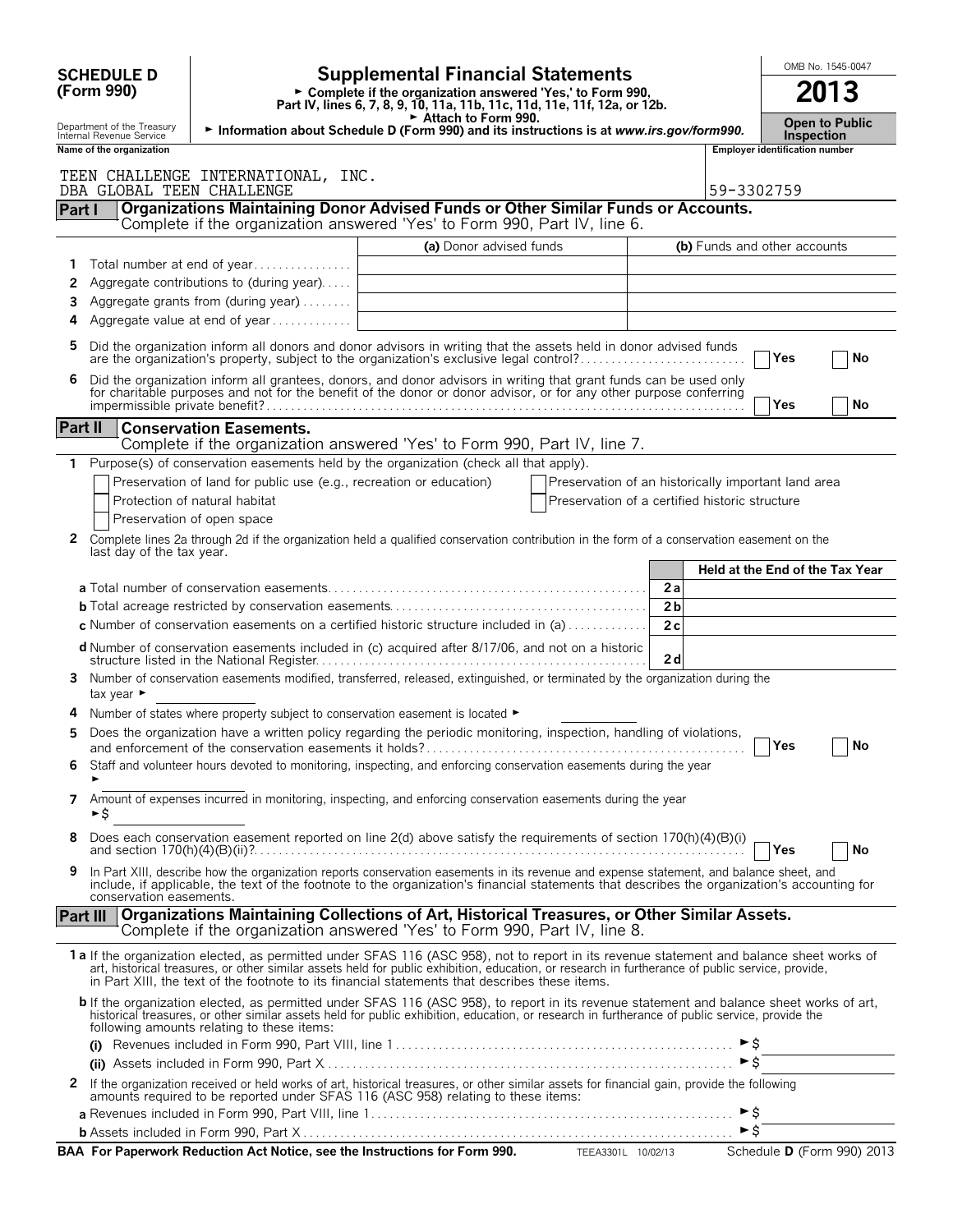| Schedule D (Form 990) 2013 TEEN CHALLENGE INTERNATIONAL, INC.                                                                                                                                                                   |                  |                                         |                                    | 59-3302759                      |                            | Page 2    |
|---------------------------------------------------------------------------------------------------------------------------------------------------------------------------------------------------------------------------------|------------------|-----------------------------------------|------------------------------------|---------------------------------|----------------------------|-----------|
| Organizations Maintaining Collections of Art, Historical Treasures, or Other Similar Assets (continued)<br>Part III                                                                                                             |                  |                                         |                                    |                                 |                            |           |
| 3 Using the organization's acquisition, accession, and other records, check any of the following that are a significant use of its collection<br>items (check all that apply):                                                  |                  |                                         |                                    |                                 |                            |           |
| Public exhibition<br>a                                                                                                                                                                                                          |                  | d                                       | Loan or exchange programs          |                                 |                            |           |
| Scholarly research<br>b                                                                                                                                                                                                         |                  | Other<br>е                              |                                    |                                 |                            |           |
| Preservation for future generations<br>C                                                                                                                                                                                        |                  |                                         |                                    |                                 |                            |           |
| Provide a description of the organization's collections and explain how they further the organization's exempt purpose in<br>4<br>Part XIII.                                                                                    |                  |                                         |                                    |                                 |                            |           |
| During the year, did the organization solicit or receive donations of art, historical treasures, or other similar assets to be sold to raise funds rather than to be maintained as part of the organization's collection?<br>5. |                  |                                         |                                    |                                 |                            |           |
| Part IV Escrow and Custodial Arrangements. Complete if the organization answered 'Yes' to Form 990, Part IV,                                                                                                                    |                  |                                         |                                    |                                 | <b>Yes</b>                 | <b>No</b> |
| line 9, or reported an amount on Form 990, Part X, line 21.                                                                                                                                                                     |                  |                                         |                                    |                                 |                            |           |
| 1 a Is the organization an agent, trustee, custodian, or other intermediary for contributions or other assets not included                                                                                                      |                  |                                         |                                    |                                 | Yes                        | <b>No</b> |
| <b>b</b> If 'Yes,' explain the arrangement in Part XIII and complete the following table:                                                                                                                                       |                  |                                         |                                    |                                 |                            |           |
|                                                                                                                                                                                                                                 |                  |                                         |                                    |                                 | Amount                     |           |
|                                                                                                                                                                                                                                 |                  |                                         |                                    | 1c                              |                            |           |
|                                                                                                                                                                                                                                 |                  |                                         |                                    | 1d                              |                            |           |
|                                                                                                                                                                                                                                 |                  |                                         |                                    | 1 e                             |                            |           |
|                                                                                                                                                                                                                                 |                  |                                         |                                    | 1f                              |                            |           |
|                                                                                                                                                                                                                                 |                  |                                         |                                    |                                 | Yes                        | No        |
|                                                                                                                                                                                                                                 |                  |                                         |                                    |                                 |                            |           |
|                                                                                                                                                                                                                                 |                  |                                         |                                    |                                 |                            |           |
| <b>Part V</b><br><b>Endowment Funds.</b> Complete if the organization answered 'Yes' to Form 990, Part IV, line 10.                                                                                                             |                  |                                         |                                    |                                 |                            |           |
|                                                                                                                                                                                                                                 | (a) Current year | (b) Prior year                          | (c) Two years back                 | (d) Three years back            | (e) Four years back        |           |
| <b>1 a</b> Beginning of year balance<br><b>b</b> Contributions                                                                                                                                                                  |                  |                                         |                                    |                                 |                            |           |
|                                                                                                                                                                                                                                 |                  |                                         |                                    |                                 |                            |           |
| <b>c</b> Net investment earnings, gains,                                                                                                                                                                                        |                  |                                         |                                    |                                 |                            |           |
| d Grants or scholarships                                                                                                                                                                                                        |                  |                                         |                                    |                                 |                            |           |
| <b>e</b> Other expenditures for facilities<br>and programs                                                                                                                                                                      |                  |                                         |                                    |                                 |                            |           |
| f Administrative expenses                                                                                                                                                                                                       |                  |                                         |                                    |                                 |                            |           |
| <b>q</b> End of year balance $\dots\dots\dots\dots$                                                                                                                                                                             |                  |                                         |                                    |                                 |                            |           |
| 2 Provide the estimated percentage of the current year end balance (line 1g, column (a)) held as:                                                                                                                               |                  |                                         |                                    |                                 |                            |           |
| a Board designated or quasi-endowment $\blacktriangleright$                                                                                                                                                                     |                  |                                         |                                    |                                 |                            |           |
| <b>b</b> Permanent endowment ►                                                                                                                                                                                                  | g                |                                         |                                    |                                 |                            |           |
| c Temporarily restricted endowment ►                                                                                                                                                                                            |                  | ূ                                       |                                    |                                 |                            |           |
| The percentages in lines 2a, 2b, and 2c should equal 100%.                                                                                                                                                                      |                  |                                         |                                    |                                 |                            |           |
|                                                                                                                                                                                                                                 |                  |                                         |                                    |                                 |                            |           |
| 3a Are there endowment funds not in the possession of the organization that are held and administered for the<br>organization by:                                                                                               |                  |                                         |                                    |                                 | Yes                        | No        |
|                                                                                                                                                                                                                                 |                  |                                         |                                    |                                 | 3a(i)                      |           |
|                                                                                                                                                                                                                                 |                  |                                         |                                    |                                 | 3a(ii)                     |           |
|                                                                                                                                                                                                                                 |                  |                                         |                                    |                                 | 3b                         |           |
| 4 Describe in Part XIII the intended uses of the organization's endowment funds.                                                                                                                                                |                  |                                         |                                    |                                 |                            |           |
| <b>Part VI</b> Land, Buildings, and Equipment.                                                                                                                                                                                  |                  |                                         |                                    |                                 |                            |           |
| Complete if the organization answered 'Yes' to Form 990, Part IV, line 11a. See Form 990, Part X, line 10.                                                                                                                      |                  |                                         |                                    |                                 |                            |           |
| Description of property                                                                                                                                                                                                         |                  | (a) Cost or other basis<br>(investment) | (b) Cost or other<br>basis (other) | (c) Accumulated<br>depreciation | (d) Book value             |           |
|                                                                                                                                                                                                                                 |                  |                                         |                                    |                                 |                            |           |
|                                                                                                                                                                                                                                 |                  |                                         |                                    |                                 |                            |           |
| c Leasehold improvements                                                                                                                                                                                                        |                  |                                         |                                    |                                 |                            |           |
|                                                                                                                                                                                                                                 |                  |                                         | 46,395.                            | 18,575.                         |                            | 27,820.   |
|                                                                                                                                                                                                                                 |                  |                                         | 9,492.                             | 5,601.                          |                            | 3,891.    |
| Total. Add lines 1a through 1e. (Column (d) must equal Form 990, Part X, column (B), line 10(c).).                                                                                                                              |                  |                                         |                                    |                                 |                            | 31,711.   |
| <b>BAA</b>                                                                                                                                                                                                                      |                  |                                         |                                    |                                 | Schedule D (Form 990) 2013 |           |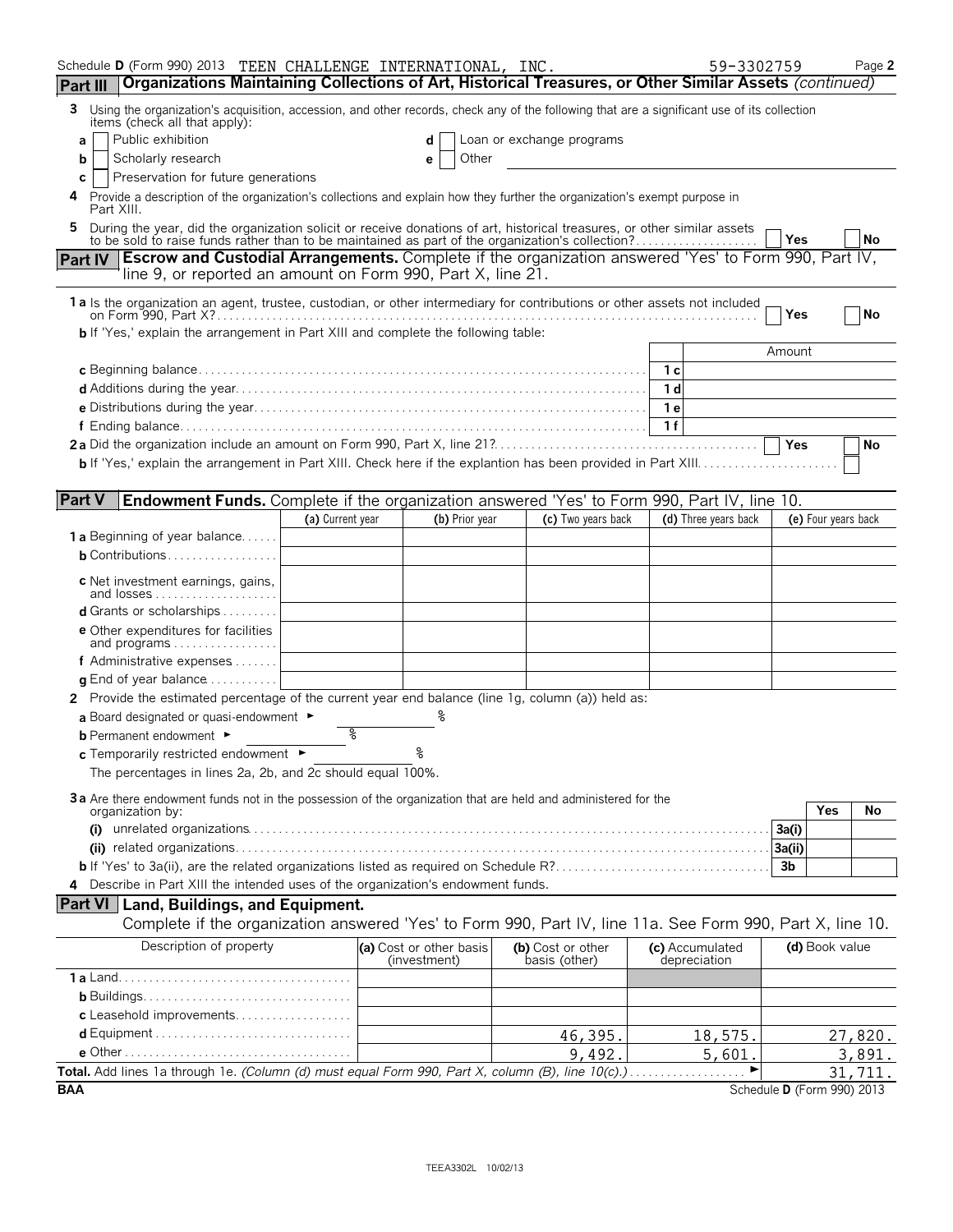| Schedule <b>D</b> (Form 990) 2013 | CHALLENGE<br>TEEN | INTERNATIONAL, | INC | 3302759<br>.a – | י בהבע<br>aue <b>o</b> |
|-----------------------------------|-------------------|----------------|-----|-----------------|------------------------|
|-----------------------------------|-------------------|----------------|-----|-----------------|------------------------|

|                  |                           | Part VII   Investments - Other Securities.                                                                  |                 | N/A                                                                                                                                                                                         |                |
|------------------|---------------------------|-------------------------------------------------------------------------------------------------------------|-----------------|---------------------------------------------------------------------------------------------------------------------------------------------------------------------------------------------|----------------|
|                  |                           |                                                                                                             |                 | Complete if the organization answered 'Yes' to Form 990, Part IV, line 11b. See Form 990, Part X, line 12.                                                                                  |                |
|                  |                           | (a) Description of security or category (including name of security)                                        | (b) Book value  | (c) Method of valuation: Cost or end-of-year market value                                                                                                                                   |                |
|                  |                           |                                                                                                             |                 |                                                                                                                                                                                             |                |
| (3) Other        |                           |                                                                                                             |                 |                                                                                                                                                                                             |                |
| (A)              |                           | ---------------------                                                                                       |                 |                                                                                                                                                                                             |                |
| (B)              |                           |                                                                                                             |                 |                                                                                                                                                                                             |                |
| (C)              |                           |                                                                                                             |                 |                                                                                                                                                                                             |                |
| (D)              |                           |                                                                                                             |                 |                                                                                                                                                                                             |                |
| (E)              |                           |                                                                                                             |                 |                                                                                                                                                                                             |                |
| (F)              |                           |                                                                                                             |                 |                                                                                                                                                                                             |                |
| (G)              |                           |                                                                                                             |                 |                                                                                                                                                                                             |                |
| (H)              |                           |                                                                                                             |                 |                                                                                                                                                                                             |                |
| $($ l $)$        |                           |                                                                                                             |                 |                                                                                                                                                                                             |                |
|                  |                           | Total. (Column (b) must equal Form 990, Part X, column (B) line 12.). $\Box$                                |                 |                                                                                                                                                                                             |                |
|                  |                           | Part VIII Investments - Program Related.                                                                    |                 | N/A<br>Complete if the organization answered 'Yes' to Form 990, Part IV, line 11c. See Form 990, Part X, line 13.                                                                           |                |
|                  |                           | (a) Description of investment type                                                                          | (b) Book value  | (c) Method of valuation: Cost or end-of-year market value                                                                                                                                   |                |
| (1)              |                           |                                                                                                             |                 |                                                                                                                                                                                             |                |
| (2)              |                           |                                                                                                             |                 |                                                                                                                                                                                             |                |
| (3)              |                           |                                                                                                             |                 |                                                                                                                                                                                             |                |
| (4)              |                           |                                                                                                             |                 |                                                                                                                                                                                             |                |
| (5)              |                           |                                                                                                             |                 |                                                                                                                                                                                             |                |
| (6)              |                           |                                                                                                             |                 |                                                                                                                                                                                             |                |
| (7)              |                           |                                                                                                             |                 |                                                                                                                                                                                             |                |
| (8)              |                           |                                                                                                             |                 |                                                                                                                                                                                             |                |
| (9)              |                           |                                                                                                             |                 |                                                                                                                                                                                             |                |
| (10)             |                           | Total. (Column (b) must equal Form 990, Part X, column (B) line 13.).<br>P                                  |                 |                                                                                                                                                                                             |                |
| Part IX          | <b>Other Assets.</b>      |                                                                                                             | N/A             |                                                                                                                                                                                             |                |
|                  |                           |                                                                                                             |                 | Complete if the organization answered 'Yes' to Form 990, Part IV, line 11d. See Form 990, Part X, line 15.                                                                                  |                |
|                  |                           |                                                                                                             | (a) Description |                                                                                                                                                                                             | (b) Book value |
| (1)<br>(2)       |                           |                                                                                                             |                 |                                                                                                                                                                                             |                |
| (3)              |                           |                                                                                                             |                 |                                                                                                                                                                                             |                |
| (4)              |                           |                                                                                                             |                 |                                                                                                                                                                                             |                |
| $\overline{(5)}$ |                           |                                                                                                             |                 |                                                                                                                                                                                             |                |
| $\overline{(6)}$ |                           |                                                                                                             |                 |                                                                                                                                                                                             |                |
| (7)<br>(8)       |                           |                                                                                                             |                 |                                                                                                                                                                                             |                |
| $\overline{(9)}$ |                           |                                                                                                             |                 |                                                                                                                                                                                             |                |
| (10)             |                           |                                                                                                             |                 |                                                                                                                                                                                             |                |
|                  |                           |                                                                                                             |                 | ▶                                                                                                                                                                                           |                |
| Part X           | <b>Other Liabilities.</b> |                                                                                                             |                 |                                                                                                                                                                                             |                |
|                  |                           |                                                                                                             |                 | Complete if the organization answered 'Yes' to Form 990, Part IV, line 11e or 11f. See Form 990, Part X, line 25                                                                            |                |
|                  | Federal income taxes      | (a) Description of liability                                                                                | (b) Book value  |                                                                                                                                                                                             |                |
| (1)<br>(2)       |                           |                                                                                                             |                 |                                                                                                                                                                                             |                |
| (3)              |                           |                                                                                                             |                 |                                                                                                                                                                                             |                |
| (4)              |                           |                                                                                                             |                 |                                                                                                                                                                                             |                |
| $\overline{(5)}$ |                           |                                                                                                             |                 |                                                                                                                                                                                             |                |
| $\overline{(6)}$ |                           |                                                                                                             |                 |                                                                                                                                                                                             |                |
| (7)              |                           |                                                                                                             |                 |                                                                                                                                                                                             |                |
| (8)              |                           |                                                                                                             |                 |                                                                                                                                                                                             |                |
| (9)<br>(10)      |                           |                                                                                                             |                 |                                                                                                                                                                                             |                |
| (11)             |                           |                                                                                                             |                 |                                                                                                                                                                                             |                |
|                  |                           | Total. (Column (b) must equal Form 990, Part X, column (B) line 25.).                                       |                 |                                                                                                                                                                                             |                |
|                  |                           |                                                                                                             |                 | 2. Liability for uncertain tax positions. In Part XIII, provide the text of the footnote to the organization's financial statements that reports the organization's liability for uncertain |                |
|                  |                           | tax positions under FIN 48 (ASC 740). Check here if the text of the footnote has been provided in Part XIII |                 |                                                                                                                                                                                             |                |

tax positions under FIN 48 (ASC 740). Check here if the text of the footnote has been provided in Part XIII. . . . . . . . . . . . . . . . . . . . . . . . . . . . . . . . . . . . . . . . . . . . . . . . . . . . . .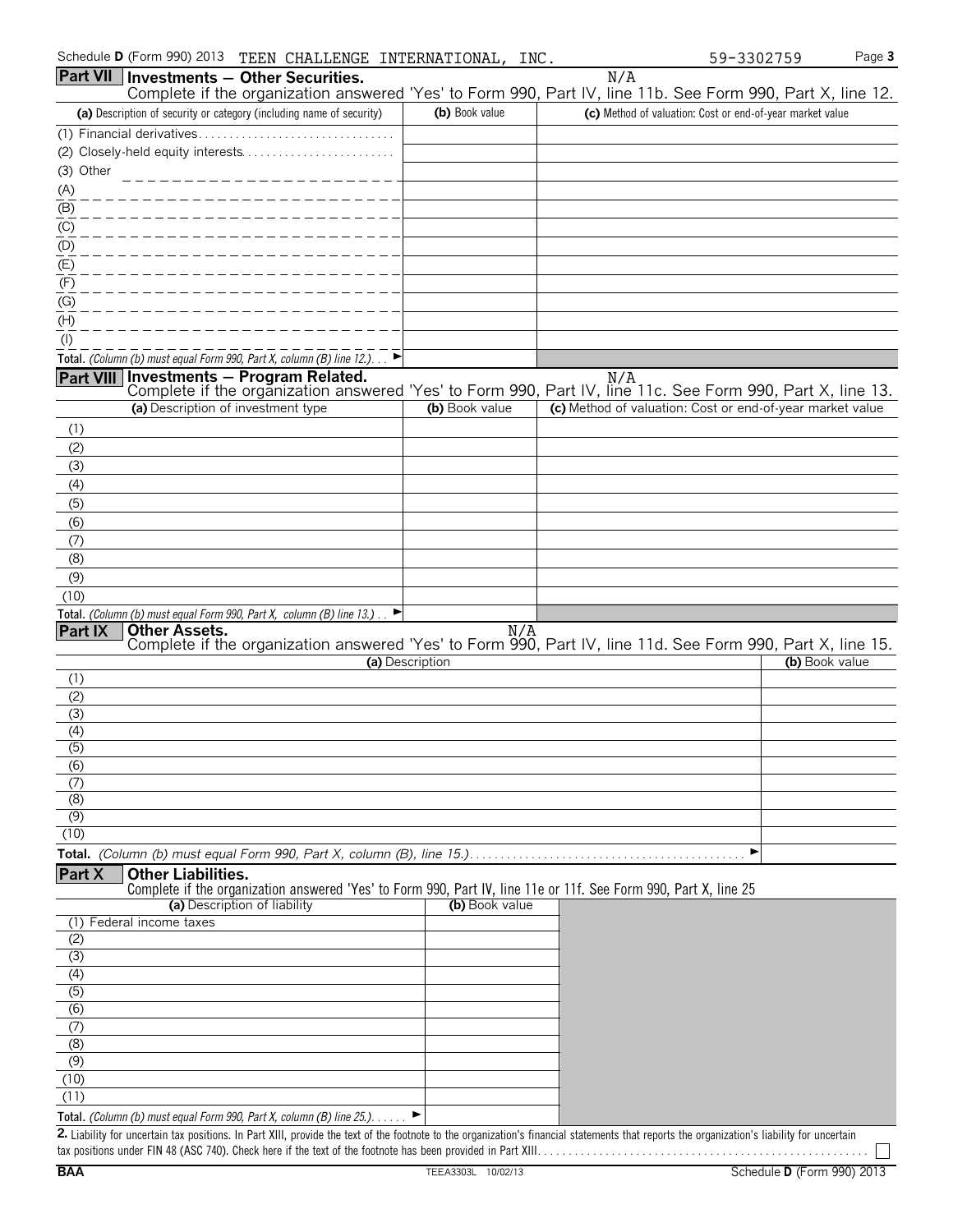| Schedule D (Form 990) 2013 TEEN CHALLENGE INTERNATIONAL, INC.                                                                                   |                              | 59-3302759     | Page 4     |
|-------------------------------------------------------------------------------------------------------------------------------------------------|------------------------------|----------------|------------|
| <b>Part XI</b><br>Reconciliation of Revenue per Audited Financial Statements With Revenue per Return.                                           |                              |                |            |
| Complete if the organization answered 'Yes' to Form 990, Part IV, line 12a.                                                                     |                              |                |            |
| $\mathbf{1}$                                                                                                                                    |                              | $\mathbf{1}$   | 5,687,586. |
| Amounts included on line 1 but not on Form 990, Part VIII, line 12:<br>2                                                                        |                              |                |            |
|                                                                                                                                                 | 2a                           |                |            |
|                                                                                                                                                 | 2 <sub>b</sub><br>2,289,286. |                |            |
|                                                                                                                                                 | 2c                           |                |            |
|                                                                                                                                                 | 2d                           |                |            |
|                                                                                                                                                 |                              | 2e             | 2,289,286. |
| 3                                                                                                                                               |                              | $\overline{3}$ | 3,398,300. |
| Amounts included on Form 990, Part VIII, line 12, but not on line 1:<br>4                                                                       |                              |                |            |
| a Investment expenses not included on Form 990, Part VIII, line 7b. 4a                                                                          |                              |                |            |
|                                                                                                                                                 | 4 <sub>b</sub>               |                |            |
|                                                                                                                                                 |                              | 4с             |            |
| 5 Total revenue. Add lines 3 and 4c. (This must equal Form 990, Part I, line 12.)                                                               |                              | 5              | 3,398,300. |
| Part XII   Reconciliation of Expenses per Audited Financial Statements With Expenses per Return.                                                |                              |                |            |
| Complete if the organization answered 'Yes' to Form 990, Part IV, line 12a.                                                                     |                              |                |            |
| 1                                                                                                                                               |                              | 1.             | 4,780,843. |
| Amounts included on line 1 but not on Form 990, Part IX, line 25:<br>2                                                                          |                              |                |            |
|                                                                                                                                                 | 2a<br>2,289,286.             |                |            |
|                                                                                                                                                 | 2 <sub>b</sub>               |                |            |
|                                                                                                                                                 | 2c                           |                |            |
|                                                                                                                                                 | 2d                           |                |            |
|                                                                                                                                                 |                              | 2e             | 2,289,286. |
| 3.                                                                                                                                              |                              | 3              | 2,491,557. |
| Amounts included on Form 990, Part IX, line 25, but not on line 1:<br>4                                                                         |                              |                |            |
| a Investment expenses not included on Form 990, Part VIII, line 7b. 4a                                                                          |                              |                |            |
|                                                                                                                                                 | 4 <sub>h</sub>               |                |            |
|                                                                                                                                                 |                              | 4 c            |            |
| 5 Total expenses. Add lines 3 and 4c. (This must equal Form 990, Part I, line 18.)                                                              |                              | $\overline{5}$ | 2,491,557. |
| Part XIII Supplemental Information.                                                                                                             |                              |                |            |
| Provide the descriptions required for Part II, lines 3, 5, and 9; Part III, lines 1a and 4; Part IV, lines 1b and 2b; Part V,                   |                              |                |            |
| line 4; Part X, line 2; Part XI, lines 2d and 4b; and Part XII, lines 2d and 4b. Also complete this part to provide any additional information. |                              |                |            |
|                                                                                                                                                 |                              |                |            |
|                                                                                                                                                 |                              |                |            |

**BAA** Schedule **D** (Form 990) 2013

--------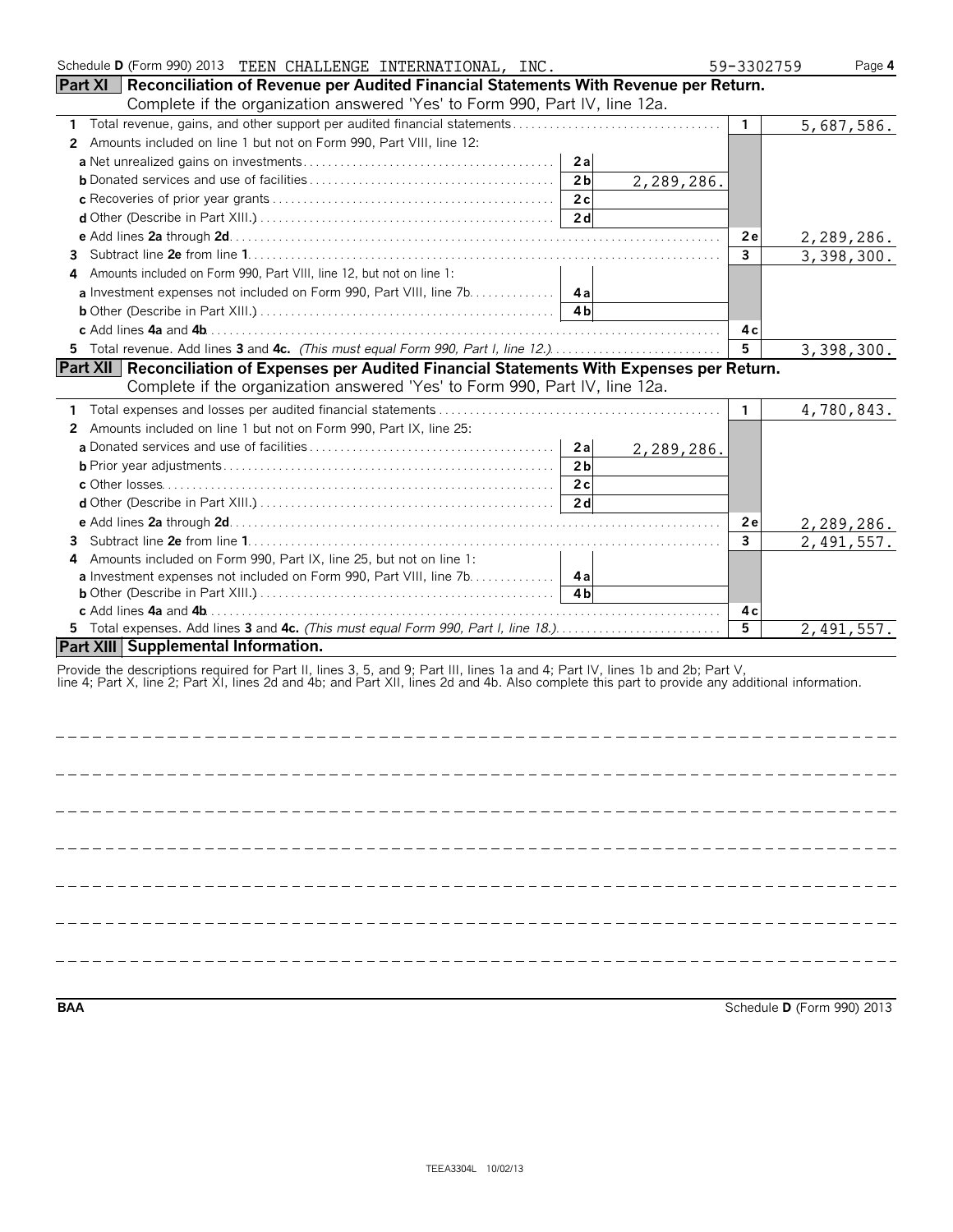| <b>Schedule F</b>                                                      | <b>Statement of Activities Outside the United States</b>                                                                                     | OMB No. 1545-0047                                                                     |                                                                                                                                                                                                                                                            |                                                                                                                |                                                               |
|------------------------------------------------------------------------|----------------------------------------------------------------------------------------------------------------------------------------------|---------------------------------------------------------------------------------------|------------------------------------------------------------------------------------------------------------------------------------------------------------------------------------------------------------------------------------------------------------|----------------------------------------------------------------------------------------------------------------|---------------------------------------------------------------|
| (Form 990)                                                             | ► Complete if the organization answered 'Yes' on Form 990, Part IV, line 14b, 15, or 16.<br>Attach to Form 990. > See separate instructions. | 2013                                                                                  |                                                                                                                                                                                                                                                            |                                                                                                                |                                                               |
| Department of the Treasury<br>Internal Revenue Service                 | Information about Schedule F (Form 990) and its instructions is                                                                              | <b>Open to Public</b><br>Inspection                                                   |                                                                                                                                                                                                                                                            |                                                                                                                |                                                               |
| Name of the organization                                               | <b>Employer identification number</b>                                                                                                        |                                                                                       |                                                                                                                                                                                                                                                            |                                                                                                                |                                                               |
| TEEN CHALLENGE INTERNATIONAL, INC.                                     |                                                                                                                                              |                                                                                       |                                                                                                                                                                                                                                                            | 59-3302759                                                                                                     |                                                               |
| Part I                                                                 | on Form 990, Part IV, line 14b.                                                                                                              |                                                                                       | General Information on Activities Outside the United States. Complete if the organization answered 'Yes'                                                                                                                                                   |                                                                                                                |                                                               |
|                                                                        |                                                                                                                                              |                                                                                       | 1 For grantmakers. Does the organization maintain records to substantiate the amount of its grants and other assistance,<br>the grantees' eligibility for the grants or assistance, and the selection criteria used to award the grants or assistance? $X$ |                                                                                                                | <b>No</b>                                                     |
| United States.                                                         |                                                                                                                                              |                                                                                       | 2 For grantmakers. Describe in Part V the organization's procedures for monitoring the use of its grants and other assistance outside the                                                                                                                  |                                                                                                                |                                                               |
|                                                                        |                                                                                                                                              |                                                                                       | 3 Activities per Region. (The following Part I, line 3 table can be duplicated if additional space is needed.)                                                                                                                                             |                                                                                                                |                                                               |
| (a) Region                                                             | (b) Number of<br>offices in the<br>region                                                                                                    | (c) Number of<br>employees,<br>agents, and<br>independent<br>contractors<br>in region | (d) Activities conducted in<br>region (by type) (e.g.,<br>fundraising, program<br>services, investments,<br>grants to recipients<br>located in the region)                                                                                                 | (e) If activity listed in<br>(d) is a program<br>service, describe<br>specific type of<br>service(s) in region | (f) Total<br>expenditures for<br>and investments<br>in region |
| (1) CENTRAL AMERICA                                                    |                                                                                                                                              |                                                                                       |                                                                                                                                                                                                                                                            | <b>GENERAL</b><br>OPERATING                                                                                    |                                                               |
| & CARIBBEAN<br>(2)                                                     | 7                                                                                                                                            |                                                                                       | 25 PROGRAM SERVICES                                                                                                                                                                                                                                        | <b>BUDGET</b><br>GENERAL                                                                                       | 277,540.                                                      |
| EAST ASIA & THE                                                        |                                                                                                                                              |                                                                                       |                                                                                                                                                                                                                                                            | OPERATING                                                                                                      |                                                               |
| (3) PACIFIC                                                            | 5                                                                                                                                            |                                                                                       | 10 PROGRAM SERVICES                                                                                                                                                                                                                                        | <b>BUDGET</b>                                                                                                  | 4,013.                                                        |
|                                                                        |                                                                                                                                              |                                                                                       |                                                                                                                                                                                                                                                            | GENERAL                                                                                                        |                                                               |
| (4)                                                                    |                                                                                                                                              |                                                                                       |                                                                                                                                                                                                                                                            | OPERATING                                                                                                      |                                                               |
| <b>EUROPE</b><br>(5)                                                   | 8                                                                                                                                            | 27                                                                                    | PROGRAM SERVICES                                                                                                                                                                                                                                           | <b>BUDGET</b><br>GENERAL                                                                                       | 117,010.                                                      |
|                                                                        |                                                                                                                                              |                                                                                       |                                                                                                                                                                                                                                                            | OPERATING                                                                                                      |                                                               |
| (6) NORTH AMERICA                                                      | 1                                                                                                                                            |                                                                                       | 6 PROGRAM SERVICES                                                                                                                                                                                                                                         | <b>BUDGET</b>                                                                                                  | 1,311.                                                        |
| <b>RUSSIA &amp;</b>                                                    |                                                                                                                                              |                                                                                       |                                                                                                                                                                                                                                                            | <b>GENERAL</b>                                                                                                 |                                                               |
| (7) NEIGHBORING                                                        |                                                                                                                                              |                                                                                       |                                                                                                                                                                                                                                                            | OPERATING                                                                                                      |                                                               |
| <b>STATES</b>                                                          | 8                                                                                                                                            |                                                                                       | 20 PROGRAM SERVICES                                                                                                                                                                                                                                        | <b>BUDGET</b>                                                                                                  | 16,628.                                                       |
| (8)                                                                    |                                                                                                                                              |                                                                                       |                                                                                                                                                                                                                                                            | GENERAL                                                                                                        |                                                               |
|                                                                        |                                                                                                                                              |                                                                                       |                                                                                                                                                                                                                                                            | OPERATING                                                                                                      |                                                               |
| (9) SOUTH AMERICA                                                      | 2                                                                                                                                            |                                                                                       | 7 PROGRAM SERVICES                                                                                                                                                                                                                                         | <b>BUDGET</b>                                                                                                  | 8,056.                                                        |
|                                                                        |                                                                                                                                              |                                                                                       |                                                                                                                                                                                                                                                            | <b>GENERAL</b>                                                                                                 |                                                               |
| (10)<br>SOUTH ASIA                                                     | 7                                                                                                                                            |                                                                                       | 29 PROGRAM SERVICES                                                                                                                                                                                                                                        | OPERATING<br><b>BUDGET</b>                                                                                     | 237,207.                                                      |
| (11)                                                                   |                                                                                                                                              |                                                                                       |                                                                                                                                                                                                                                                            | GENERAL                                                                                                        |                                                               |
| SUB-SAHARAN                                                            |                                                                                                                                              |                                                                                       |                                                                                                                                                                                                                                                            | OPERATING                                                                                                      |                                                               |
| (12) AFRICA                                                            | 5                                                                                                                                            |                                                                                       | 7 PROGRAM SERVICES                                                                                                                                                                                                                                         | <b>BUDGET</b>                                                                                                  | 12,112.                                                       |
|                                                                        |                                                                                                                                              |                                                                                       |                                                                                                                                                                                                                                                            | GENERAL                                                                                                        |                                                               |
| (13) MIDDLE EAST &                                                     |                                                                                                                                              |                                                                                       |                                                                                                                                                                                                                                                            | OPERATING                                                                                                      |                                                               |
| NORTH AFRICA                                                           | 2                                                                                                                                            |                                                                                       | 5 PROGRAM SERVICES                                                                                                                                                                                                                                         | <b>BUDGET</b>                                                                                                  | 9,440.                                                        |
| (14)                                                                   |                                                                                                                                              |                                                                                       |                                                                                                                                                                                                                                                            |                                                                                                                |                                                               |
| (15)                                                                   |                                                                                                                                              |                                                                                       |                                                                                                                                                                                                                                                            |                                                                                                                |                                                               |
| (16)                                                                   |                                                                                                                                              |                                                                                       |                                                                                                                                                                                                                                                            |                                                                                                                |                                                               |
| (17)                                                                   |                                                                                                                                              |                                                                                       |                                                                                                                                                                                                                                                            |                                                                                                                |                                                               |
| <b>3 a</b> Sub-total.                                                  | 45                                                                                                                                           | 136                                                                                   |                                                                                                                                                                                                                                                            |                                                                                                                | 683, 317.                                                     |
| <b>b</b> Total from continuation<br>sheets to Part $1, \ldots, \ldots$ |                                                                                                                                              |                                                                                       |                                                                                                                                                                                                                                                            |                                                                                                                |                                                               |
| <b>c</b> Totals (add lines 3a and 3b)                                  | 45                                                                                                                                           | 136                                                                                   |                                                                                                                                                                                                                                                            |                                                                                                                | 683, 317.                                                     |

**BAA For Paperwork Reduction Act Notice, see the Instructions for Form 990.** Schedule **F** (Form 990) 2013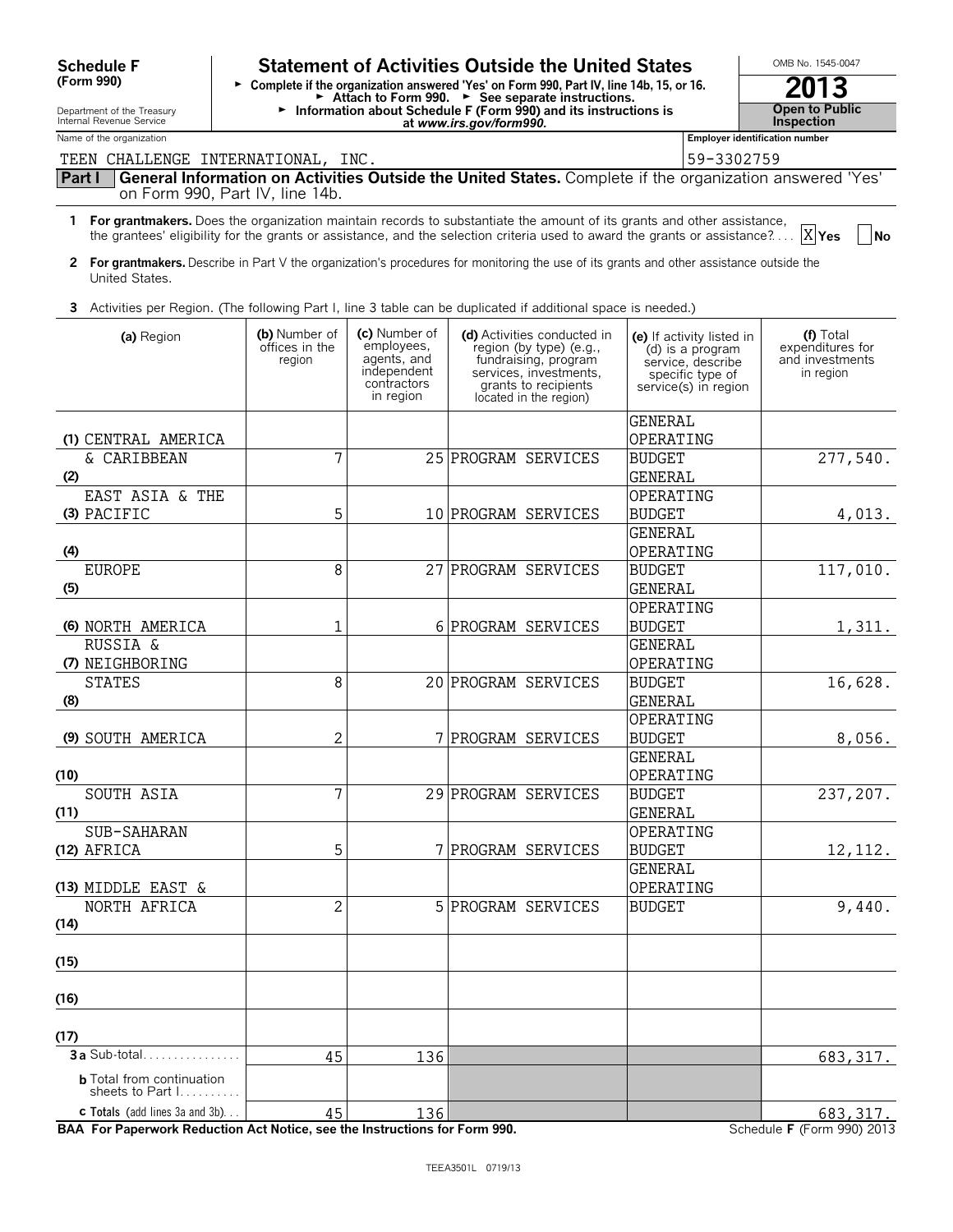**Part II Grants and Other Assistance to Organizations or Entities Outside the United States.** Complete if the organization answered 'Yes' on Form 990, Part IV, line 15, for any recipient who received more than \$5,000. Part II can be duplicated if additional space is needed.

| $\mathbf{1}$ | (a) Name of organization                                                                                                                                                                                                                               | (b) IRS code<br>section and EIN<br>(if applicable) | (c) Region    | (d) Purpose<br>of grant | (e) Amount of<br>cash grant | (f) Manner of<br>cash<br>disbursement | (g) Amount of<br>non-cash<br>assistance | (h) Description of<br>non-cash<br>assistance | (i) Method of<br>valuation (book,<br>FMV, appraisal,<br>other) |
|--------------|--------------------------------------------------------------------------------------------------------------------------------------------------------------------------------------------------------------------------------------------------------|----------------------------------------------------|---------------|-------------------------|-----------------------------|---------------------------------------|-----------------------------------------|----------------------------------------------|----------------------------------------------------------------|
|              |                                                                                                                                                                                                                                                        |                                                    | CENTRAL       | PROGRAM                 |                             |                                       |                                         |                                              |                                                                |
| (1)          |                                                                                                                                                                                                                                                        |                                                    | AMERICA       | <b>SERVICES</b>         | 277,540. CHECKS             |                                       |                                         |                                              |                                                                |
|              |                                                                                                                                                                                                                                                        |                                                    |               | PROGRAM                 |                             |                                       |                                         |                                              |                                                                |
| (2)          |                                                                                                                                                                                                                                                        |                                                    | EAST ASIA     | <b>SERVICES</b>         | 4,013.                      | <b>CHECKS</b>                         |                                         |                                              |                                                                |
|              |                                                                                                                                                                                                                                                        |                                                    |               | PROGRAM                 |                             |                                       |                                         |                                              |                                                                |
| (3)          |                                                                                                                                                                                                                                                        |                                                    | <b>EUROPE</b> | <b>SERVICES</b>         | 117,010.                    | <b>CHECKS</b>                         |                                         |                                              |                                                                |
|              |                                                                                                                                                                                                                                                        |                                                    |               | PROGRAM                 |                             |                                       |                                         |                                              |                                                                |
| (4)          |                                                                                                                                                                                                                                                        |                                                    | MIDDLE EAST   | <b>SERVICES</b>         | 9,440.                      | <b>CHECKS</b>                         |                                         |                                              |                                                                |
|              |                                                                                                                                                                                                                                                        |                                                    |               | PROGRAM                 |                             |                                       |                                         |                                              |                                                                |
| (5)          |                                                                                                                                                                                                                                                        |                                                    | NORTH AMERICA | <b>SERVICES</b>         | 1,311.                      | <b>CHECKS</b>                         |                                         |                                              |                                                                |
|              |                                                                                                                                                                                                                                                        |                                                    |               | PROGRAM                 |                             |                                       |                                         |                                              |                                                                |
| (6)          |                                                                                                                                                                                                                                                        |                                                    | RUSSIA        | SERVICES                | 16,628. CHECKS              |                                       |                                         |                                              |                                                                |
|              |                                                                                                                                                                                                                                                        |                                                    |               | PROGRAM                 |                             |                                       |                                         |                                              |                                                                |
| (7)          |                                                                                                                                                                                                                                                        |                                                    | SOUTH AMERICA | <b>SERVICES</b>         |                             | 8,056. CHECKS                         |                                         |                                              |                                                                |
|              |                                                                                                                                                                                                                                                        |                                                    |               | PROGRAM                 |                             |                                       |                                         |                                              |                                                                |
| (8)          |                                                                                                                                                                                                                                                        |                                                    | SOUTH ASIA    | <b>SERVICES</b>         | 237, 207. CHECKS            |                                       |                                         |                                              |                                                                |
|              |                                                                                                                                                                                                                                                        |                                                    | SUB-SAHA      | PROGRAM                 |                             |                                       |                                         |                                              |                                                                |
| (9)          |                                                                                                                                                                                                                                                        |                                                    | <b>AFRICA</b> | <b>SERVICES</b>         | 12, 112. CHECKS             |                                       |                                         |                                              |                                                                |
| (10)         |                                                                                                                                                                                                                                                        |                                                    |               |                         |                             |                                       |                                         |                                              |                                                                |
| (11)         |                                                                                                                                                                                                                                                        |                                                    |               |                         |                             |                                       |                                         |                                              |                                                                |
| (12)         |                                                                                                                                                                                                                                                        |                                                    |               |                         |                             |                                       |                                         |                                              |                                                                |
| (13)         |                                                                                                                                                                                                                                                        |                                                    |               |                         |                             |                                       |                                         |                                              |                                                                |
| (14)         |                                                                                                                                                                                                                                                        |                                                    |               |                         |                             |                                       |                                         |                                              |                                                                |
| (15)         |                                                                                                                                                                                                                                                        |                                                    |               |                         |                             |                                       |                                         |                                              |                                                                |
| (16)         |                                                                                                                                                                                                                                                        |                                                    |               |                         |                             |                                       |                                         |                                              |                                                                |
|              | 2 Enter total number of recipient organizations listed above that are recognized as charities by the foreign country, recognized as tax-exempt by the IRS, or for which<br>the grantee or counsel has provided a section 501(c)(3) equivalency letter. |                                                    |               |                         |                             |                                       |                                         |                                              | $\boldsymbol{0}$                                               |
|              |                                                                                                                                                                                                                                                        |                                                    |               |                         |                             |                                       |                                         |                                              | $\overline{9}$                                                 |
| <b>BAA</b>   |                                                                                                                                                                                                                                                        |                                                    |               |                         |                             |                                       |                                         |                                              | Schedule F (Form 990) 2013                                     |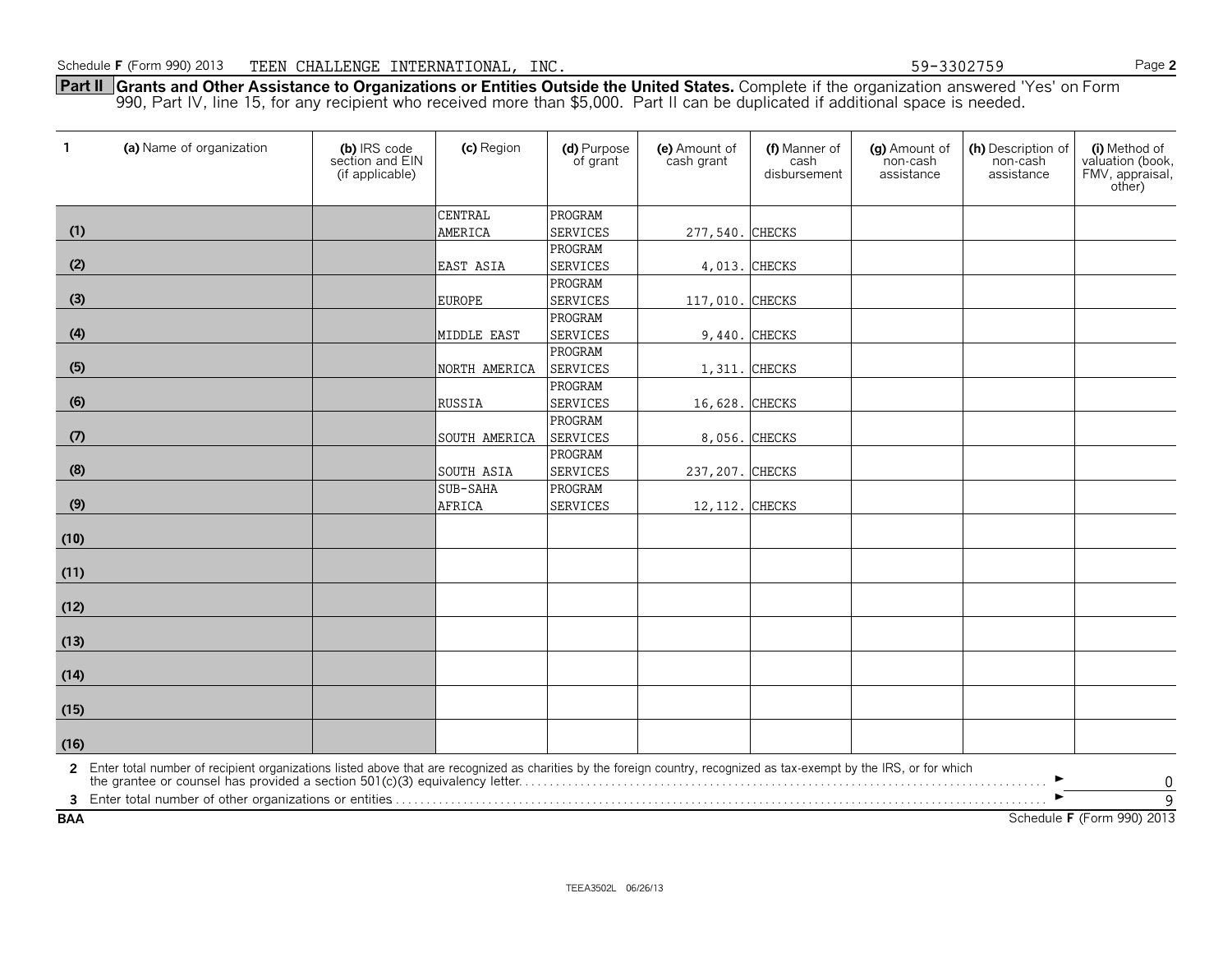| Part III Grants and Other Assistance to Individuals Outside the United States. Complete if the organization answered 'Yes' on Form 990, |
|-----------------------------------------------------------------------------------------------------------------------------------------|
| Part IV, line 16. Part III can be duplicated if additional space is needed.                                                             |

| (a) Type of grant or assistance                                          | (b) Region   | (c) Number<br>of recipients | (d) Amount of<br>cash grant | (e) Manner of<br>cash<br>disbursement | (f) Amount of non-<br>cash assistance | (g) Description of<br>non-cash assistance | (h) Method of<br>valuation (book,<br>FMV, appraisal,<br>other) |
|--------------------------------------------------------------------------|--------------|-----------------------------|-----------------------------|---------------------------------------|---------------------------------------|-------------------------------------------|----------------------------------------------------------------|
| (1) PROGRAM SERVICES                                                     | CENTRAL ASIA | $\mathbf{1}$                | 6,008. CHECK                |                                       |                                       |                                           |                                                                |
| (2)                                                                      |              |                             |                             |                                       |                                       |                                           |                                                                |
| (3)<br><u> 1990 - Andrea Station Books, amerikansk politik (d. 1980)</u> |              |                             |                             |                                       |                                       |                                           |                                                                |
| (4)                                                                      |              |                             |                             |                                       |                                       |                                           |                                                                |
| (5)                                                                      |              |                             |                             |                                       |                                       |                                           |                                                                |
| (6)                                                                      |              |                             |                             |                                       |                                       |                                           |                                                                |
| (7)                                                                      |              |                             |                             |                                       |                                       |                                           |                                                                |
| (8)                                                                      |              |                             |                             |                                       |                                       |                                           |                                                                |
| (9)                                                                      |              |                             |                             |                                       |                                       |                                           |                                                                |
| (10)                                                                     |              |                             |                             |                                       |                                       |                                           |                                                                |
| (11)                                                                     |              |                             |                             |                                       |                                       |                                           |                                                                |
| (12)                                                                     |              |                             |                             |                                       |                                       |                                           |                                                                |
| (13)                                                                     |              |                             |                             |                                       |                                       |                                           |                                                                |
| (14)                                                                     |              |                             |                             |                                       |                                       |                                           |                                                                |
| (15)                                                                     |              |                             |                             |                                       |                                       |                                           |                                                                |
| (16)                                                                     |              |                             |                             |                                       |                                       |                                           |                                                                |
| (17)                                                                     |              |                             |                             |                                       |                                       |                                           |                                                                |
| $\frac{(18)}{BAA}$                                                       |              |                             |                             |                                       |                                       |                                           | Schedule F (Form 990) 2013                                     |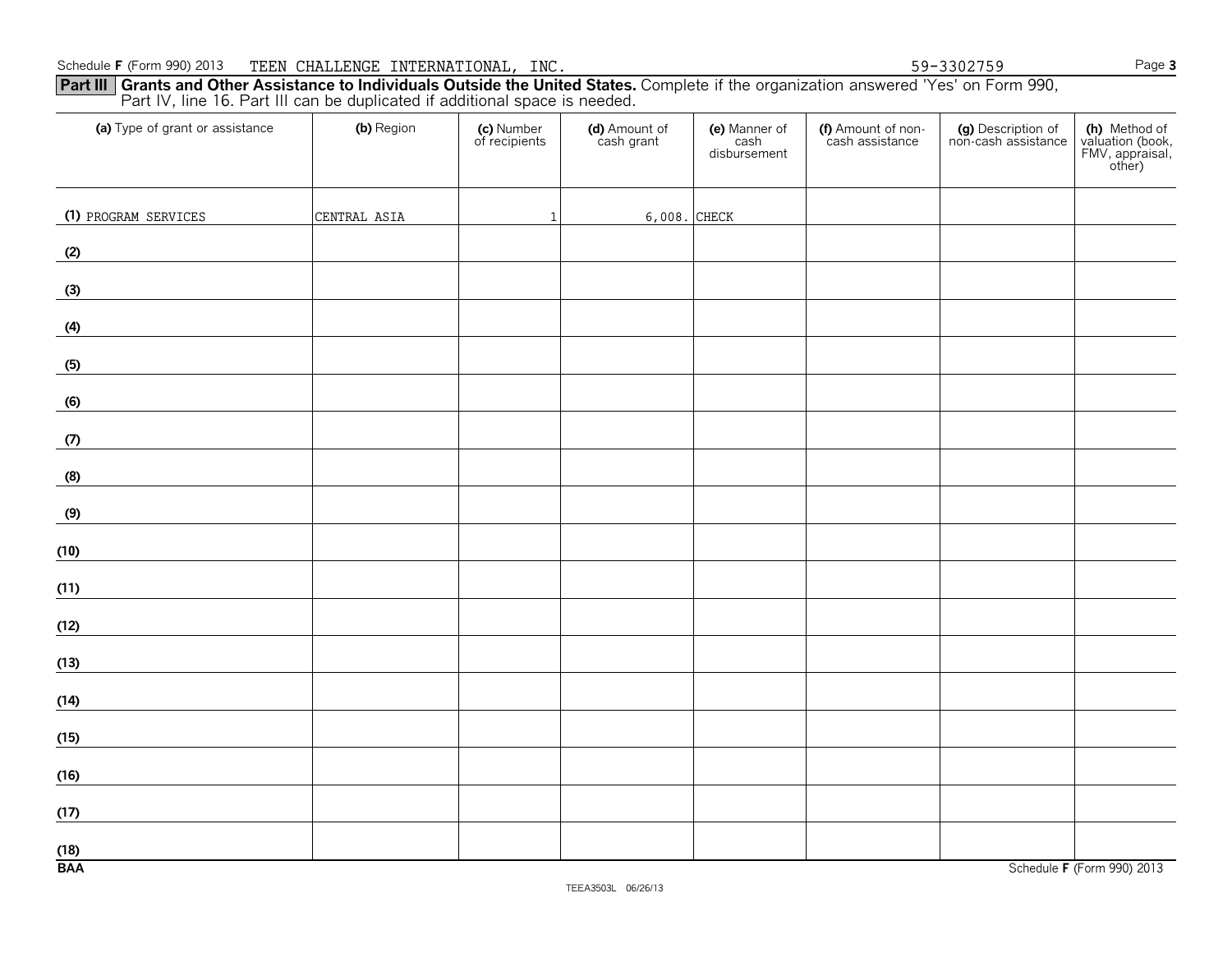|   | Schedule F (Form 990) 2013 TEEN CHALLENGE INTERNATIONAL, INC.                                                                                                                                                                                                                                                                         | 59-3302759 | Page 4 |
|---|---------------------------------------------------------------------------------------------------------------------------------------------------------------------------------------------------------------------------------------------------------------------------------------------------------------------------------------|------------|--------|
|   | <b>Part IV Foreign Forms</b>                                                                                                                                                                                                                                                                                                          |            |        |
|   | Was the organization a U.S. transferor of property to a foreign corporation during the tax year? If 'Yes,' the<br>organization may be required to file Form 926, Return by a U.S. Transferor of Property to a Foreign                                                                                                                 | Yes        | $X$ No |
|   | Did the organization have an interest in a foreign trust during the tax year? If 'Yes,' the organization may be<br>required to file Form 3520, Annual Return To Report Transactions with Foreign Trusts and Receipt of Certain<br>Foreign Gifts, and/or Form 3520-A Annual Information Return of Foreign Trust With a U.S. Owner (see | Yes        | X No   |
|   | Did the organization have an ownership interest in a foreign corporation during the tax year? If 'Yes,' the<br>organization may be required to file Form 5471, Information Return of U.S. Persons With Respect To Certain                                                                                                             | Yes        | X No   |
| 4 | Was the organization a direct or indirect shareholder of a passive foreign investment company or a qualified<br>electing fund during the tax year? If 'Yes,' the organization may be required to file Form 8621, Information<br>Return by a Shareholder of a Passive Foreign Investment Company or Qualified Electing Fund. (see      | Yes        | X No   |
| 5 | Did the organization have an ownership interest in a foreign partnership during the tax year? If 'Yes,' the<br>organization may be required to file Form 8865, Return of U.S. Persons With Respect To Certain Foreign                                                                                                                 | Yes        | X No   |
| 6 | Did the organization have any operations in or related to any boycotting countries during the tax year?<br>If 'Yes,' the organization may be required to file Form 5713, International Boycott Report (see Instructions                                                                                                               | Yes        | X No   |

**BAA** TEEA3505L 06/26/13 Schedule **F** (Form 990) 2013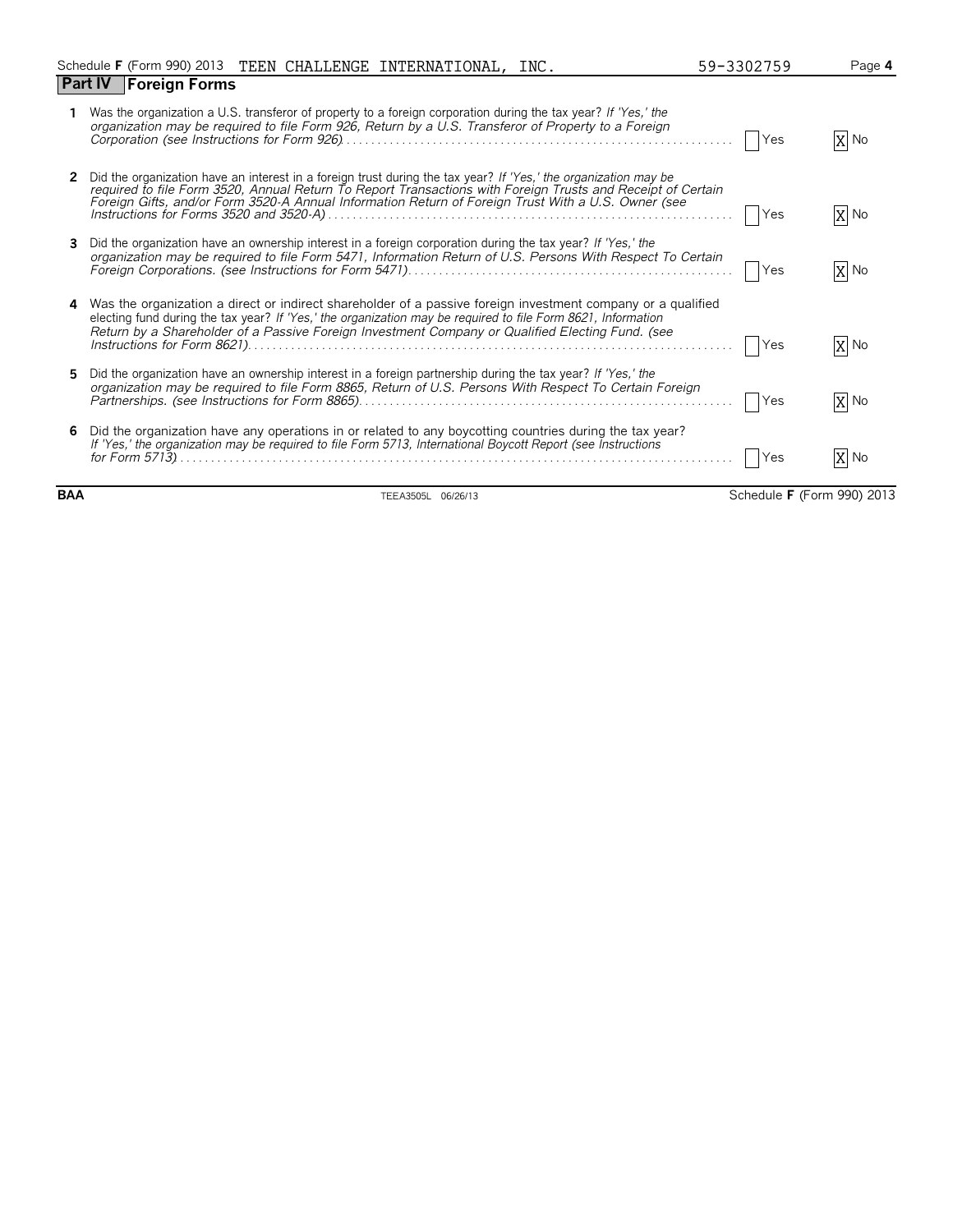#### **Part V Supplemental Information** Provide the information required by Part I, line 2 (monitoring of funds); Part I, line 3, column (f) (accounting method; amounts of investments vs expenditures per region); Part II, line 1 (accounting method); Part III (accounting method); and Part III, column (c) (estimated number of recipients), as

applicable. Also complete this part to provide any additional information (see instructions).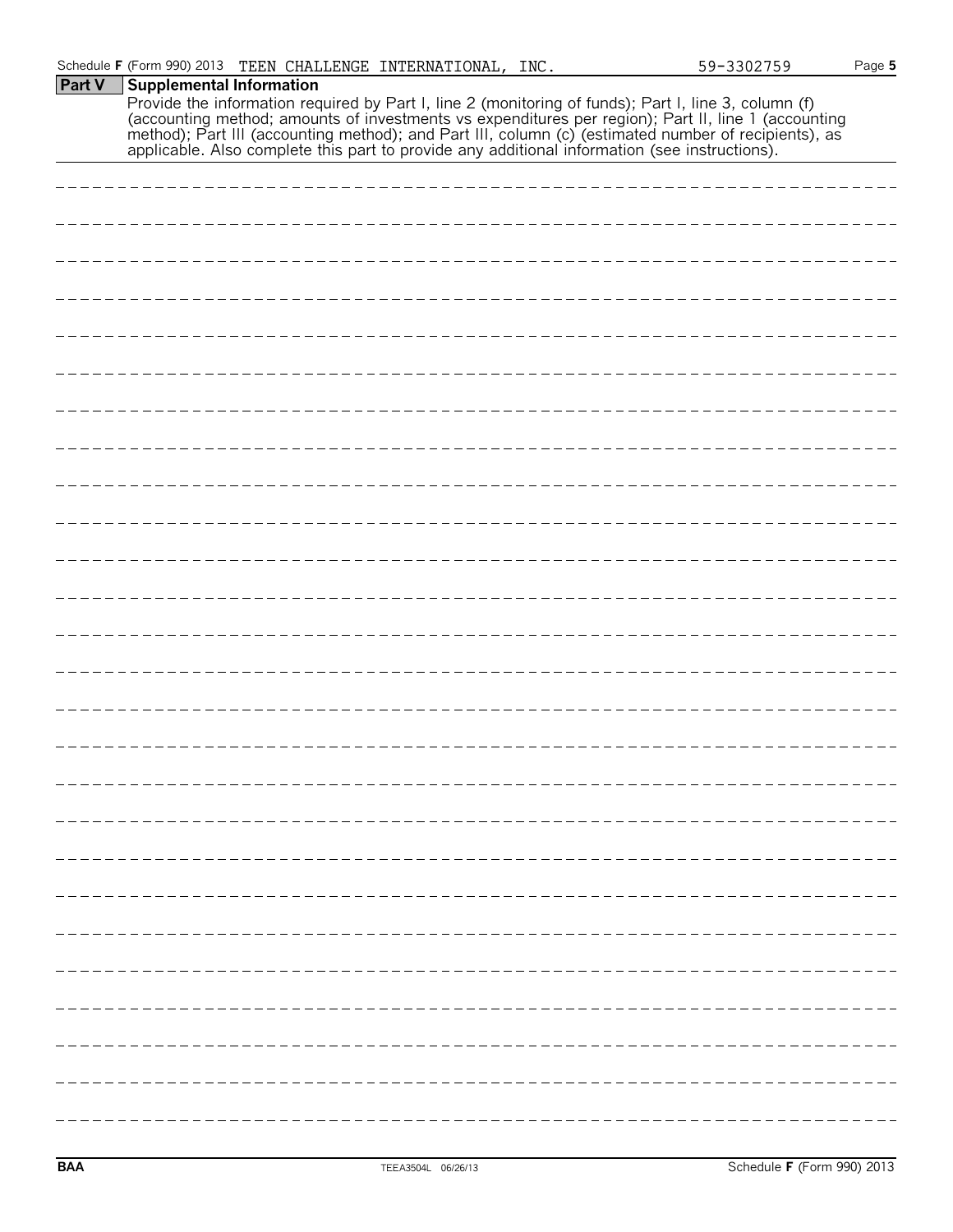| <b>Grants and Other Assistance to Organizations,</b><br><b>SCHEDULE I</b>                                                                                                                                                       |             |                                  |                                                                                         |                                      |                                                             |                                           | OMB No. 1545-0047                     |
|---------------------------------------------------------------------------------------------------------------------------------------------------------------------------------------------------------------------------------|-------------|----------------------------------|-----------------------------------------------------------------------------------------|--------------------------------------|-------------------------------------------------------------|-------------------------------------------|---------------------------------------|
| (Form 990)<br>Governments, and Individuals in the United States<br>Complete if the organization answered 'Yes' to Form 990, Part IV, line 21 or 22.<br>► Attach to Form 990.                                                    |             |                                  |                                                                                         |                                      |                                                             | 2013                                      |                                       |
| Department of the Treasury                                                                                                                                                                                                      |             |                                  |                                                                                         |                                      |                                                             |                                           | <b>Open to Public</b>                 |
| Internal Revenue Service                                                                                                                                                                                                        |             |                                  | Information about Schedule I (Form 990) and its instructions is at www.irs.gov/form990. |                                      |                                                             |                                           | Inspection                            |
| Name of the organization                                                                                                                                                                                                        |             |                                  |                                                                                         |                                      |                                                             | <b>Employer identification number</b>     |                                       |
| TEEN CHALLENGE INTERNATIONAL, INC.                                                                                                                                                                                              |             |                                  |                                                                                         |                                      |                                                             | 59-3302759                                |                                       |
| General Information on Grants and Assistance<br>Part I                                                                                                                                                                          |             |                                  |                                                                                         |                                      |                                                             |                                           |                                       |
| 1 Does the organization maintain records to substantiate the amount of the grants or assistance, the grantees' eligibility for the grants or assistance, and<br>the selection criteria used to award the grants or assistance?. |             |                                  |                                                                                         |                                      |                                                             |                                           | X No<br><b>Yes</b>                    |
| 2 Describe in Part IV the organization's procedures for monitoring the use of grant funds in the United States.                                                                                                                 |             |                                  |                                                                                         |                                      |                                                             |                                           |                                       |
| Part II Grants and Other Assistance to Governments and Organizations in the United States. Complete if the organization answered 'Yes' to                                                                                       |             |                                  |                                                                                         |                                      |                                                             |                                           |                                       |
| Form 990, Part IV, line 21 for any recipient that received more than \$5,000. Part II can be duplicated if additional space is needed.                                                                                          |             |                                  |                                                                                         |                                      |                                                             |                                           |                                       |
| 1 (a) Name and address of organization<br>or government                                                                                                                                                                         | $(b)$ $EIN$ | (c) IRC section<br>if applicable | (d) Amount of cash grant                                                                | (e) Amount of non-cash<br>assistance | (f) Method of valuation<br>(book, FMV, appraisal,<br>other) | (g) Description of<br>non-cash assistance | (h) Purpose of grant<br>or assistance |
| (1) CS ROYALTY TO WORLD CHALLENGE                                                                                                                                                                                               |             |                                  |                                                                                         |                                      |                                                             |                                           | <b>GENERAL</b>                        |
| PO BOX 260                                                                                                                                                                                                                      |             |                                  |                                                                                         |                                      |                                                             |                                           | OPERATING                             |
| LINDALE, TX 75771                                                                                                                                                                                                               |             |                                  | 7,264.                                                                                  | 0                                    |                                                             |                                           | <b>BUDGET</b>                         |
| (2) EASTERN EUROPE OUTREACH INC                                                                                                                                                                                                 |             |                                  |                                                                                         |                                      |                                                             |                                           | <b>NEW TEEN</b>                       |
| PO BOX 7559                                                                                                                                                                                                                     |             |                                  |                                                                                         |                                      |                                                             |                                           | <b>CHALLENGE</b>                      |
| PUEBLO WEST, CO 81007                                                                                                                                                                                                           |             |                                  | 51,361                                                                                  | 0                                    |                                                             |                                           | <b>CENTER STARTUP</b>                 |
| (3) GENERAL COUNCIL OF THE ASSEMB                                                                                                                                                                                               |             |                                  |                                                                                         |                                      |                                                             |                                           | PURCHASE                              |
| 1445 BOONVILLE AVE.                                                                                                                                                                                                             |             |                                  |                                                                                         |                                      |                                                             |                                           | EDUCATIONAL                           |
| SPRINGFIELD, MO 65802                                                                                                                                                                                                           |             |                                  | 126,237                                                                                 | $\Omega$                             |                                                             |                                           | <b>MATERIALS</b>                      |
| (4) GLOBAL TEEN CHALLENGE                                                                                                                                                                                                       |             |                                  |                                                                                         |                                      |                                                             |                                           | <b>GENERAL</b>                        |
| PO BOX 511                                                                                                                                                                                                                      |             |                                  |                                                                                         |                                      |                                                             |                                           | OPERATING                             |
| COLUMBUS, GA 31902                                                                                                                                                                                                              |             |                                  | 65,100.                                                                                 | 0                                    |                                                             |                                           | <b>BUDGET</b>                         |
| (5) JEWELS TO GOD                                                                                                                                                                                                               |             |                                  |                                                                                         |                                      |                                                             |                                           | <b>GENERAL</b>                        |
| 218 CORNWALLIS AVENUE                                                                                                                                                                                                           |             |                                  |                                                                                         |                                      |                                                             |                                           | OPERATING                             |
| LOCUST GROVE, VA 22508                                                                                                                                                                                                          |             |                                  | 5,514.                                                                                  | $\mathbf{0}$                         |                                                             |                                           | <b>BUDGET</b>                         |

**2** Enter total number of section 501(c)(3) and government organizations listed in the line 1 table. . . . . . . . . . . . . . . . . . . . . . . . . . . . . . . . . . . . . . . . . . . . . . . . . . . . . . . . . . . . . . . . G **3** Enter total number of other organizations listed in the line 1 table. . . . . . . . . . . . . . . . . . . . . . . . . . . . . . . . . . . . . . . . . . . . . . . . . . . . . . . . . . . . . . . . . . . . . . . . . . . . . . . . . . . . . . . . . . . G  $\overline{0}$ 6

**BAA For Paperwork Reduction Act Notice, see the Instructions for Form 990.** TEEA3901L 07/12/13 Schedule I (Form 990) (2013)

COLUMBUS, GA 31901  $\vert$   $\vert$  120,528. 0.

**(6)** TEEN CHALLENGE FLORIDA/GEORGI

15 WEST 10TH STREET

**(7)**

**(8)**

GENERAL OPERATING BUDGET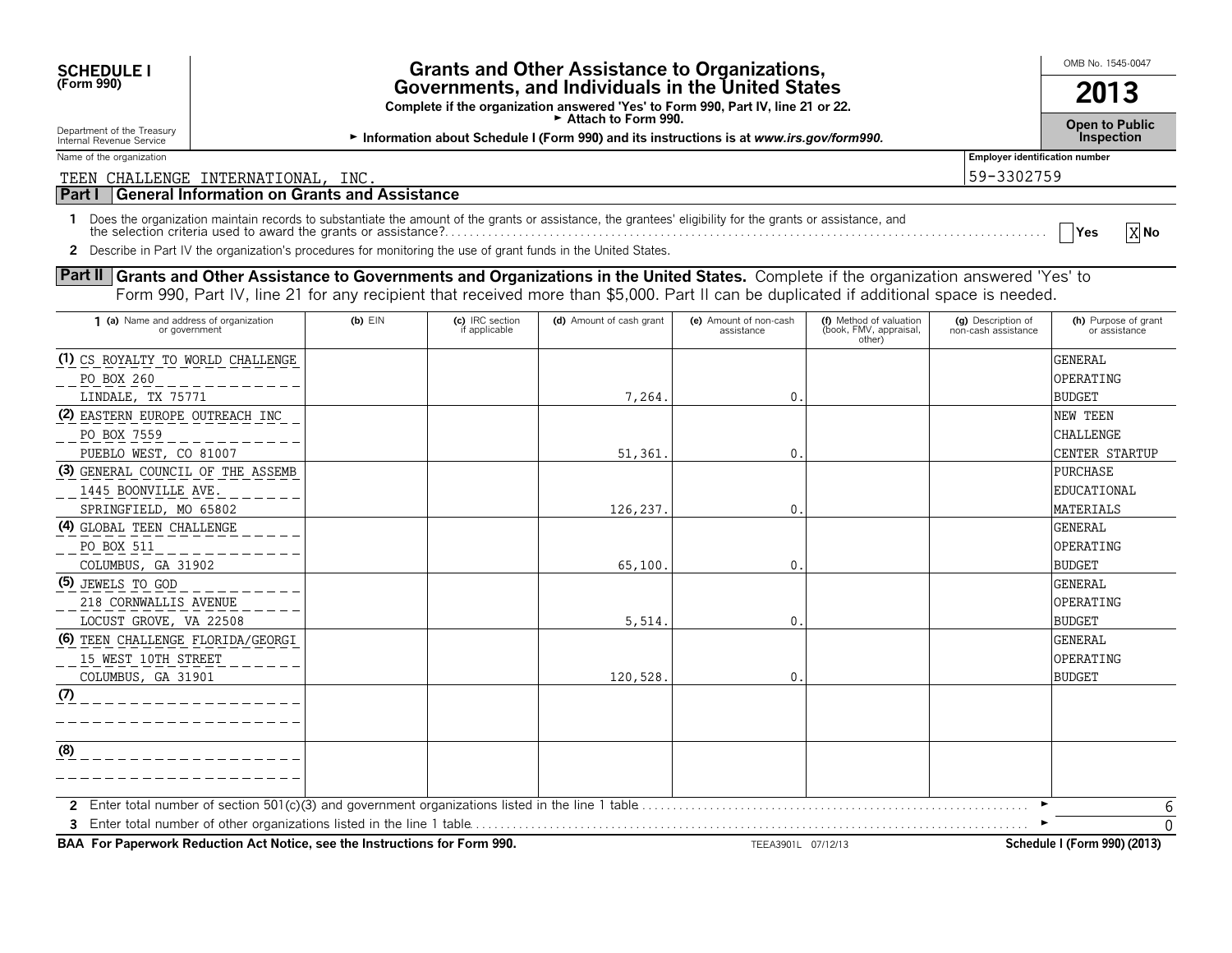| Schedule I (Form 990) (2013) TEEN CHALLENGE INTERNATIONAL, INC.                                                                                                                                                      |                             |                             |                                      |                                                          | 59-3302759<br>Page 2                   |
|----------------------------------------------------------------------------------------------------------------------------------------------------------------------------------------------------------------------|-----------------------------|-----------------------------|--------------------------------------|----------------------------------------------------------|----------------------------------------|
| Grants and Other Assistance to Individuals in the United States. Complete if the organization answered 'Yes' to Form 990, Part IV, line 22.<br>Part III<br>Part III can be duplicated if additional space is needed. |                             |                             |                                      |                                                          |                                        |
|                                                                                                                                                                                                                      |                             |                             |                                      |                                                          |                                        |
| (a) Type of grant or assistance                                                                                                                                                                                      | (b) Number of<br>recipients | (c) Amount of<br>cash grant | (d) Amount of<br>non-cash assistance | (e) Method of valuation (book,<br>FMV, appraisal, other) | (f) Description of non-cash assistance |
|                                                                                                                                                                                                                      |                             |                             |                                      |                                                          |                                        |
| 1 PROGRAM SERVICES                                                                                                                                                                                                   | 26                          | 354,193.                    |                                      |                                                          |                                        |
| $\overline{2}$                                                                                                                                                                                                       |                             |                             |                                      |                                                          |                                        |
|                                                                                                                                                                                                                      |                             |                             |                                      |                                                          |                                        |
|                                                                                                                                                                                                                      |                             |                             |                                      |                                                          |                                        |
|                                                                                                                                                                                                                      |                             |                             |                                      |                                                          |                                        |
|                                                                                                                                                                                                                      |                             |                             |                                      |                                                          |                                        |
|                                                                                                                                                                                                                      |                             |                             |                                      |                                                          |                                        |
|                                                                                                                                                                                                                      |                             |                             |                                      |                                                          |                                        |
|                                                                                                                                                                                                                      |                             |                             |                                      |                                                          |                                        |
|                                                                                                                                                                                                                      |                             |                             |                                      |                                                          |                                        |
| <b>Part IV</b>                                                                                                                                                                                                       |                             |                             |                                      |                                                          |                                        |
| Supplemental Information. Provide the information required in Part I, line 2, Part III, column (b), and any other additional information.                                                                            |                             |                             |                                      |                                                          |                                        |
|                                                                                                                                                                                                                      |                             |                             |                                      |                                                          |                                        |
|                                                                                                                                                                                                                      |                             |                             |                                      |                                                          |                                        |
|                                                                                                                                                                                                                      |                             |                             |                                      |                                                          |                                        |
|                                                                                                                                                                                                                      |                             |                             |                                      |                                                          |                                        |
|                                                                                                                                                                                                                      |                             |                             |                                      |                                                          |                                        |
|                                                                                                                                                                                                                      |                             |                             |                                      |                                                          |                                        |
|                                                                                                                                                                                                                      |                             |                             |                                      |                                                          |                                        |
|                                                                                                                                                                                                                      |                             |                             |                                      |                                                          |                                        |
|                                                                                                                                                                                                                      |                             |                             |                                      |                                                          |                                        |
|                                                                                                                                                                                                                      |                             |                             |                                      |                                                          |                                        |
|                                                                                                                                                                                                                      |                             |                             |                                      |                                                          |                                        |
|                                                                                                                                                                                                                      |                             |                             |                                      |                                                          |                                        |
|                                                                                                                                                                                                                      |                             |                             |                                      |                                                          |                                        |
|                                                                                                                                                                                                                      |                             |                             |                                      |                                                          |                                        |
|                                                                                                                                                                                                                      |                             |                             |                                      |                                                          |                                        |
|                                                                                                                                                                                                                      |                             |                             |                                      |                                                          |                                        |

**BAA Schedule I (Form 990) (2013)**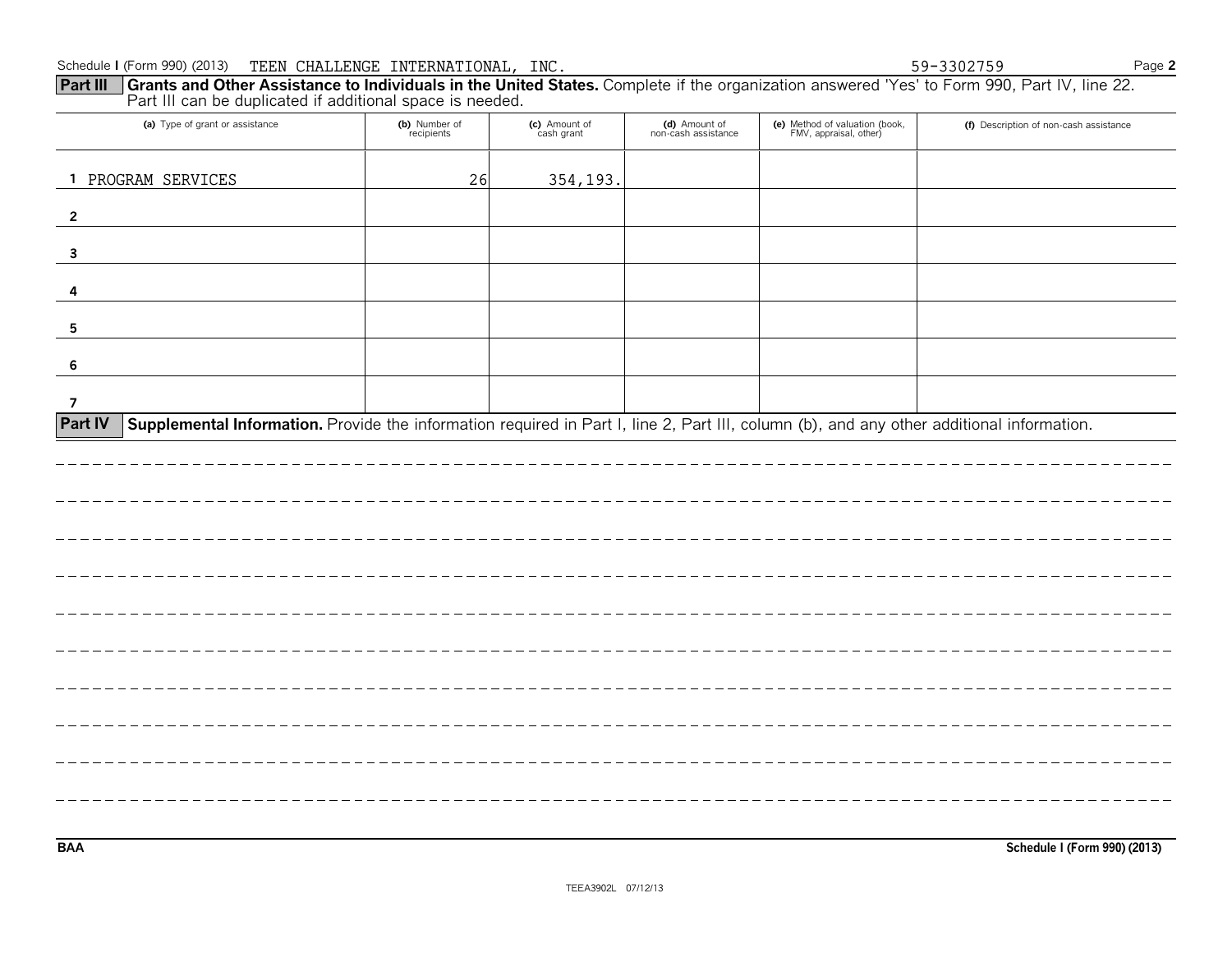| <b>SCHEDULE O</b><br>(Form 990 or 990-EZ)              | Supplemental Information to Form 990 or 990-EZ<br>Complete to provide information for responses to specific questions on<br>Form 990 or 990-EZ or to provide any additional information. |  |                                                     | OMB No. 1545-0047<br>2013 |  |  |
|--------------------------------------------------------|------------------------------------------------------------------------------------------------------------------------------------------------------------------------------------------|--|-----------------------------------------------------|---------------------------|--|--|
| Department of the Treasury<br>Internal Revenue Service | Attach to Form 990 or 990-EZ.<br><b>Open to Public</b><br>Information about Schedule O (Form 990 or 990-EZ) and its instructions is<br><b>Inspection</b><br>at www.irs.gov/form990.      |  |                                                     |                           |  |  |
| Name of the organization                               | TEEN CHALLENGE INTERNATIONAL, INC.<br>DBA GLOBAL TEEN CHALLENGE                                                                                                                          |  | <b>Employer identification number</b><br>59-3302759 |                           |  |  |
|                                                        | Form 990, Part III, Line 1 - Organization Mission                                                                                                                                        |  |                                                     |                           |  |  |
|                                                        | TO RECEIVE AND ADMINISTER FUNDS AND OPERATE EXCLUSIVELY FOR RELIGIOUS, CHARITABLE,                                                                                                       |  |                                                     |                           |  |  |
|                                                        | SCIENTIFIC, LITERARY, AND EDUCATIONAL PURPOSES. AMONG THESE PURPOSES IS PIONEERING                                                                                                       |  |                                                     |                           |  |  |
|                                                        | NEW TEEN CHALLENGE CENTERS THROUGHOUT THE WORLD TO PROMOTE FELLOWSHIP AND                                                                                                                |  |                                                     |                           |  |  |
| COMMUNICATION.                                         |                                                                                                                                                                                          |  |                                                     |                           |  |  |
|                                                        | Form 990, Part VI, Line 11b - Form 990 Review Process                                                                                                                                    |  |                                                     |                           |  |  |
|                                                        | NO REVIEW WAS OR WILL BE PERFORMED.                                                                                                                                                      |  |                                                     |                           |  |  |
|                                                        | Form 990, Part VI, Line 12c - Explanation of Monitoring and Enforcement of Conflicts                                                                                                     |  |                                                     |                           |  |  |
|                                                        | IT IS THE CONTINUING RESPONSIBILITY OF THE BOARD OF DIRECTORS, MEMBERS, OFFICERS,                                                                                                        |  |                                                     |                           |  |  |
|                                                        | AND MANAGEMENT TO SCRUTINIZE THEIR TRANSACTIONS WITH OUTSIDE BUSINESS INTERESTS AND                                                                                                      |  |                                                     |                           |  |  |
|                                                        | RELATIONSHIPS FOR POTENTIAL CONFLICTS AND TO IMMEDIATELY MAKE SUCH DISCLOSURERS.                                                                                                         |  |                                                     |                           |  |  |
|                                                        | DISCLOSURES SHOULD BE MADE TO THE PRESIDENT, WHO WILL THEN BRING MATTERS TO THE                                                                                                          |  |                                                     |                           |  |  |
| ATTENTION OF THE BOARD.                                | BOARD MEMBERS WITH MATERIAL CONFLICTING INTERESTS SHALL NOT                                                                                                                              |  |                                                     |                           |  |  |
|                                                        | PARTICIPATE IN DISCUSSIONS OR VOTE WITH OTHER BOARD MEMBERS ON THAT SPECIFIC MATTER.                                                                                                     |  |                                                     |                           |  |  |
|                                                        | Form 990, Part VI, Line 19 - Other Organization Documents Publicly Available                                                                                                             |  |                                                     |                           |  |  |
| <b>UPON REQUEST</b>                                    |                                                                                                                                                                                          |  |                                                     |                           |  |  |
|                                                        |                                                                                                                                                                                          |  |                                                     |                           |  |  |
|                                                        |                                                                                                                                                                                          |  |                                                     |                           |  |  |
|                                                        |                                                                                                                                                                                          |  |                                                     |                           |  |  |
|                                                        |                                                                                                                                                                                          |  |                                                     |                           |  |  |
|                                                        |                                                                                                                                                                                          |  |                                                     |                           |  |  |
|                                                        |                                                                                                                                                                                          |  |                                                     |                           |  |  |
|                                                        |                                                                                                                                                                                          |  |                                                     |                           |  |  |
|                                                        |                                                                                                                                                                                          |  |                                                     |                           |  |  |
|                                                        |                                                                                                                                                                                          |  |                                                     |                           |  |  |
|                                                        |                                                                                                                                                                                          |  |                                                     |                           |  |  |